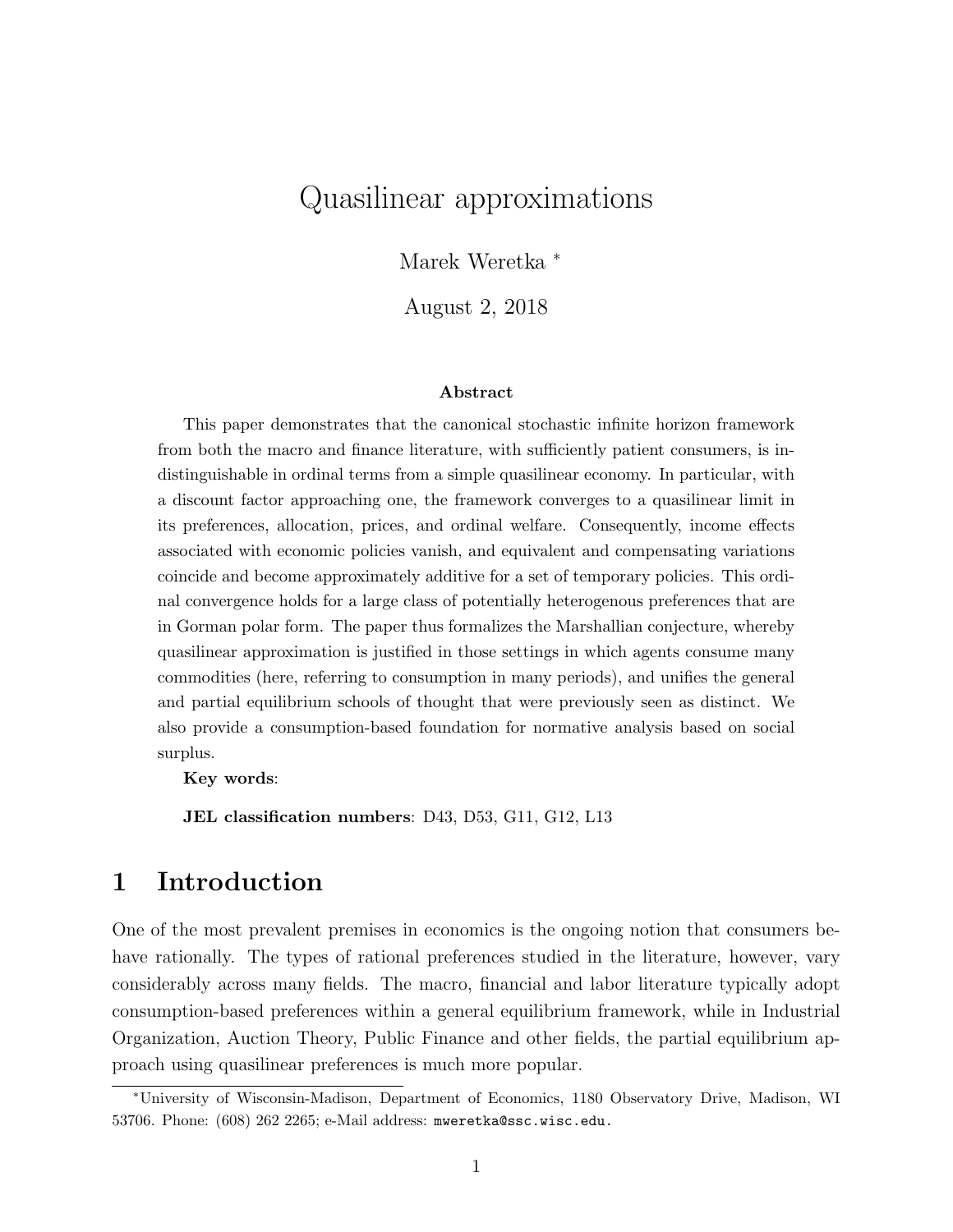These two approaches, partial and general equilibrium, each have their own advantages and disadvantages. The general equilibrium model uses natural preferences, which are defined over primitive consumption. On the other hand, however, the framework is highly complex and income effects may result in ill-behaved consumer demands and multiple equilibria. Most importantly, the framework does not define a preference-based welfare index that can consistently quantify the effects of various economic policies. In particular, the two classic ordinal indices, equivalent and compensating variations, are not additive on a set of policies.<sup>1</sup> As a result, normative predictions depend on the assumed *status quo* policy, and the order in which such policies are implemented. Typically the two indices also give divergent predictions. These problems, however, vanish in the partial equilibrium setting with quasilinear preferences. Here, the income effects are null, the law of demand always holds, and the equilibrium is unique. Moreover, each policy is associated with a surplus, a real number such that for any pair of policies, equivalent variation is given as the difference between the corresponding values. Consequently, the welfare index is additive. Nonetheless, the quasilinear framework assumes the existence of a special commodity, interpreted as money, that enters utility linearly. This formulation is often informally interpreted as a shorthand for the opportunity cost of money that can be utilized beyond the specifically considered markets.

In this paper we ask whether these two approaches can be reconciled; in particular, we present conditions under which a quasilinear model is a good approximation of a general equilibrium framework with consumption-based preferences. The main result of this paper can be summarized as follows. Consider a stationary, infinite horizon, complete market economy with I consumers with (potentially heterogeneous) preferences as represented by von Neumann-Morgenstern utilities

$$
E\sum_{t=1}^{\infty} \beta^t u^i(x_t) \text{ for } i = 1, ..., I.
$$

Suppose the policies are temporary, i.e., they affect fundamentals, such as consumers endowments in finite time  $T < \infty$ . We then show that under natural assumptions on the preferences, when consumers become patient, this framework becomes indistinguishable from its quasilinear counterpart in ordinal terms. More precisely, when the discount factor approaches one, preferences over consumption in the periods  $t \leq T$  and savings (which we call reduced-form preferences), equilibrium allocation and prices during these periods, as well as the welfare effects of economic policies as measured in ordinal terms (i.e., in terms of equivalent variation), all converge to those predicted by a quasilinear economy with preferences

<sup>&</sup>lt;sup>1</sup>We say that a welfare index is additive if, for any three policies  $p, p'$ , and  $p''$ , the sum of welfare effects of p' relative to p and p'' relative to p' coincides with the welfare effect of policy p'' relative to p.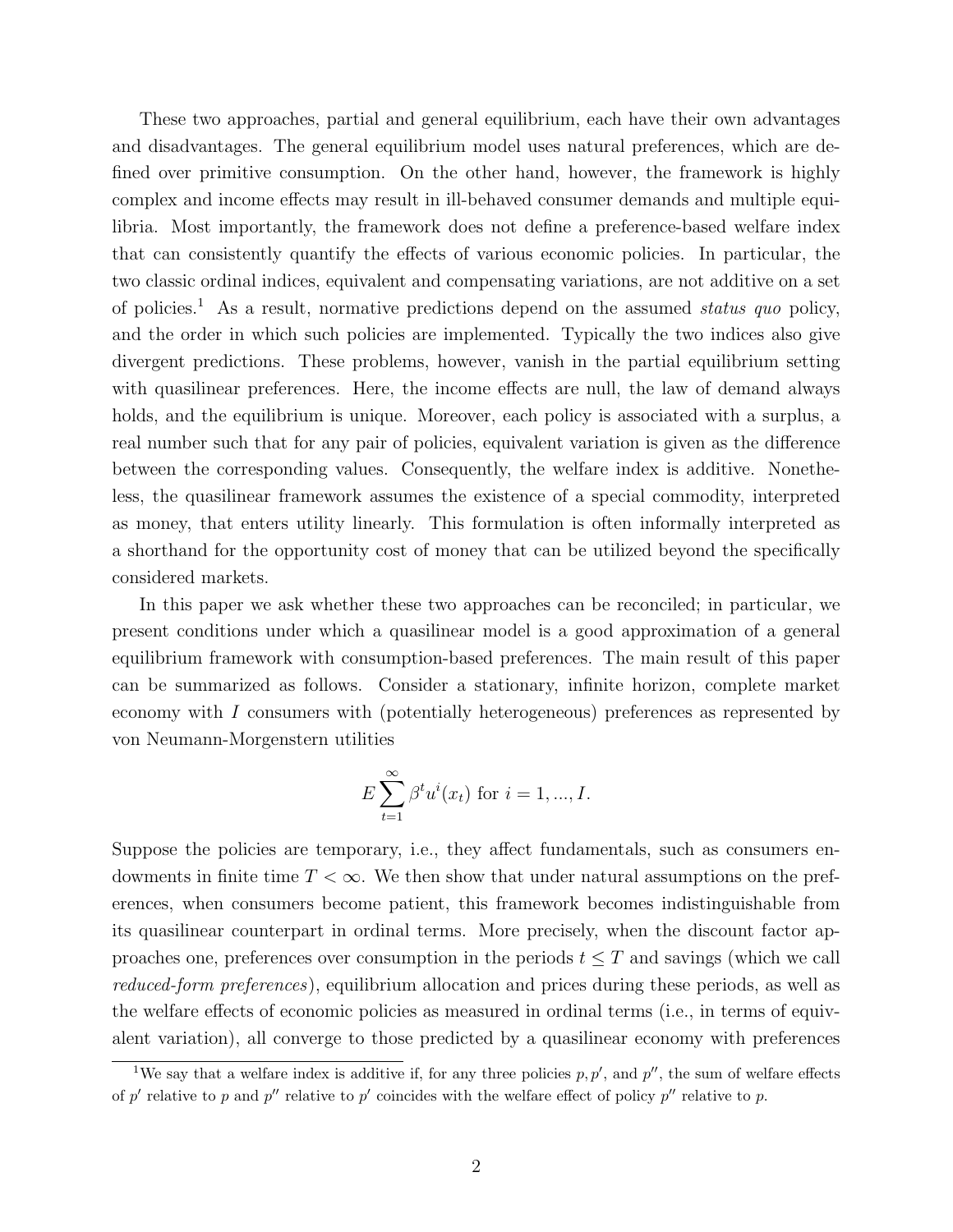obtained from

$$
\lambda^{i*} x_0^i + E \sum_{t=1}^T \beta^t u^i(x_t) \text{ for } i = 1, ..., I.
$$

where scalars  $\{\lambda^{i*}\}_{i=1}^I$  can be uniquely derived from the primitives of the infinite horizon economy.

The significance of our result is the following. The canonical framework from the macro and financial literature—an infinite horizon economy with heterogenous consumers—for a discount factor close to one acquires all the desirable ordinal properties of the quasilinear framework. In particular, income effects vanish and welfare indices become additive. More generally, we identify conditions under which a quasilinear model constitutes a good approximation of the consumption-based framework, thereby bridging the two seemingly unrelated approaches that are at the heart of economic analyses. Finally, we also offer a consumptionbased foundation for the normative analysis based on social surplus.

In the considered problem, as the discount factor approaches one, cardinal utilities become unbounded, and hence they do not converge. The underlying consumers' reduced-form preferences, however, continuously transform into the well-behaved quasilinear limits. One of the conceptual contributions of this paper, therefore, is the formalization of such a continuity of a parametric family of preferences, which we call *ordinal joint continuity*. We also demonstrate that this property is satisfied in our applications and derive its implications for both choice and preference-based welfare.

An important comparative statics result in mathematical economics, the maximum theorem<sup>2</sup> (Claude Berge, 1959) shows that in a maximization problem, whenever utility function is jointly continuous (in alternatives and parameters) and a budget correspondence is continuous, then the value function of the program is continuous as well. The usefulness of this result in normative analyses is partially limited by the fact that it characterizes a cardinal object that does not have any welfare interpretation in contemporary economics. Thus, the main technical contribution this paper advances is a modern, ordinal, variant of the maximum theorem that formulates assumptions exclusively in terms of underlying preferences and, further, demonstrates the continuity of equivalent variation that is also measurable with respect to preferences. Since equivalent variation is formally defined as a minimal distance between certain contour sets, we call the result an ordinal minimum theorem. We also demonstrate by means of example that the assumptions of the Berge theorem, such as representation by a jointly continuous utility or continuity of budget correspondence, are insufficient for our result to hold true.

We are not the first to seek a foundation for quasilinear preferences. Already in *Princi*ples of Economics<sup>3</sup> Alfred Marshall argued that "... expenditure on any one thing, as, for

<sup>&</sup>lt;sup>2</sup>See [Berge, 1963], pp. 115-117, and  $[Ok, 2007]$ , p. 306 for the formal exposition of the theorem.

 ${}^{3}$ See [Marshall, 1895] p. 12.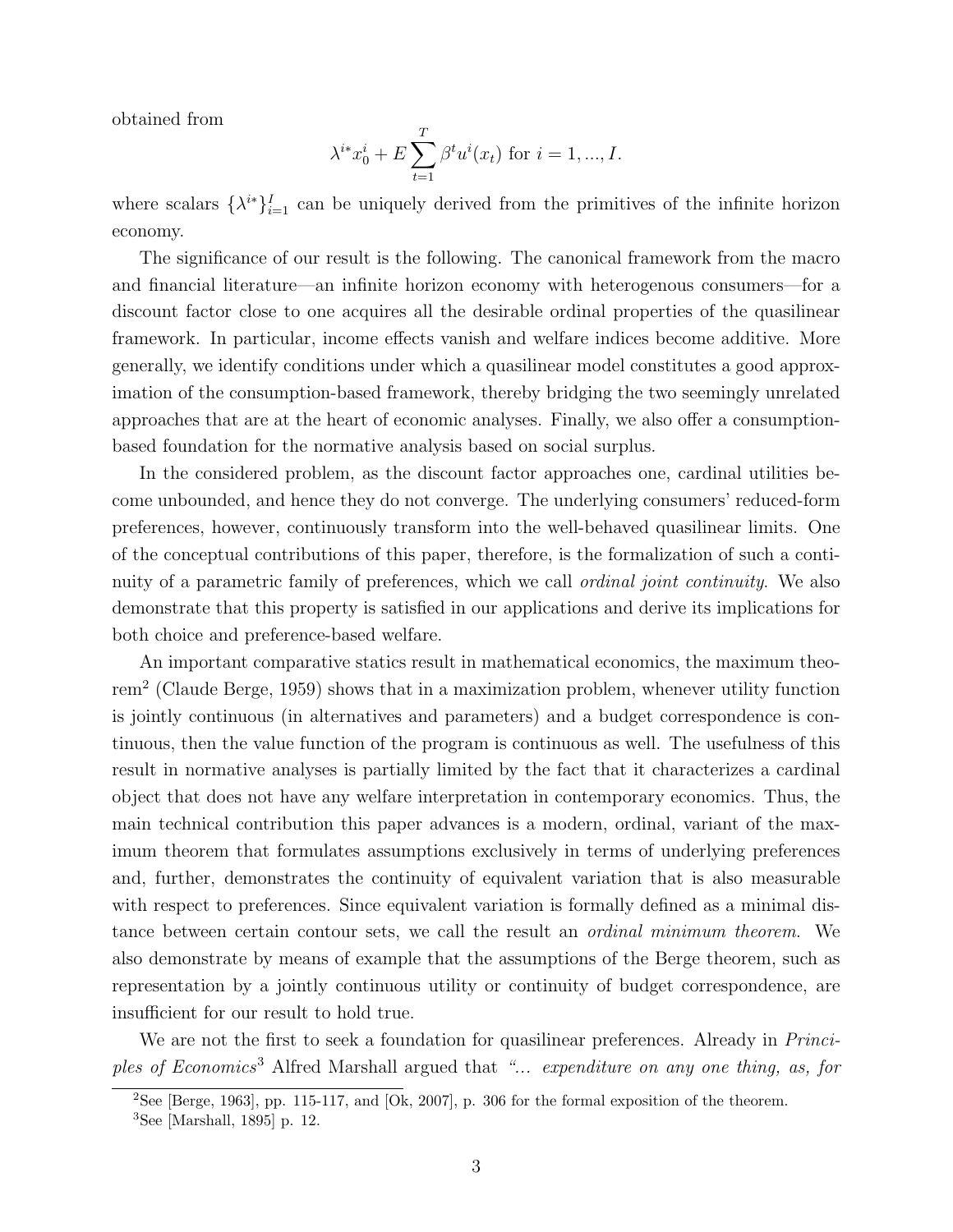instance, tea, is only a small part of his whole..." He further pointed out that, with many markets, policies that affect only one can have only negligible impact on the marginal utility of money, since the resulting monetary outflows from the market are spread over many other commodities. This conjecture was then formalized by [Vives, 1987] who considered a single agent consuming many commodities with income proportional to the number of commodities. Vives showed that, as the number of commodities grows to infinity, the limit of marginal utility of money, as given by the Lagrangian multiplier in the optimization program, becomes invariant to changes in income and, thus, income effect for each commodity vanishes. Therefore, in each market a consumer increasingly behaves as if he or she has maximized a quasilinear utility.

Vives' formalization of Marshallian conjecture offers useful insights regarding the marginal utility of money, as well as the choice of an individual good in each market. Its limitation stems from the so-called fallacy of composition.<sup>4</sup> Even if a distortion associated with income effects disappears market-by-market, the overall welfare effects of policies may remain substantial even at the limit, since the number of markets goes to infinity. Also, the experiment involves adding new commodities, by which it changes the consumption space for a consumer, making policies not comparable. For these two reasons the result is insufficient to conclude that there is convergence of a consumption-based framework to a quasilinear limit in terms of preferences, choice or welfare predictions.

The rest of this paper is organized as follows. In Section 2 we introduce key ideas within a simple example. In Section 3, within an abstract problem, we develop mathematical tools for ordinal continuity, including an ordinal minimum theorem. We then use these tools in Section 4 to demonstrate quasilinear approximation for a problem of a trader in financial markets and then in Section 5 for a complete market setting with many such traders. These applications are central in the macroeconomics and financial literature. The mechanism identified in this paper, however, operates more broadly in markets with frictions. In Section 6, we discuss the applecations of our results to these more challenging settings.

# 2 A Motivating Example

We first introduce the key ideas in a simple example, wherein we derive our formulas in closed forms. Consider a consumer within a deterministic infinite-horizon setting, whose preferences over consumption flows  $x^i = \{x^i\}_{i=1}^{\infty}$  admit utility representation  $U^i(x^i, \beta) = \sum_{t=1}^{\infty} \beta^t \ln(x_t^i)$ . Suppose that, among all the available policies, there are two that affect fundamentals in period  $t = 1$ . Under the *status quo* (or factual) policy, the price of consumption and the endowment are  $\zeta_1 = 1$ , and  $e_1^i = 1$  respectively. The counterfactual policy alters these values

<sup>4</sup>For the detailed discussion see [Mas-Colell et al., 1995], p. 89.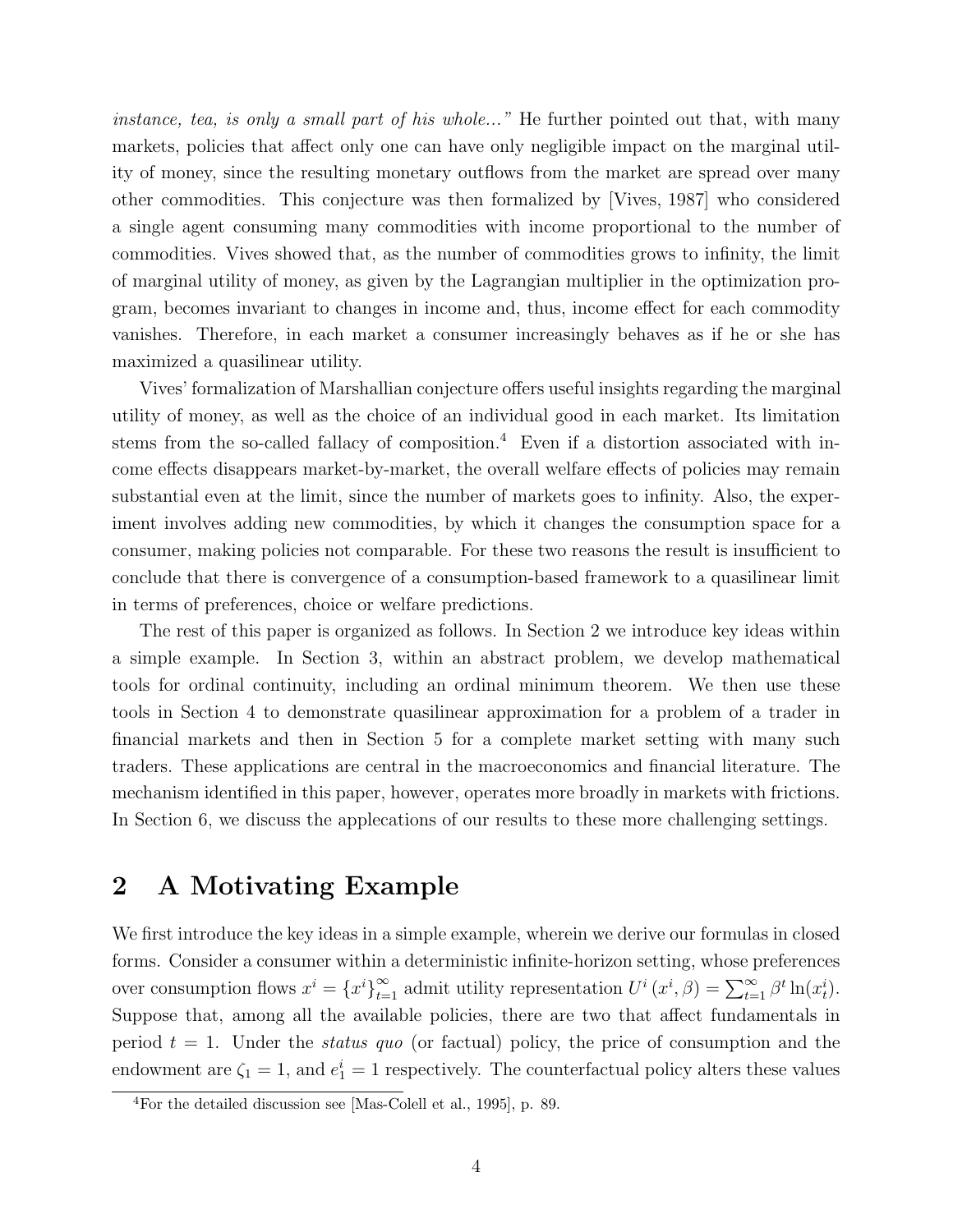to  $\zeta_1' = 1/2$  and  $e_1^{i'} = 2$ . In the subsequent periods, the price of consumption in  $t \geq 2$  is  $\beta^{t-2}$  and endowment is 2 for both policies. We denote factual policy by  $p = (\zeta_1, e_1^i)$  and the counterfactual policy by  $p' = (\zeta_1')$  $_1',e_1^{i'}).$ 

The fundamental assumption in modern economics is that satisfaction from the consumption of goods cannot be measured effectively in cardinal units. How then can one quantify the welfare effect brought about by the counterfactual scenario within the ordinal framework of a consumer choice? Fix a consumption flow  $d = \{d_t\}_{t=1}^{\infty}$  that defines a welfare unit, a welfare numeraire. A variant of the preferences-based index introduced by [Hicks, 1939], an equivalent variation,  $EV_{p,p',d}^i$ , gives a sufficient transfer of d, that makes the factual policy equally as attractive as the counterfactual one. Thus defined index is expressed in real terms, and similarly to optimal choice, that index is invariant to either utility or price normalizations.

An alternative index, *compensating variation*  $CV_{p,p',d}^i$ , informs how much of flow d a consumer is willing to sacrifice in order not to return to the factual policy once the counterfactual policy is implemented. In terms of equivalent variation, the index is then given by  $CV_{p,p',d}^i = -EV_{p',p,d}^i$ . The two indices offer a simple test of welfare additivity. This property implies that a round trip from  $p$  to  $p'$  and back yields a zero welfare change,  $EV_{p,p',d}^{i} = -EV_{p',p,d}^{i}$ . Consequently, the equivalent and compensating variation are equal to each other.

In the example, optimal choice and equivalent variation can be derived in a simpler reduced-form setting with a two-dimensional commodity space. For this purpose, we break down the original problem into the choice of consumption  $x_1^i$  and savings,  $x_0^i \equiv \zeta_1(e_1^i - x_1^i)$ , and the optimal consumption flow in periods  $t \geq 2$ , conditional on  $x_0^i$ . For the latter problem, the value function

$$
v^{i}(x_{0}^{i}, \beta) \equiv \max_{\{x_{t}^{i}\}_{t\geq 2}} \sum_{t\geq 2} \beta^{t} \ln(x_{t}^{i}) : \sum_{t\geq 2} \beta^{t-2}(x_{t}^{i} - e_{t}^{i}) \leq x_{0}^{i}, \tag{1}
$$

is well-defined whenever the borrowing constraint given by  $x_0^i > \underline{x}_0^i \equiv -\sum_{t\geq 2} \beta^{t-2} e_t^i$  is satisfied. Note that since policies do not affect prices and endowments after period one, the value function (1) is the same for both policies.

The reduced-form preferences over tuples  $(x_0^i, x_1^i)$ , as represented by function  $\tilde{U}^i(x^i, \beta) \equiv$  $v^{i}(x_0^i, \beta) + \beta \ln(x_1^i)$ , are sufficient for period one consumption and welfare in the infinite horizon example. More precisely, equivalent variation in the reduced-form problem, measured in terms of money  $x_0$ , coincides with the analogous index in the infinite horizon problem, as expressed in the price numeraire, in the example given by consumption in period 2.

Utility function can be derived in a closed form. It takes a Cobb-Douglass form on a shifted domain

$$
\tilde{U}^i(x^i, \beta) \equiv \alpha \ln(x_0^i - \underline{x}_0^i) + \beta \ln(x_1^i) + \gamma,\tag{2}
$$

where the respective coefficients are given by  $\alpha = \beta^2/(1-\beta)$  and  $\gamma = \beta^2 \ln(1-\beta)/(1-\beta)$ .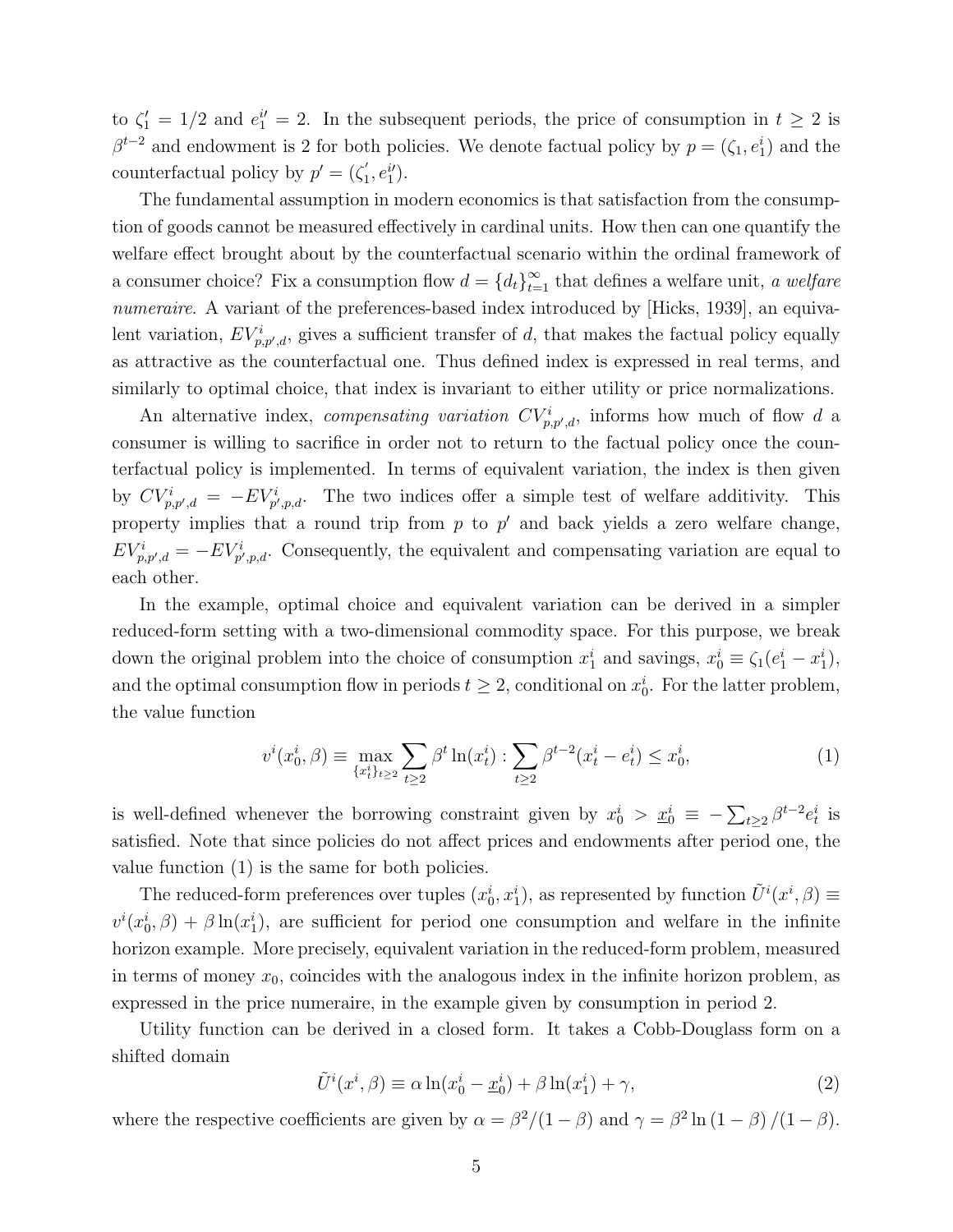The borrowing bound is  $\underline{x}_0^i = -2/(1-\beta)$ . The associated indifference curves, as depicted in Figure 1, are proportional expansions along tangency rays emanating from origin  $(\underline{x}_0^i, 0)$ . Figure 2 shows budget sets, optimal choices that correspond to the assumed policies, income and welfare effect derived for  $\beta = 0.5$ . It is clear that for the homothetic preferences, the income effect is non-zero and equivalent and compensating variations offer different values. Therefore preference-based welfare is not additive, despite an infinite number of commodities, (i.e., consumption in an infinite number of periods). This extends to an arbitrary value of a discount factor. Table 1 summarizes the optimal choices for the two policies, income effects and welfare indices, for the different values of  $\beta$ .

| 1 M H<br>×<br>۰.<br>. .<br>o esta<br>٠ |
|----------------------------------------|
|----------------------------------------|

|            | $\beta = 0.5$ | $\beta=0.7$ | $\beta = 0.9$ | $\beta = 0.99$                                                      | Q        |
|------------|---------------|-------------|---------------|---------------------------------------------------------------------|----------|
| $x_p^i$    |               |             |               | $(-1.5, 2.5)$ $(-1.3, 2.3)$ $(-1.1, 2.1)$ $(-1.01, 2.01)$ $(-1, 2)$ |          |
| $x_{p'}^i$ |               |             |               | $(-1.5,5)$ $(-1.3,4.6)$ $(-1.1,4.2)$ $(-1.01,4.02)$ $(-1,4)$        |          |
| IE         | 1.46          | 0.86        | 0.28          | 0.02                                                                | $\theta$ |
| $EV^i$     | 2.07          | 1.77        | 1.5           | 1.4                                                                 | 1.39     |
| $CV^i$     | 1.46          | 1.44        | 1.4           | 1.39                                                                | 1.39     |
| $\%$       | 29%           | 18%         | $6\%$         | $0.7\%$                                                             | 0        |

Note: The first two rows offer optimal choices under two policies, the third row gives the income effect. The next two rows are welfare indices and the bottom row indicates the gap between the two indices in percentage terms,  $\mathcal{C} \equiv (EV^i - CV^i)/EV^i$ .

Next, consider a thought experiment in which a consumer becomes infinitely patient. When the discount factor approaches one, coefficient  $\gamma$  in function (2) goes off to infinity, and the utility attained under each policy becomes unbounded. Therefore, the problem does not permit meaningful comparisons in terms of limit cardinal utilities. This issue, however, does not preclude normative analyses in terms of a preference-based index of equivalent variation, as preferences converge to well-behaved limits. To see this, observe that borrowing bound  $\underline{x}_0^i$  increases in absolute terms to infinity. As a result, the origin of the domain shifts to the left, and on the relevant part of the domain (i.e., the part near the budget lines where are optimal choices) tangency rays effectively become flat. The indifference curves become parallel displacements of each other along a horizontal axis, as in a quasilinear problem. Indeed, Figure 1 illustrates how the homothetic indifference curves change continuously in  $\beta$ , and with a discount factor sufficiently high, on a fixed compact set these curves can be made arbitrarily close to the counterparts derived from utility

$$
\tilde{U}^{i}(x^{i}, 1) \equiv \frac{1}{2}x_{0}^{i} + \ln(x_{1}^{i}).
$$
\n(3)

Indeed, in our figure the indifference curves for  $\beta = 0.99$  are essentially indistinguishable from the analogous curves derived from function (3). In this sense, quasilinear preferences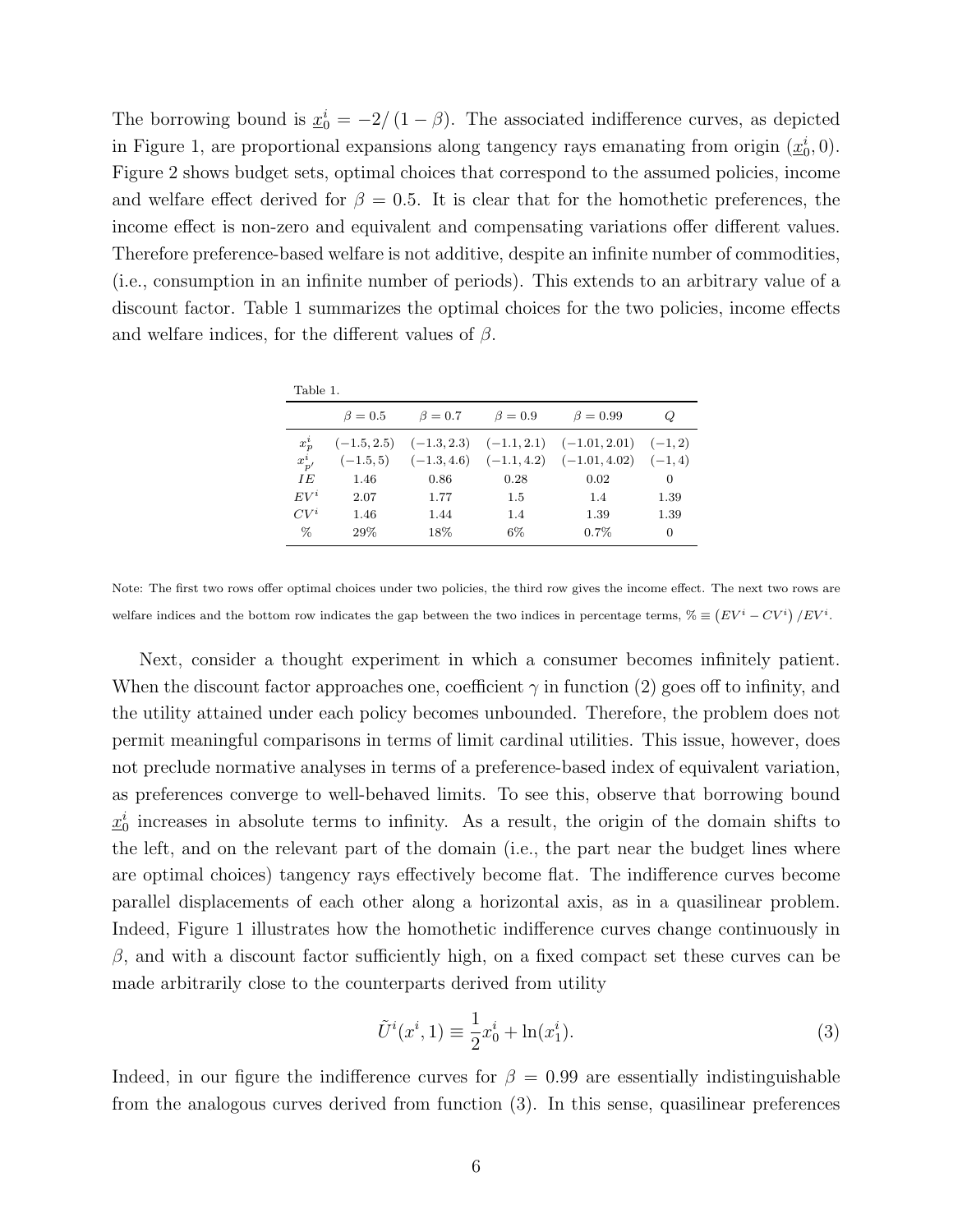(3) constitute a good approximation of the reduced-form preferences with a discount factor close to one.

The alignment of preferences in turn gives rise to a convergence of optimal choices and equivalent variation. The corresponding values for the quasilinear preferences are reported here in the last column of Table 1. As we show in Figure 3, in the infinite horizon problem with a patient consumer, (i.e., for  $\beta = 0.99$ ) income effects are negligible, and the alternative welfare indices give almost identical predictions.

More generally, in the example with a sufficiently high discount factor, equivalent variation is approximately additive on an arbitrary set of temporary policies. For any pair  $p = \{e_1^i, \zeta_1\}$  and  $p' = \{e_1^{i'}, \zeta_1'\}$ , and any non-negative welfare numeraire  $d = \{d_t\}_{t=2}^{\infty} \neq 0$  that has finite limit market value  $\lim_{\beta\to 1}\sum_{t=2}^{\infty}\beta^{t-2}d_t < \infty$ , the limit of equivalent variation is given by

$$
\lim_{\beta \to 1} EV_{p,p',d}^i(\beta) = S_d^i(p') - S_d^i(p),\tag{4}
$$

where function  $S_d^i(\cdot)$  is given by the surplus function obtained from the quasilinear limit (3), and then normalized by the value of numeraire,  $S_d^i(p) = \frac{e_1^i \zeta_1 - 2 \ln(\zeta_1)}{\sum_{t=2}^\infty d_t}$ . Note that the numerator and the denominator of the surplus function are homogenous of degree one with respect to prices and their ratio is not affected by price normalizations;<sup>5</sup> the limit surplus in the infinite horizon setting is then expressed in real terms.

To summarize, in the infinite horizon example with  $\beta < 1$ , income effects are strictly positive, and equivalent variation is not additive. However, with the discount factor approaching one, the problem converges to the quasilinear one in terms of reduced-from preferences. This property in turn implies a convergence of consumption choice and equivalent variation. Consequently, income effects vanish, and welfare indices have a common additive limit, such that (1) for any pair of policies, the limit is finite (2) typically, it is non-zero, and (3) it can take an arbitrary value, depending on the policy pairs. Therefore, unless one can measure the cardinal utility of a consumer, the infinite horizon problem with a patient consumer is effectively indistinguishable from the quasilinear problem in terms of observables and normative predictions.

The economic intuition behind the quasilinear approximation is closely related to the Marshallian conjecture discussed in the introduction. With an infinite number of consumption goods, assumed policies affect only one market for consumption in period one. Even though the considered policies induce different savings  $x_0^i$ , the latter is spread over consumption during many other periods and, as a result, their effect on consumption in each

<sup>&</sup>lt;sup>5</sup>Suppose in the example for policy p the prices are normalized by factor  $c > 0$ . The limit quasilinear preferences for the reduced-form problem, represented by  $\tilde{U}^i(x^i,1) = \frac{1}{2c}x_0^i + \ln(x_1^i)$ , define surplus  $e_1^i \zeta_1 c$  $2c\ln(\zeta_1)$  while the limit market value of flow d is  $c\sum_{t=2}^{\infty}d_t$ . The ratio of the two is given by the surplus from the example, with  $c = 1$ .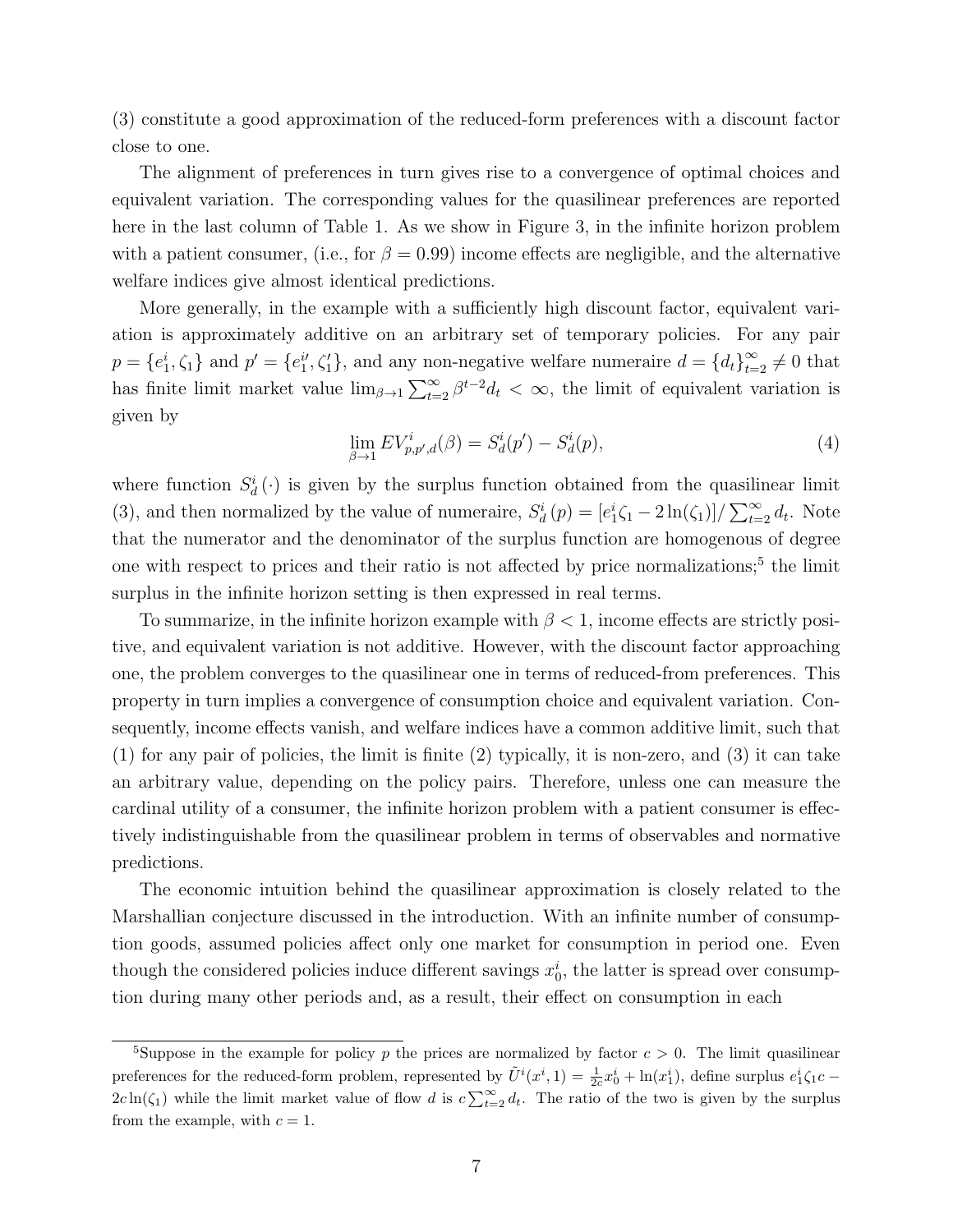



Note: The figure depicts the indifference curves for  $\beta = 0.5$ , passing thorough points  $(-1, 1)$ ,  $(0, 2)$  and  $(1, 3)$ . The associated homothetic curves are proportional expansions along rays with origin (−4, 0).



C)



Note: The figure shows the indifference curves for  $\beta = 0.8$ , passing thorough points  $(-1, 1)$ ,  $(0, 2)$  and  $(1, 3)$ . The associated homothetic curves are proportional expansions along rays with origin (−10, 0).



Note: The figure demonstrates the evolution of the respective indifference curves in the reduced-form problem and convergence to quasilinear limit on the part of the domain that is relevant for the consumer's choice and welfare. The dotted (blue) curves represent the indifference maps for the values of a discount factor of 0.5, 0.7, 0.9 and 0.99. The solid (red) indifference curves are derived from the quasilinear utility function (3).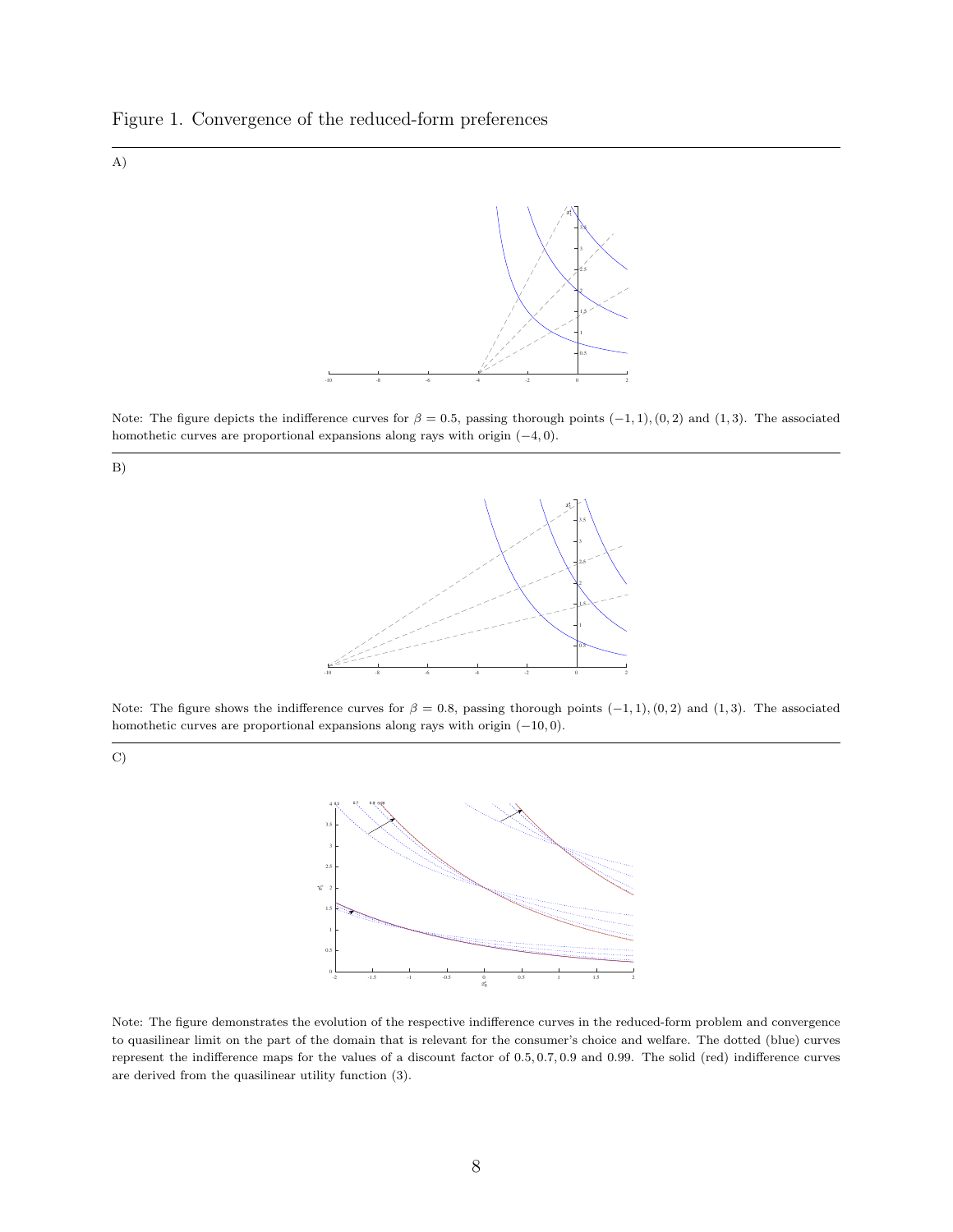Figure 2. Choice, income effects and welfare ( $\beta = 0.5$ )





Note: Figure depicts the factual budget set (blue line) and the counterfactual one (red line) along with the optimal choices and the corresponding indifference curves.





Note: Figure shows income effect, geometrically represented by the change in consumption in counterfactual scenario (red line) relative to the auxiliary scenario that preserves factual level of utility at counterfactual prices (black line). Increase in income results in a parallel shift of the auxiliary budget line, and optimal choice shifting along one of the tangency rays (dashed line), with strictly upward-slopping rays. Thus, for both goods income effects are strictly positive.





Note: Equivalent variation is represented by the horizontal shift of the factual budget set sufficient to attain the counterfactual indifference curve. Compensating variation is a leftward shift of the counterfactual budget line that makes it tangent to the factual indifference curve. For the homothetic preferences, these two distances do not coincide.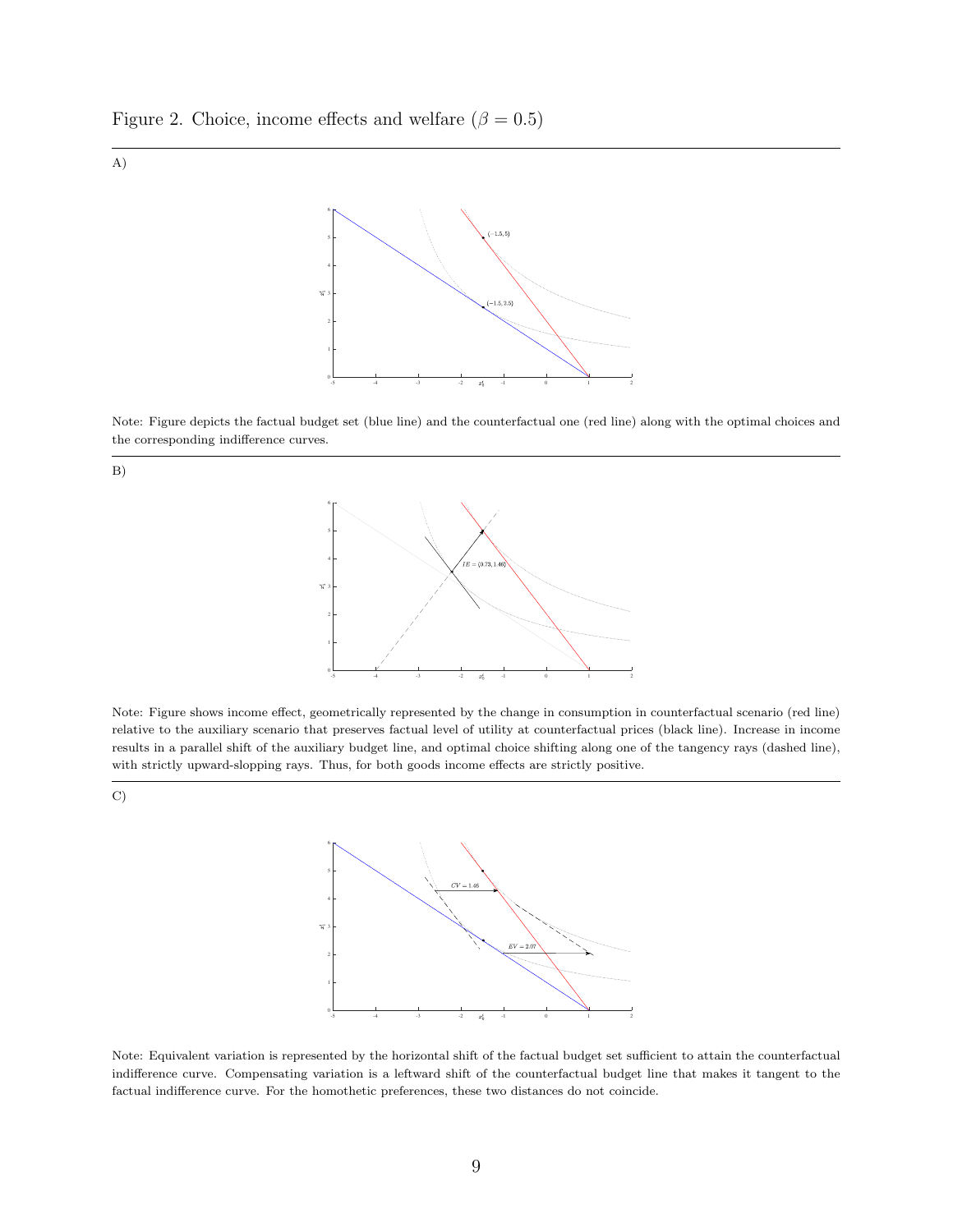Figure 3. Choice, income effects and welfare ( $\beta = 0.99$ )





Note: Figure depicts the factual budget set (blue line) and the counterfactual one (red line) along with the optimal choices and the corresponding indifference curves.





Note: Figure shows income effect, geometrically represented by the change in consumption in counterfactual scenario (red line) relative to the auxiliary scenario that preserves factual level of utility at counterfactual prices (black line). Increase in income results in a parallel shift of the auxiliary budget line, and optimal choice shifting along one of the tangency rays (dashed line). With approximately flat rays, for consumption in period  $t = 2$  income effect is effectively zero.

C)



Note: Equivalent variation is represented by the horizontal shift of the factual budget set sufficient to attain the counterfactual indifference curve. Compensating variation is a leftward shift of the counterfactual budget line, that makes it tangent to the factual indifference curve. For nearly quasilinear preferences on the relevant part of the domain, these two distances are almost identical.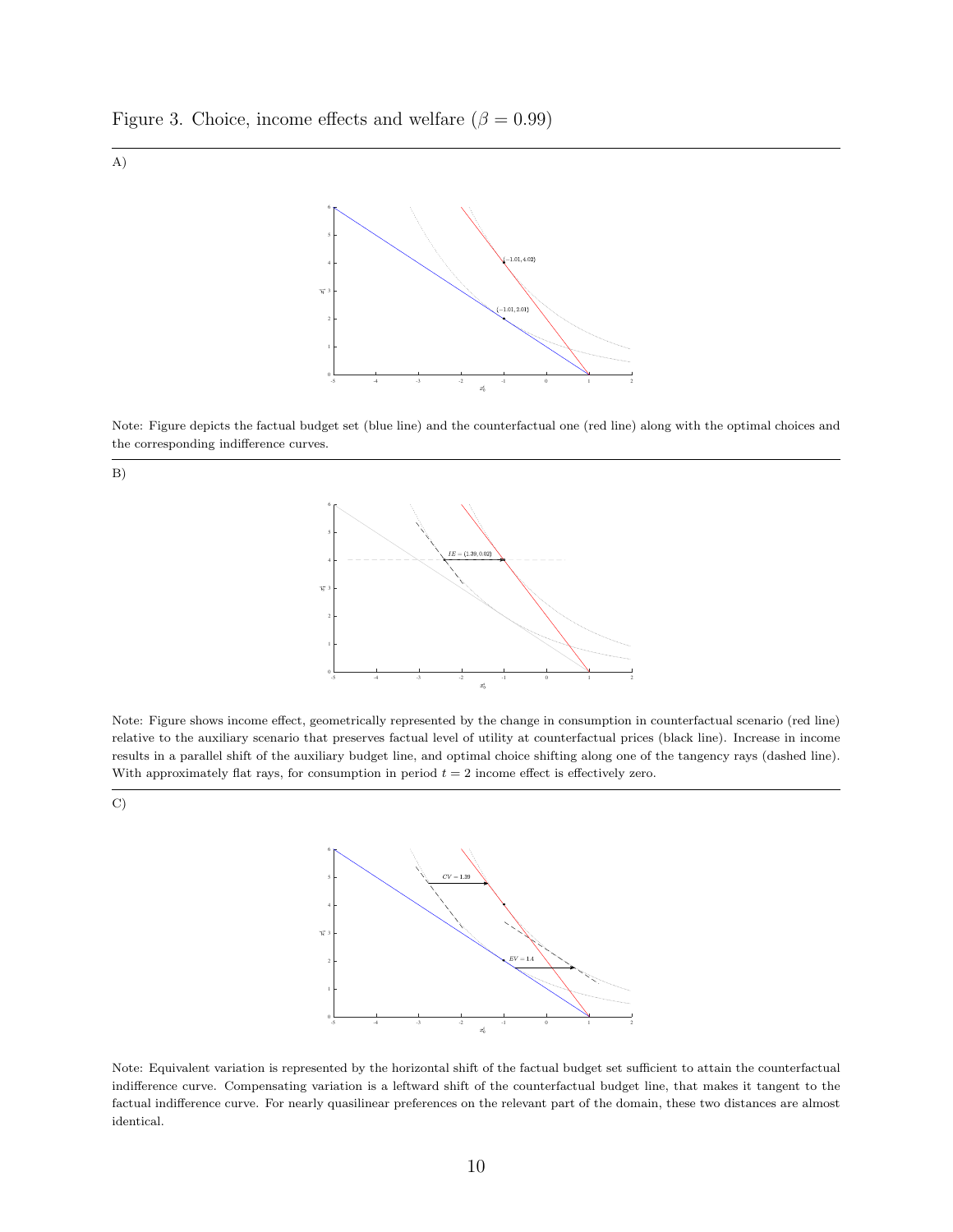individual period  $t > 1$ , and hence on the marginal utility of money, is negligible. This mechanism gives rise to ordinal convergence. The example qualifies this conjecture by demonstrating that a large number of commodities *per se* is not sufficient for the quasilinear approximation, as the latter does not hold for moderate values of β. Instead, one needs a large number of non-negligible commodities in the consumer's budget. In our example, this requirement is satisfied for a discount factor that is close to one.

# 3 Ordinal Joint Continuity

In this section, we develop a mathematical toolbox related to the ordinal comparative statics that relies on the notion of continuity of a family of preferences.

## 3.1 A Decision-maker Problem

Consider an abstract problem of decision-maker  $i$ , characterized by a parametric family of preferences  $\{\succeq^i_\theta\}_{\theta \in \Theta}$  over the set of alternatives  $X^i \subset \mathbb{R}^N$  where N can be finite or infinite and  $\Theta \subset \mathbb{R}^M$  is a parametric space. Each policy  $p \in \mathbb{P}$  determines a subset of available alternatives that can potentially depend on  $\theta$ . Policy p is represented by a budget correspondence denoted by  $B_p^i: \Theta \to \mathbb{R}^N$ . For each p, we can define choice correspondence in a standard way, $6$  namely, as

$$
x_p^i(\theta) \equiv \left\{ x^i \in B_p^i(\theta) \cap X^i | x^i \succeq_{\theta}^i y^i \text{ for all } y \in B_p^i(\theta) \cap X^i \right\},\
$$

and the maximal upper contour set attained under policy  $p$  is

$$
\bar{\Psi}^i_p(\theta) \equiv \left\{ y^i \in X^i | y^i \succeq^i_{\theta} x^i \text{ for some } x^i \in x^i_p(\theta) \right\}.
$$

Fix welfare numeraire  $d \in \mathbb{R}^N_+$ , such that  $d \neq 0$ . Recall that equivalent variation is a minimal (possibly negative) transfer of numeraire, which makes the set of alternatives under factual policy  $B_p^i(\theta)$  equally attractive as the counterfactual set  $B_{p'}^i(\theta)$ . In an abstract setting, this definition can be formalized as follows. For any  $\theta$  and  $p, p' \in \mathbb{P}$ , equivalent variation is given by the solution to the following program

$$
EV_{p,p',d}^{i}(\theta) \equiv \min_{z^{i} \in X^{i}, \tau \in \mathbb{R}} \tau,
$$
\n<sup>(5)</sup>

 $6N$ ote that a budget set is defined on a set that is larger than the set of alternatives. For the optimal choice, our formulation is equivalent to the standard definition. However, this formulation allows for avoidance of the problems of corner solutions for the welfare index and, hence, it is more suitable for the considered problem.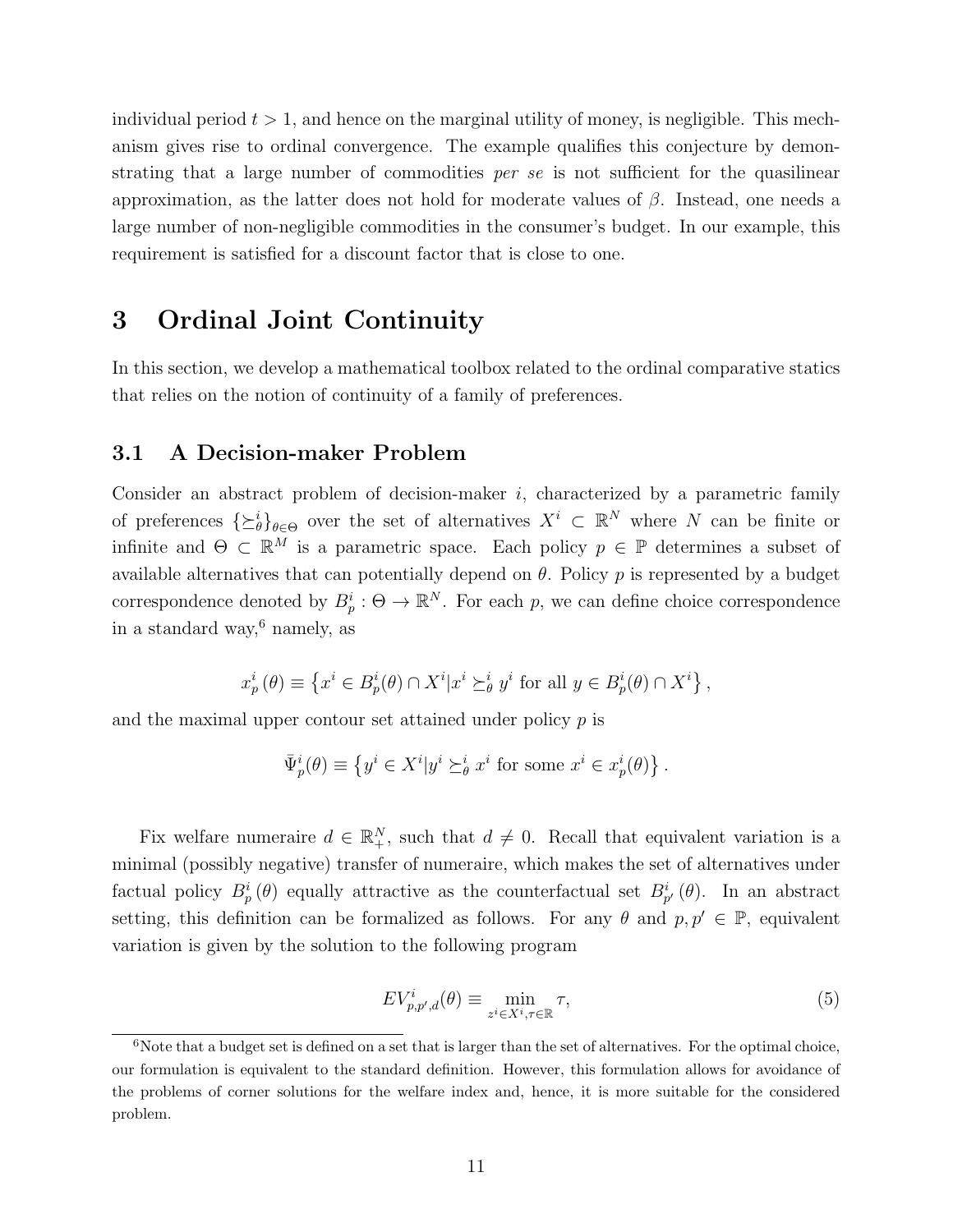subject to

$$
z^i \in \bar{\Psi}_{p'}^i(\theta)
$$
 and  $z^i \in B_p^i(\theta) + \tau d$ .

By  $z_{p,p',d}^i(\cdot)$  we denote correspondence that for each  $\theta \in \Theta$  gives all the alternatives  $z^i \in$  $X^i$  for which tuple  $(z^i, \tau)$  solves the program (5). Geometrically, equivalent variation is a minimal (signed) distance between the factual budget set  $B_p^i(\theta)$  and the counterfactual upper contour set  $\bar{\Psi}_{p'}^{i}(\theta)$ , as measured along direction d.

Definition (5) reformulates the Hicksian notion in real terms and highlights the fact that the index is measurable with respect to preferences and sets of available alternatives. As such, it is not affected by any normalization of utility or prices. For  $d$  that coincides with the price numeraire (for the factual policy), our notion is equivalent to the standard money metric welfare. The index also coincides with the consumption equivalent, [Lucas, 1987], a preference-based measure of welfare commonly used in the macro literature that assumes d to be an aggregate consumption realized under factual policy.

## 3.2 Joint Continuity of a Family of Preferences

In the next two sections, we assume that the set of alternatives  $X<sup>i</sup>$  and the parametric space  $\Theta$  are compact and that N and M are finite. In the example found in Section 2, we have demonstrated that the reduced-form preferences transform continuously with a discount factor into the quasilinear limits. How can one formalize this ordinal continuity in an abstract problem by a decision-maker? Intuitively, a family of preferences is continuous in  $\theta$  whenever the associated upper counter sets do not vary too much with the small perturbations of a parameter. More precisely, for any convergent sequence of that parameter, contour sets do not implode or explode in the limit. This property is captured by the continuity of a weaklybetter-than- $x^i$  correspondence,  $\Psi^i(x^i, \theta) \equiv \{y^i \in X^i | y^i \succeq^i_{\theta} x^i\}$  that for any pair  $(x^i, \theta)$  gives a collection of all alternatives that are at least as good as  $x^i$  with respect to preferences  $\succeq^i_{\theta}$ .

**Definition 1.** Family of preferences  $\{\succeq^i_\theta\}_{\theta \in \Theta}$  is jointly continuous on  $X^i \times \Theta$  whenever associated correspondence  $\Psi^i$  is upper and lower hemicontinuous.

Before we derive the implications of the notion of ordinal continuity for the comparative statics of choice and welfare, we find it insightful to relate our concept to the continuity of utility representation. Suppose a family of preferences can be represented by a function,  $U^i: X^i \times \Theta \to \mathbb{R}$ , that is jointly continuous in  $x^i$  and  $\theta$ . It is then straightforward to show that the associated correspondence  $\Psi^i$  is upper hemicontinuous (see proof of Lemma 1, Step 1). Still, a family of preferences may fail to be jointly continuous according to our definition, due to a lack of lower hemicontinuity of this correspondence. To see this, consider a set of alternatives given by a box  $X^i = \{x^i \in \mathbb{R}^2_+ | x^i \leq (4, 4)\}\$  and parametric space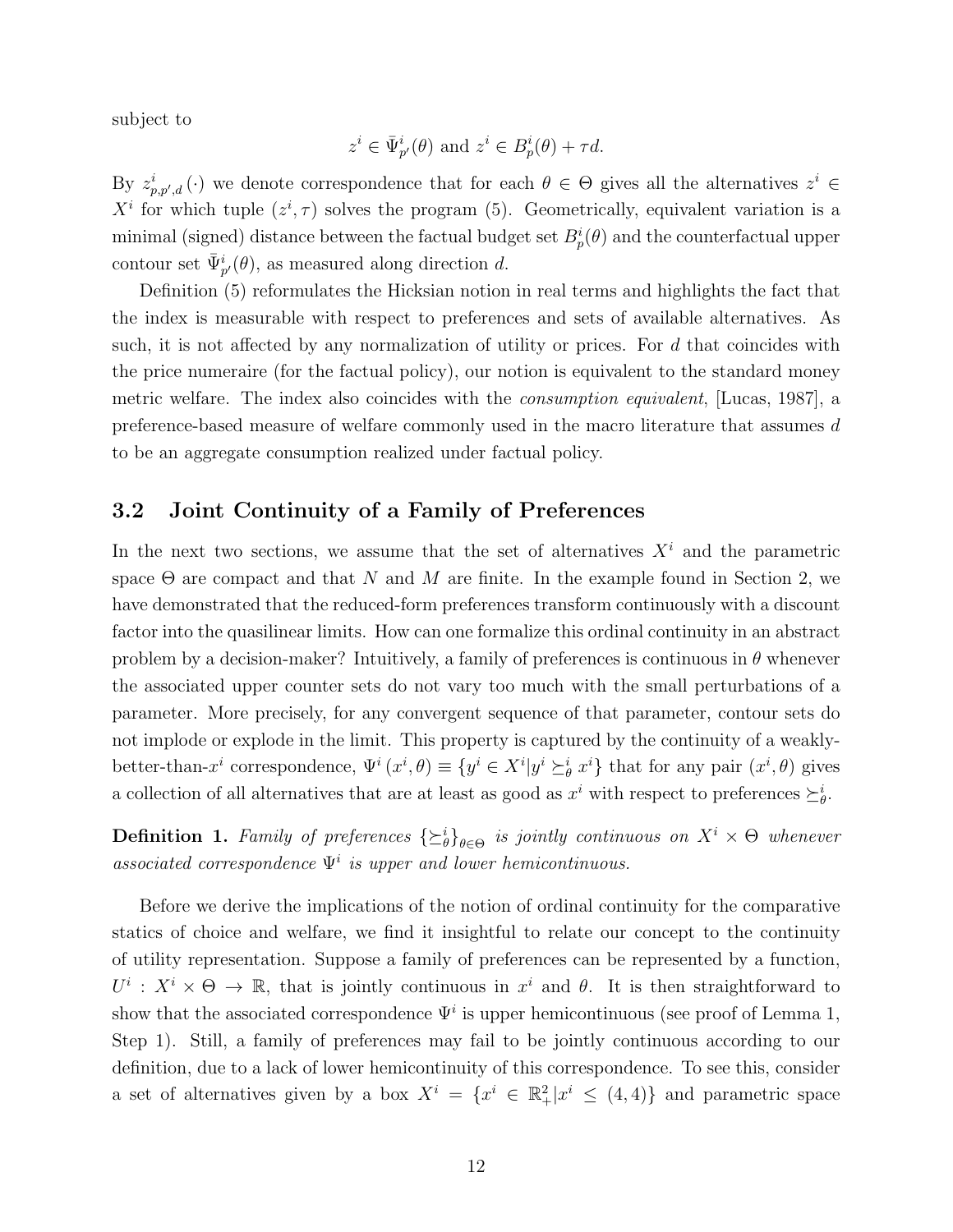$\Theta = [0, 1]$ . For a jointly continuous utility function

$$
U^i(x^i, \theta) = (1 - \theta) \times \min(x_0^i, x_1^i)
$$
\n<sup>(6)</sup>

at  $x^i = (2, 2)$ , and  $\theta \in [0, 1)$  the upper contour set is  $\Psi^i(x^i, \theta) = \{x^i \in X^i | x^i \geq (2, 2)\}\.$  At  $\theta = 1$ , this set discontinuously expands to the entire box  $X^i$  and correspondence  $\Psi^i$  is not lower hemicontinuous.

Note that the joint continuity of family  $\{\succeq^i_\theta\}_{\theta \in \Theta}$  implies a continuity of preferences  $\succeq^i_\theta$ in  $x^i$ , for each fixed value  $\theta \in \Theta$ . It then follows from Debreu's theorem that any individual member of a family necessarily admits a utility representation that is continuous in  $x^i$ . Whether the entire family admits a representation that is *jointly* continuous, however, remains an open question.

### 3.3 The Ordinal Minimum Theorem

A celebrated result in mathematical economics, the maximum theorem [Berge, 1963] shows that whenever utility function is jointly continuous and budget correspondence is continuous, the value function of the program itself is continuous as well and choice is upper hemicontinuous. In this section we offer a more modern, ordinal, variant of the theorem that demonstrates continuity of an equivalent variation. To this end, we make the following assumption regarding preferences and budget sets:

Assumption 1. Family  $\{\succeq^i_\theta\}_{\theta \in \Theta}$  is jointly continuous, and correspondence  $B^i_p(\cdot) \cap X^i$  is continuous and non-empty for all p.

Further, our theorem requires a well-behaved boundary of a budget set. For this purpose, we assume that budget correspondence is derived from a budget constraint,  $B_p^i(\theta) \equiv$  $\{x^i \in \mathbb{R}^N | b_p^i(x^i, \theta) \leq 0\}$  where function  $b_p^i : \mathbb{R}^N \times \mathbb{R}^M \to \mathbb{R}$  is differentiable with the derivatives that satisfy the following assumption:

Assumption 2. There exist strictly positive scalars  $\underline{b}, \overline{b} \in \mathbb{R}_{++}$  such that  $\overline{b} \ge \partial b_p^i / \partial x_n^i \ge \underline{b}$ for all n and  $(x^i, \theta) \in X^i \times \Theta$ .

Under this assumption, function  $b_p^i(\cdot, \cdot)$  is jointly continuous, strictly increasing, and has uniformly bounded slopes. We now state the ordinal minimum theorem.

Theorem 1. (Ordinal Minimum Theorem): Suppose Assumptions 1-2 hold. Equivalent variation  $EV_{p,p',d}^i(\cdot)$  is a well-defined continuous function on  $\Theta$ , while correspondences  $z_{p,p',d}^i(\cdot)$ and  $x_{p'}^i(\cdot)$  are non-empty and upper hemicontinuous.

At a high level of abstraction, the continuity of equivalent variation can be easily understood in terms of the geometry of contour sets,  $\bar{\Psi}_{p}^{i}(\theta)$  and of the function  $b_p^i(\cdot,\theta)$ . Given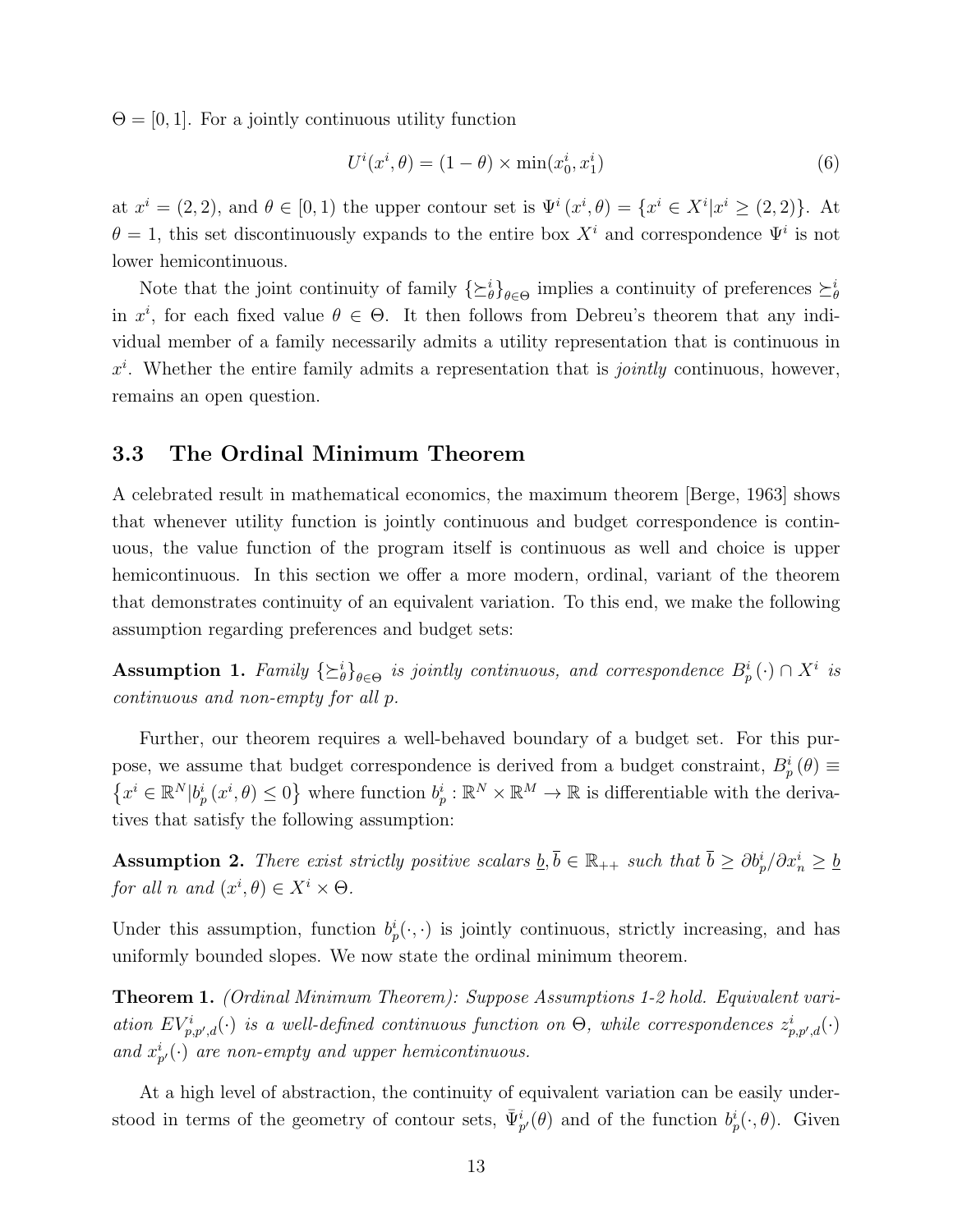continuous weakly-better-than- $x^i$  correspondence, for parameter values of  $\theta$  close to  $\bar{\theta}$ , the sets  $\bar{\Psi}_{p}^{i}(\theta)$  cannot be too different in terms of shape from their limit at  $\bar{\theta}$ . Analogously, budget sets are very similar to the limit set. It then follows that for  $\theta \simeq \bar{\theta}$ , the minimal distance between these two sets, measured along direction d, should not be too different from the same statistic evaluated at  $\theta$ .

We next give examples to demonstrate that the assumptions of the maximum theorem are insufficient for the continuity of equivalent variation and that our assumptions are tight. In all the examples we assume  $X^i = \{x^i \in \mathbb{R}^2_+ | x^i \leq (4, 4)\}$  and  $\Theta = [0, 1]$  and we depict them in Figure 4. We first show that our result does not hold when the assumption of joint continuity of preferences is replaced by the representation by a jointly continuous utility. To accomplish this we consider a family of preferences represented by (6). In the previous section, we have demonstrated that this jointly continuous utility function defines correspondence  $\Psi^i$  that fails to be lower hemicontinuous. Consider constant budget correspondences,  $B_p^i(\theta) = \{x^i \in \mathbb{R}^n : |f(x)| \leq 1\}$  $\mathbb{R}^2 | x_0^i + x_1^i \leq 0$  and  $B_{p'}^i(\theta) = \{x^i \in \mathbb{R}^2 | x_0^i + x_1^i - 4 \leq 0\}$  that satisfy Assumptions 1-2. Suppose welfare numeraire is given by commodity  $x_0^i$ , so that the equivalent variation is measured along horizontal axis. For all values  $\theta \in [0, 1)$ , counterfactual choice is  $(2, 2)$ ; the upper contour set is  $\bar{\Psi}_{p'}^{i}(\theta) = \{x^{i} \in X^{i} | x^{i} \geq (2, 2)\}\$ , and the minimal horizontal distance between this set and factual budget set  $B_p^i(\theta)$  is  $EV_{p,p',d}^i(\theta) = 4$ . For  $\bar{\theta} = 1$  the upper contour set is given by box  $\bar{\Psi}_{p'}^{i}(\bar{\theta}) = X^{i}$ , and the distance discontinuously drops to  $EV_{p,p',d}^{i}(\bar{\theta}) = 0$ (see Figure 4.A).

Continuity of the budget correspondence assumed by the maximum theorem is also by itself insufficient for the continuity of the welfare index, even with jointly continuous preferences. To see this aspect, consider a continuous factual budget correspondence  $B_p^i(\theta) = \{x^i \in X^i | x_0^i = 1 \text{ or } x_1^i = 2\theta\}$  that defines cross-shaped budget sets. Let the counterfactual correspondence be given by a singleton  $B_{p'}^i(\theta) = \{2, 2\}$  and the family of the preferences be represented by utility function  $U^{i}(x^{i}, \theta) = \min(x_{0}^{i}, x_{1}^{i})$  for which the counterfactual upper contour set  $\bar{\Psi}_{p'}^{i}(\theta) = \{x^{i} \in X^{i} | x^{i} \geq (2, 2)\}\$ is independent from the parameter value. As it is clear from Figure 4.B, for any  $\theta \in [0, 1)$  the minimal signed horizontal distance between the upper contour set and the factual budget set is  $EV_{p,p',d}^{i}(\theta) = 1$  and the limit equivalent variation at  $\bar{\theta} = 1$  discontinuously decreases to  $EV_{p,p',d}^{i}(\bar{\theta}) = -2$ . Assumption 2 eliminates such downward discontinuities of the welfare index.

Finally, equivalent variation may fail to exist in settings with jointly continuous preferences and smooth  $b_p^i(\cdot, \cdot)$ , for which derivatives are not uniformly bounded. To see this, in the previous example replace the factual budget set with the set derived from the budget constraint function

$$
b_p^i(x^i, \theta) = \left\{ \begin{array}{c} -(x_0^i - 3)(x_1^i - 2) + 1 \text{ if } x^i < (3, 2) \\ 1 \text{ otherwise} \end{array} \right\}.
$$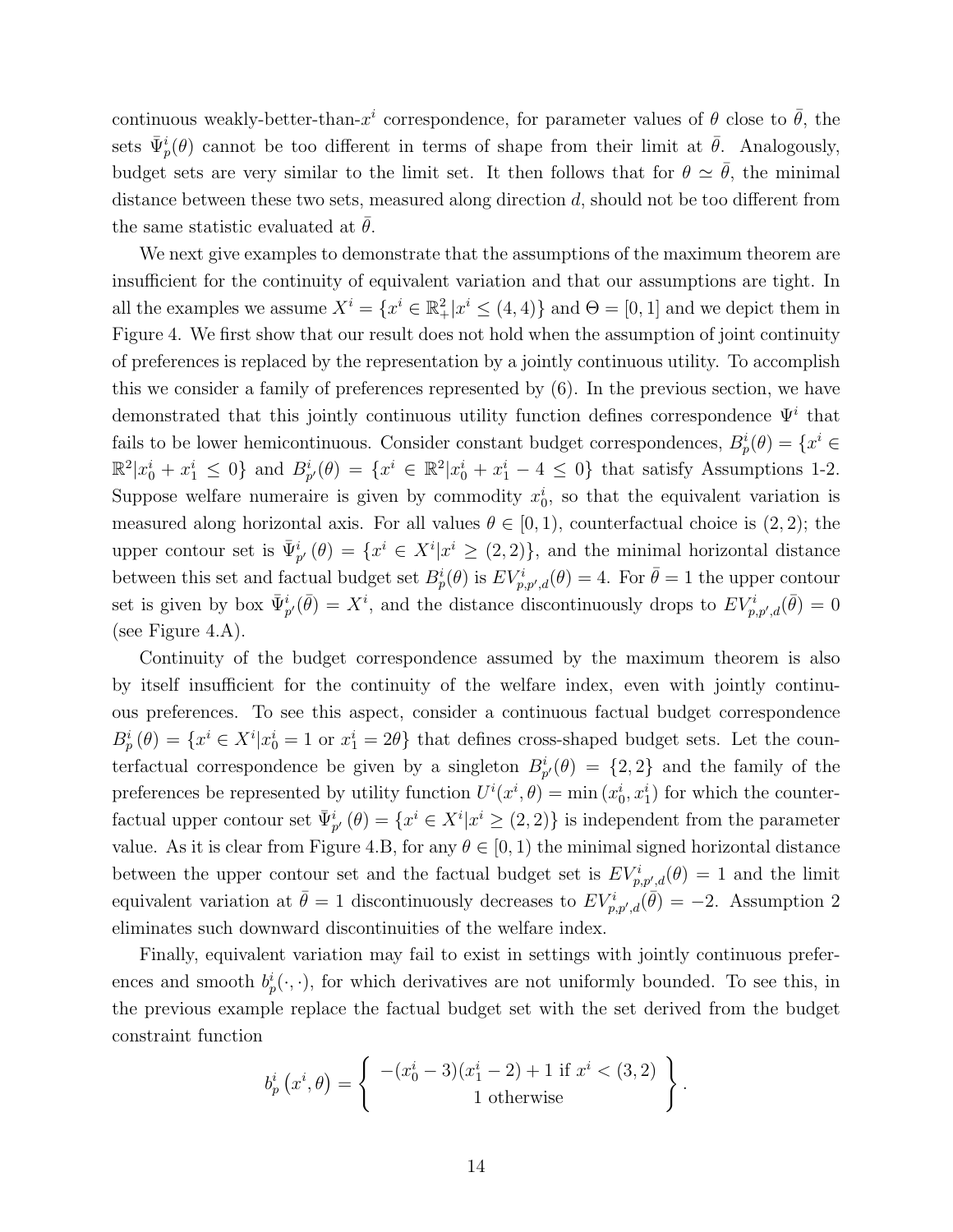



Note: The figure demonstrates the failure of the ordinal minimum theorem due to a lack of lower hemicontinuity of correspondence  $\Psi^i$ . The left panel shows the counterfactual upper contour set  $\bar{\Psi}^i_{p'}(\theta)$  (shaded area) and the factual budget set  $B^i_p(\theta)$ (the area south-west of the solid blue line) for  $\theta \in [0,1)$ . The minimal horizontal distance between the sets is 4. The panel on the right shows the analogous sets for  $\bar{\theta} = 1$ . Due to the discontinuous "explosion" of the upper contour set, the distance between sets drops to zero.





Note: The figure demonstrates the necessity of a smooth downward-slopping boundary of budget sets. The cross-shaped budget set consists of the horizontal and vertical line. For each  $\theta \in [0,1)$  the horizontal part of the budget set is below set  $\bar{\Psi}_{p'}^i(\theta)$  and thus the minimal horizontal distance between the two sets is determined by the vertical part and is equal to one (left panel). In the limit  $\bar{\theta} = 1$ , the horizontal part of the budget set becomes relevant, and the signed minimal horizontal distance is −2.

C)



Note: The figure demonstrates the non-existence of the equivalent variation due to the unbounded derivatives of  $b_p^i(\cdot,\theta)$ . As it is clear from the picture, no horizontal shift of a budget set allows for the attainment of a point in  $\bar{\Psi}_{p'}^i(\theta)$  and equivalent variation is not well-defined.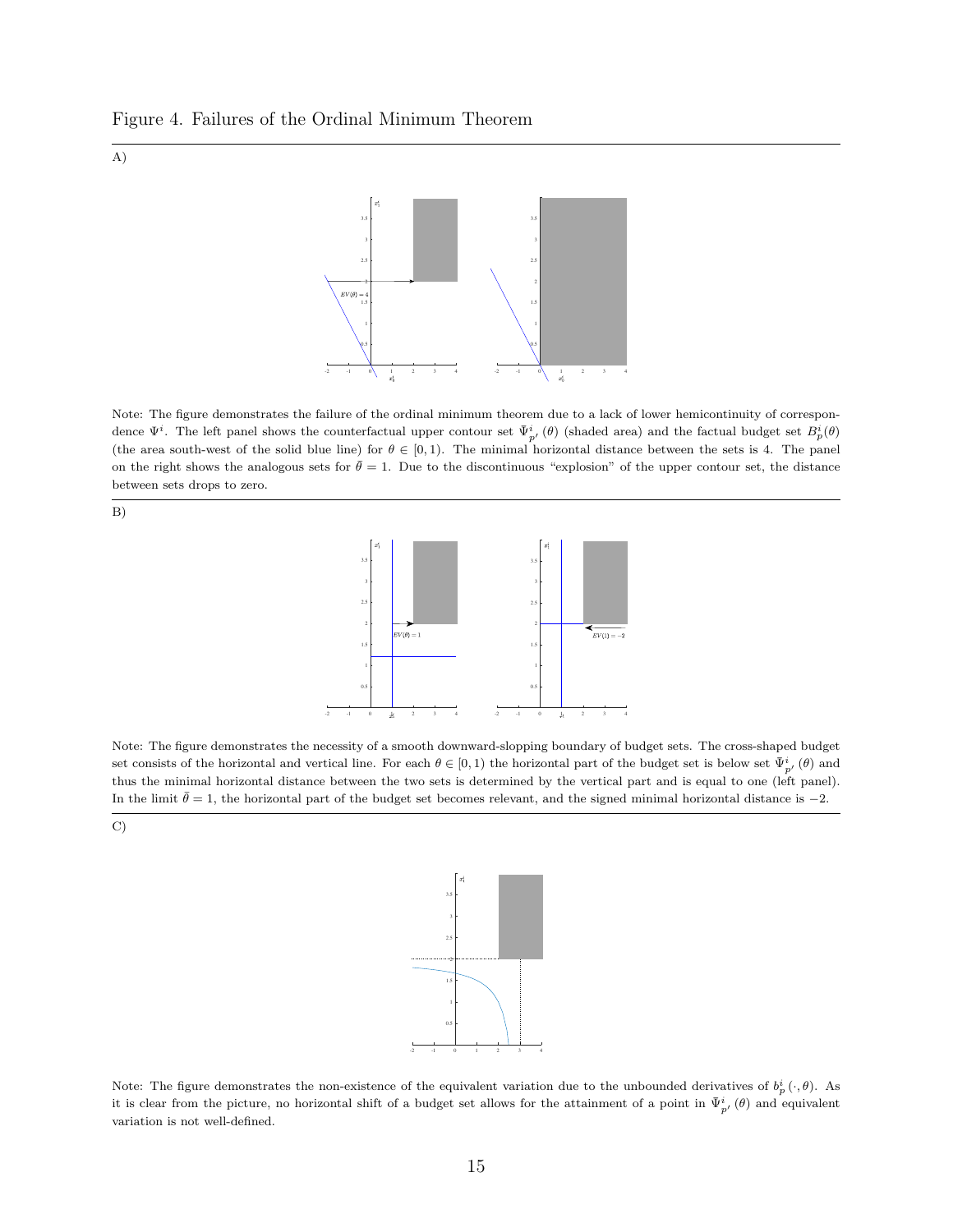As we show in Figure 4.C, even though the budget set has a smooth boundary, with counterfactual upper contour set  $\bar{\Psi}_{p'}^{i}(\theta) = \{x^{i} \in X^{i} | x^{i} \geq (2, 2)\}\$ an equivalent variation is not well-defined for any  $\theta$ .

As a by-product, our proof also clarifies the implicit ordinal assumptions of the maximum theorem that underlie the upper hemicontinuity of the choice correspondence. In the Appendix, we show this result under the assumption that weakly-better-than- $x^i$  correspondence is upper but not necessarily lower hemicontinuous (see proof of Lemma 4, Step 2).<sup>7</sup> As we argued in the previous section, this property is implied by jointly continuous utility representation, as assumed by the Berge theorem.

## 3.4 Local Extension of the Ordinal Minimum Theorem

The ordinal minimum theorem is not directly applicable to problems such as the one from Section 2. In the considered problem, consumption space is unbounded and it depends on a discount factor (implicitly, through a bound on borrowing  $\underline{x}_0^i$ ). We next offer a simple, yet powerful, local extension of the theorem to settings with non-compact sets of alternatives. For this purpose we restrict our attention to problems with strictly convex preferences and convex-valued budget correspondences.

Fix  $p, p' \in \mathbb{P}$  and some value of a parameter  $\theta^* \in \Theta$ , and let  $\Theta^*$  denote some compact neighborhood of  $\theta^*$ . Consider a family  $\{\geq^i_\theta\}_{\theta \in \Theta^*}$  where for each  $\theta \in \Theta^*$  strictly convex preferences  $\succeq^i_{\theta}$  are defined over the arbitrary domain  $X^i(\theta) \subseteq \mathbb{R}^N$  that can potentially depend on  $\theta$ . Let functions  $b_p^i(\cdot, \theta)$  be quasi-convex in  $x^i$  for all  $p \in \mathbb{P}$  and  $\theta \in \Theta^*$ . Suppose for  $\theta^*$  that the equivalent variation is well-defined and attained on  $z^{i*}$ , and the optimal choice under p' is  $x^{i*}$ . Let  $X^{i*} \equiv \{x^i \in \mathbb{R}^N | \underline{x} \leq x^i \leq \overline{x}\}$  for some  $\underline{x}, \overline{x} \in \mathbb{R}^N$  be a box, such that choice  $x^{i*}$  and  $z^{i*}$  are in its interior and  $X^{i*} \subset X^{i}(\theta)$  for all  $\theta \in \Theta^*$ .

Assumption 3. Restriction  $\Psi^i: X^{i*} \times \Theta^* \to X^{i*}$  is continuous.

The next proposition extends the theorem further as follows:

**Proposition 1.** Suppose that Assumptions 2-3 hold. There exists a neighborhood of  $\theta^*$ , denoted by  $\Theta^{**}$ , such that the equivalent variation  $EV_{p,p',d}^i(\cdot)$ , and correspondences  $z_{p,p',d}^i(\cdot)$ and  $x_{p'}^i(\cdot)$  are continuous functions on  $\Theta^{**}$ .

Suppose one can demonstrate the existence of an equivalent variation and an optimal choice for a particular value of a parameter (in our applications for a discount factor equal to one) and also show that, in a neighborhood of this parameter, the family of preferences is jointly continuous, locally, on a compact box around the choice and the equivalent variation.

<sup>&</sup>lt;sup>7</sup>Strengthening this assumption to the continuity of a weakly-better-than- $x^i$  correspondence does not suffice for the continuity of choice. This can be seen in the standard example of perfect substitutes.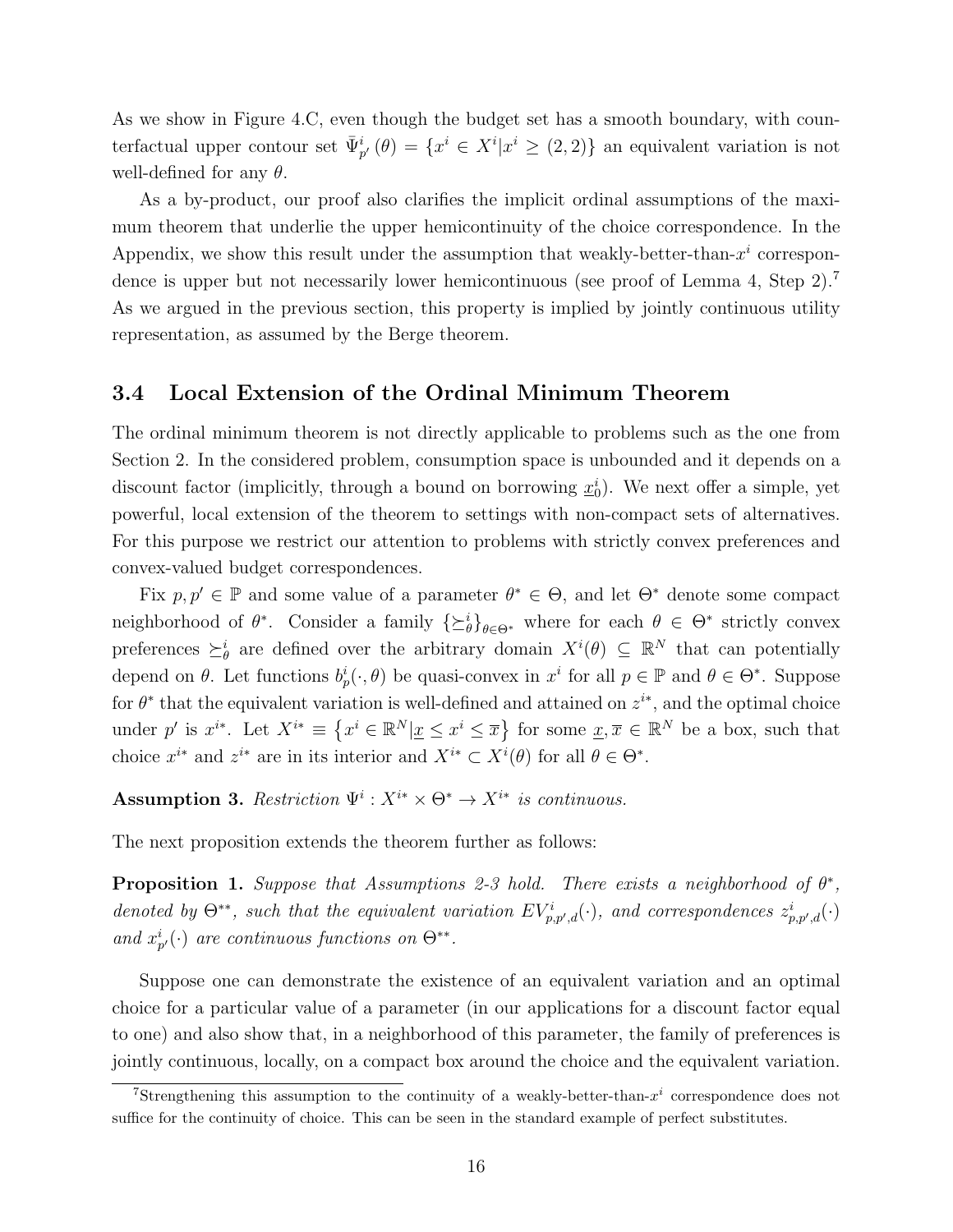The proposition shows that the choice and the welfare index are uniquely defined and they are continuous in some neighborhood.

The argument supporting the proposition consists of two steps. Lemma 10 verifies that the problem restricted to the box  $X^{i*}$  and parameter neighborhood  $\Theta^*$  satisfies the assumptions of Theorem 1; hence, in the restricted problem the choice and welfare index exist and are continuous. Lemma 11 then shows that, for the parameter values sufficiently close to  $\theta^*$ , the solutions for the restricted problem uniquely solve the unrestricted problems as well.

The uniqueness of the solution to program (5) can be established using an argument similar to the one for the uniqueness of choice. With convex budget sets and strictly convex preferences, any convex combination of two distinct solutions to Program (5) necessarily satisfies the optimization constraints, with one of the constraints not binding (i.e.,  $z^i$  is in the interior of  $\bar{\Psi}_{p'}^{i}(\theta)$ ). Therefore, one can reduce the value of the program without violating the constraint, resulting in a contradiction.

Until now, we have developed our theory exclusively in ordinal terms. We conclude this section with a simple test for the continuity of correspondence  $\Psi^i$  for a strictly monotonic family of preferences that uses a utility representation.

**Lemma 1.** Suppose a parametric family of preferences defined over  $X^{i*} \times \Theta^*$  admits utility representation  $U^i: X^{i*} \times \Theta^* \to \mathbb{R}$  that is jointly continuous, and that for each  $\theta \in \Theta^*$ the preferences are strictly monotone. Correspondence  $\Psi^i: X^{i*} \times \Theta^* \to X^{i*}$  is thereby continuous.

Thus, one can verify Assumption 3 by constructing a utility representation that is jointly continuous in  $(x^i, \theta)$  on its domain. The lemma makes clear that, for a family of preferences that is represented by a jointly continuous utility function, such as e.g., (6), correspondence  $\Psi^i$  may fail to be lower hemicontinuous due to thick indifference sets that potentially appear in a limit. Such sets are ruled out by the assumption of a strict monotonicity of preferences.

# 4 A Trader in Financial Markets

Equipped with the necessary tools, we can now formalize the observations from our example. We first consider a problem of a single trader who is choosing a portfolio of securities in complete financial markets. In the subsequent section, we look at markets with many such traders.

## 4.1 A Trader Problem

Consider the problem of a trader in an infinite-horizon complete market setting. The trader's preferences are defined over random consumption flows  $x^i = \{x_t^i\}_{t=1}^{\infty}$  that satisfy  $x_t^i > \underline{x}^i$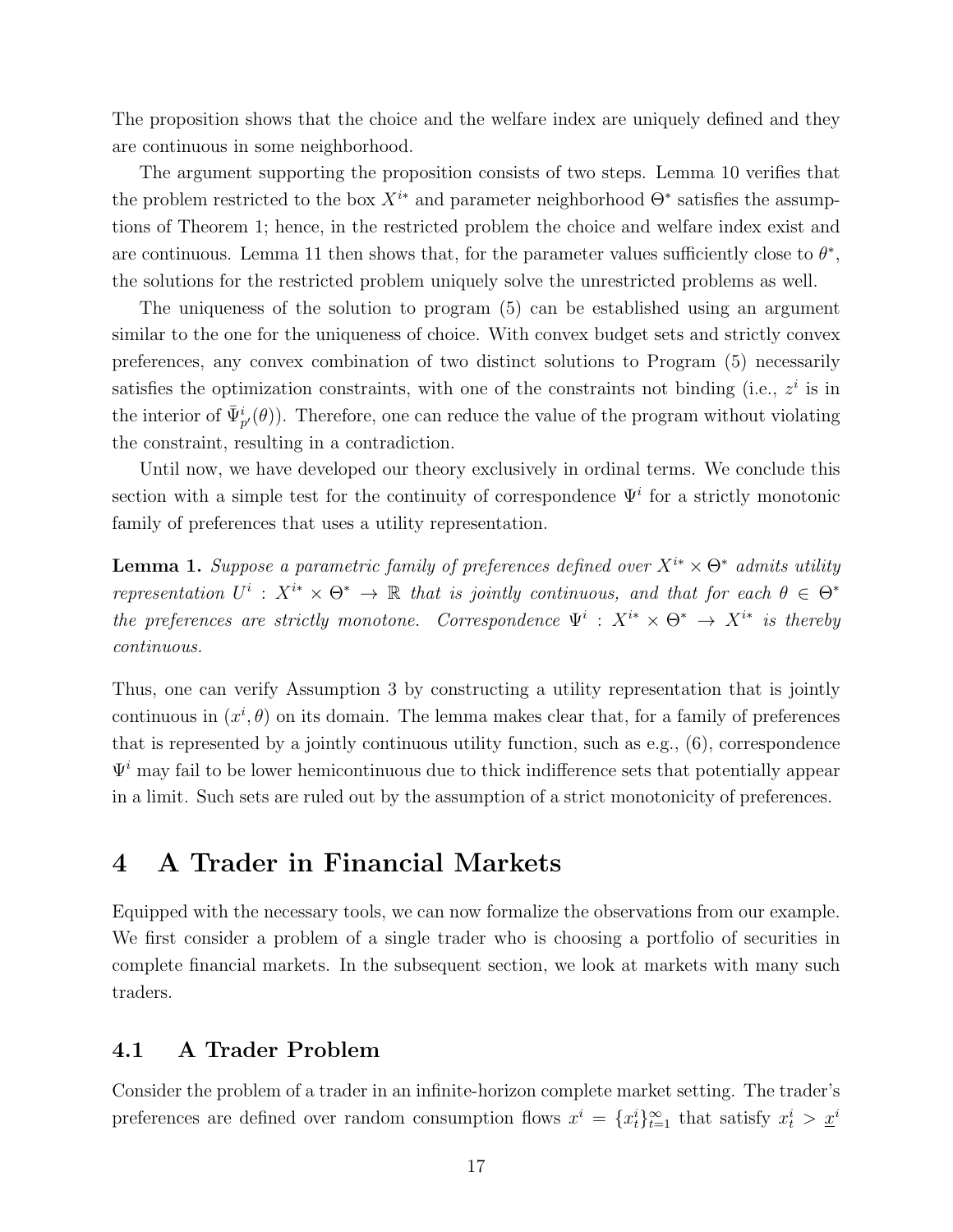for all  $t \geq 1$  where  $\underline{x}^i \in \mathbb{R}$  is some exogenous lower bound on consumption. The family of preferences, parametrized by a discount factor  $\beta \in (0,1)$ , is represented by the von Neumann-Morgenstern utility function  $U^i(x^i, \beta) = E \sum_{t=1}^{\infty} \beta^t u^i(x_t^i)$ , that satisfies standard assumptions; function  $u^i : (\underline{x}^i, \infty) \to \mathbb{R}$  is twice continuously differentiable, strictly increasing, strictly concave and satisfying the Inada conditions, i.e.,  $\lim_{x_t^i \to x^i} u^{i'}(x_t^i) = \infty$  and  $\lim_{x^i \to \infty} u^{i}(x_t^i) = 0$ . To preserve the Euclidian structure of the problem with the standard metric topology, we make a technical assumption that, in each period  $t$ , collection of potential date-events  $(t, s)$  is finite, i.e.,  $s \in 1, 2, \ldots, S$ .<sup>8</sup> The consumption space thus consists of a set of all integrable processes that give finite utility:

$$
X^{i}(\beta) = \{ \{x_t^i\}_{t=1}^{\infty} | x_t^i > \underline{x}^i \text{ for all } t \text{ and } U^{i}(x^i, \beta) \in \mathbb{R} \}.
$$

It is well known that, with no arbitrage condition and market completeness, the prices of assets define a unique stochastic process  $\zeta = {\zeta_t}_t$  that is sufficient for the value of any consumption flow; market value of flow  $x^i \in X^i$  is given by  $E \sum_{t=1}^{\infty} \beta^t \zeta_t x_t^i$ . Realizations of the process  $\zeta$  in respective date-events are given by Arrow prices, appropriately normalized by a discount factor and probability.<sup>9</sup> Therefore, without any loss of generality we can consider a trader to be choosing consumption flow, given the implicit prices of consumption  $\zeta$ . In the financial application, the trader's budget set is fully determined by prices and endowment so that each policy is sufficiently summarized by a tuple  $p = \{\zeta, e^i\}$ . For any  $p \in \mathbb{P}$ , budget correspondence  $B_p^i(\beta)$  is derived from the standard budget constraint  $b_p^i(x^i, \beta) \equiv$  $E \sum_{t=1}^{\infty} \beta^t \zeta_t (x_t^i - e_t^i) \leq 0.$ 

In the example we have considered here, policies affect the fundamentals in period one. In the general problem, policies can have effects on the arbitrary *finite* number of periods  $T < \infty$ , after which both prices and endowments are stationary and independent of any policy. Formally,

**Assumption 4.** For each  $\beta \in (0,1)$  asset prices admit a normalization, for which corresponding  $\{\zeta_t\}_{t=T+1}^{\infty}$ , as well as endowments  $\{e_t^i\}_{t=T+1}^{\infty}$ , are Markov chains that coincide for all  $p$  and  $\beta$ .

We restrict our attention to Markov chains defined by an irreducible aperiodic symmetric stochastic matrix, so that they will have a unique stationary distribution.

Note that Assumption 4 is satisfied in the example from Section 2. Prices of consumption normalized by factor  $\beta^2$  are given by  $\zeta_t = 1$  for all  $t \geq 2$ ; thus  $\{\zeta_t\}_{t>0}^{\infty}$  $\sum_{t\geq 2}^{\infty}$  is a stationary Markov process independent from a discount factor or policy. In the subsequent section below we

<sup>&</sup>lt;sup>8</sup>By this assumption, an economy truncated to any finite number of periods has a finite number of date events  $n = (t, s)$  and consumption space has a structure of  $\mathbb{R}^N$  with  $N < \infty$ ; hence we can apply the ordinal minimum theorem.

<sup>&</sup>lt;sup>9</sup>The Arrow price for a date-event  $(t, s)$  is given by  $\zeta_{t,s} \pi_{t,s} \beta^t$ .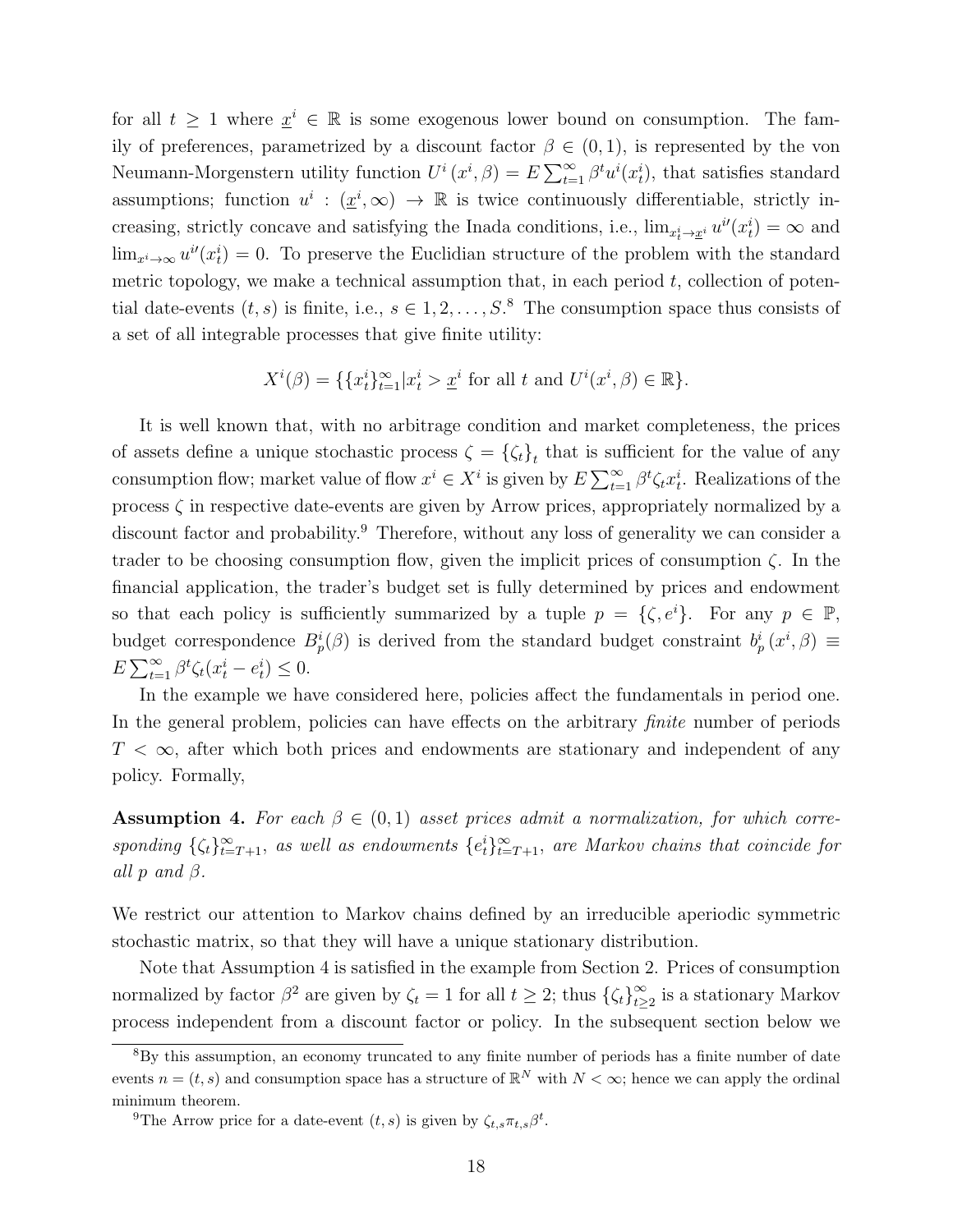show that this property arises endogenously in a competitive equilibrium for a large class of preferences.

In periods  $t \leq T$ , prices and endowments are affected by policies in an arbitrary way, i.e., they take the values  $\zeta_{t,s} > 0$  and  $e_{t,s}^i > \underline{x}^i$  for all t, s that can vary in p. The trader's choice defined in this section can thus be interpreted as a stationary problem perturbed by policies within a specific finite time horizon. Note, however, that even though policies affect fundamentals only temporarily, their effects on optimal consumption typically persist throughout the entire life span of a trader.

Let  $\tilde{X}^i(\beta)$  be a collection of all consumption flows in  $t \leq T$  and savings,  $(x_0^i, \{x_t^i\}_{t=1}^T)$  that satisfy borrowing constraint and  $v^i(x_0^i, \beta)$  be the value function of the maximization program after period T. Following the steps in the example for each value of a discount factor, we can derive reduced-form preferences,  $\succeq^i_{\beta}$  over  $\tilde{X}^i(\beta)$  from representation  $\tilde{U}^i(x^i, \beta) \equiv v^i(x^i_0, \beta) +$  $E\sum_{t=1}^{T} \beta^t u^i(x_t^i)$ . These preferences, along with the budget correspondence obtained from  $\tilde{b}_p^i(x^i, \beta) \equiv x_0^i + E \sum_{t=1}^T \beta^t \zeta_t(x_t^i - e_t^i)$  are sufficient for optimal consumption and welfare in the infinite horizon problem (Lemmas 13-15). In the reduced-form model, welfare  $\tilde{EV}_r^i$  $p,p',\tilde{d}$ is measured in terms of money  $x_0^i$ .

## 4.2 Quasilinear Approximations (Trader)

The limits of reduced-form preferences, with the discount factor approaching one, can be derived as follows. Let  $\lambda^{i*}$  be a scalar that solves equality

$$
E(\tilde{\zeta}u^{i-1}(\tilde{\zeta}\lambda^i)) = E(\tilde{\zeta}\tilde{e}^i)
$$
\n(7)

where  $u^{i-1}(\cdot)$  is the inverse of marginal utility and  $\tilde{\zeta}$ , and  $\tilde{e}^i$  are stationary prices and endowment (for a given period) for the assumed Markov chain. This equation has a unique and strictly positive solution<sup>10</sup> that corresponds to the marginal utility of money, for which the optimal choice in a quasilinear model satisfies the budget constraint in a steady state, period-by-period. For  $\beta = 1$ , limit preferences  $\succeq_1^i$  are represented by the quasilinear utility function

$$
\tilde{U}^{i}(x^{i}, 1) = \lambda^{i*} x_{0}^{i} + E \sum_{t=1}^{T} u^{i}(x_{t}^{i}).
$$
\n(8)

In the deterministic example from Section 2, the stationary price is  $\tilde{\zeta} = 1$ , endowment is  $\tilde{e}^i = 2$  and equation (7) reduces to  $1/\lambda^{i*} = 2$ , thereby giving rise to the utility function (3).

The next (well-known) lemma characterizes the choice and the equivalent variation in the quasilinear problem.

<sup>&</sup>lt;sup>10</sup>The left-hand side of equation (7) is a continuous function strictly decreasing in  $\lambda^i$  with range  $(E(\tilde{\zeta}\underline{x}^i),\infty)$ . The right-hand side, a real number, is in this range by assumption that  $\tilde{e}^i > \underline{x}^i$ . It follows that a solution exists and is unique.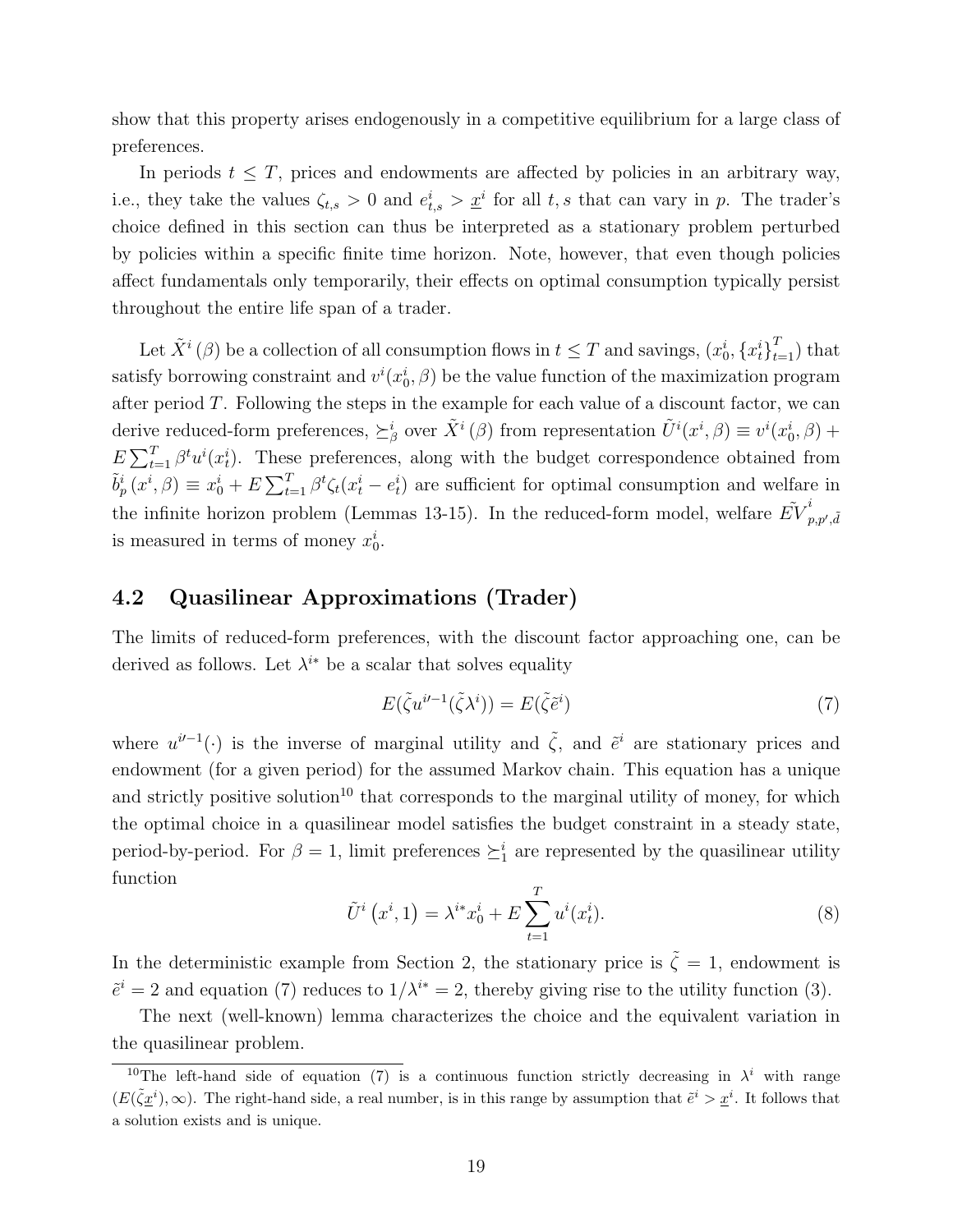**Lemma 2.** Fix  $p, p' \in \mathbb{P}$ . Equivalent variation is well-defined and attained on  $z^{i*}$ , as well as a choice for policy p', which is uniquely defined and given by  $x^{i*}$ . Moreover, there exists function  $\tilde{S}^i : \mathbb{P} \to \mathbb{R}$  such that the equivalent variation satisfies  $\tilde{EV}^i_r$  $\tilde{p}_{p,p',\tilde{d}}^i = \tilde{S}^i(p') - \tilde{S}^i(p).$ 

The limit preferences are well-behaved: The equivalent variation is additive, and the income effects for consumption in all date-events are zero.

Fix the arbitrary compact box  $X^{i*} \equiv \{(x_0^i, \{x_t^i\}_{t=1}^T) | \underline{x} \leq x^i \leq \overline{x}\}\)$ , such that  $x^{i*}$  and  $z^{i*}$ from Lemma 2 are in its interior. In the example, we show that, for certain values of  $\beta$ . some alternatives in box  $X^{i*}$  may fail to satisfy the borrowing constraint and, hence, they might not be ranked by the reduced-form preferences. The next proposition shows that with the discount factors being sufficiently high, the constraint is not binding and reduced-form preferences are well-defined on the entire set  $X^{i*}$ . They are also jointly continuous.

**Proposition 2.** There exists threshold  $\beta^{i*} \in (0,1)$ , such that weakly-better-than-x<sup>i</sup> correspondence  $\Psi^i: X^{i*} \times [\beta^{i*}, 1] \to X^{i*}$  derived from function  $\tilde{U}^i(\cdot, \cdot)$  is continuous.

The proposition formalizes the idea that, on the relevant part of a domain, given by box  $X^{i*}$ , reduced-form preferences transform continuously in a discount factor and converge to the quasilinear limits at  $\beta = 1$ .

The argument supporting the result can be easily understood within the example in Section 2. The borrowing constraint satisfies  $\lim_{\beta \to 1} \underline{x}_0^i(\beta) = \lim_{\beta \to 1} \frac{-2}{1-\beta} = -\infty$ , and, therefore, there exists threshold  $\beta^{i*} < 1$  for which  $\underline{x}_0^i(\beta) < \underline{x}_0$  for all  $\beta \in [\beta^{i*}, 1]$  where  $\underline{x}_0$  is the zero component of vector  $\underline{x}$  that defines the box. Consequently  $X^{i*} \subset X^i(\beta)$ . Consider function  $\tilde{V}^i: X^{i*} \times [\beta^{i*}, 1] \to \mathbb{R}$  to be defined as follows. For  $\beta \in [\beta^{i*}, 1]$  the function is a monotonic transformation of  $\tilde{U}^{i}(x^{i},\beta),$ 

$$
\tilde{V}^{i}(x^{i},\beta) \equiv \tilde{U}^{i}(x^{i},\beta) - \frac{\beta^{2}}{1-\beta} \ln(2), \qquad (9)
$$

while for  $\beta = 1$  it is  $\tilde{V}^i(x^i, 1) \equiv \tilde{U}^i(x^i, 1) = \frac{1}{2}x_0^i + \ln(x_1^i)$ . It can be shown that function  $\tilde{V}^i(\cdot,\cdot)$ , which represents preferences  $\Psi^i$ , is jointly continuous on  $X^{i*} \times [\beta^{i*},1]$ .<sup>11</sup> Since associated preferences are strictly monotonic, by Lemma 1, the restriction  $\Psi^i$  is continuous. For general preferences the argument relies on similar logic. Construction of the jointly continuous representation is more involved and is delegated to the Appendix.

$$
\tilde{V}^{i}(x^{i},\beta) = \frac{\beta^{2}}{1-\beta} \ln \left( \frac{1-\beta}{2} x_{0}^{i} + 1 \right) + \beta \ln(x_{1}^{i}).
$$

For any fixed  $x^i$  and  $\beta^h \to 1$  one can derive the limit by applying L'Hospital's rule. In the proof of Lemma 2 we show that this limit obtains for an arbitrary convergent sequence  $x^{i,h}, \beta^h, \rightarrow x^i, 1$ .

<sup>&</sup>lt;sup>11</sup>For any sequence  $x^{i,h}, \beta^h \to x^i, 1$ , the limit of the function coincides with the value of the function at the limit. For  $\beta < 1$  the utility function can be derived in closed form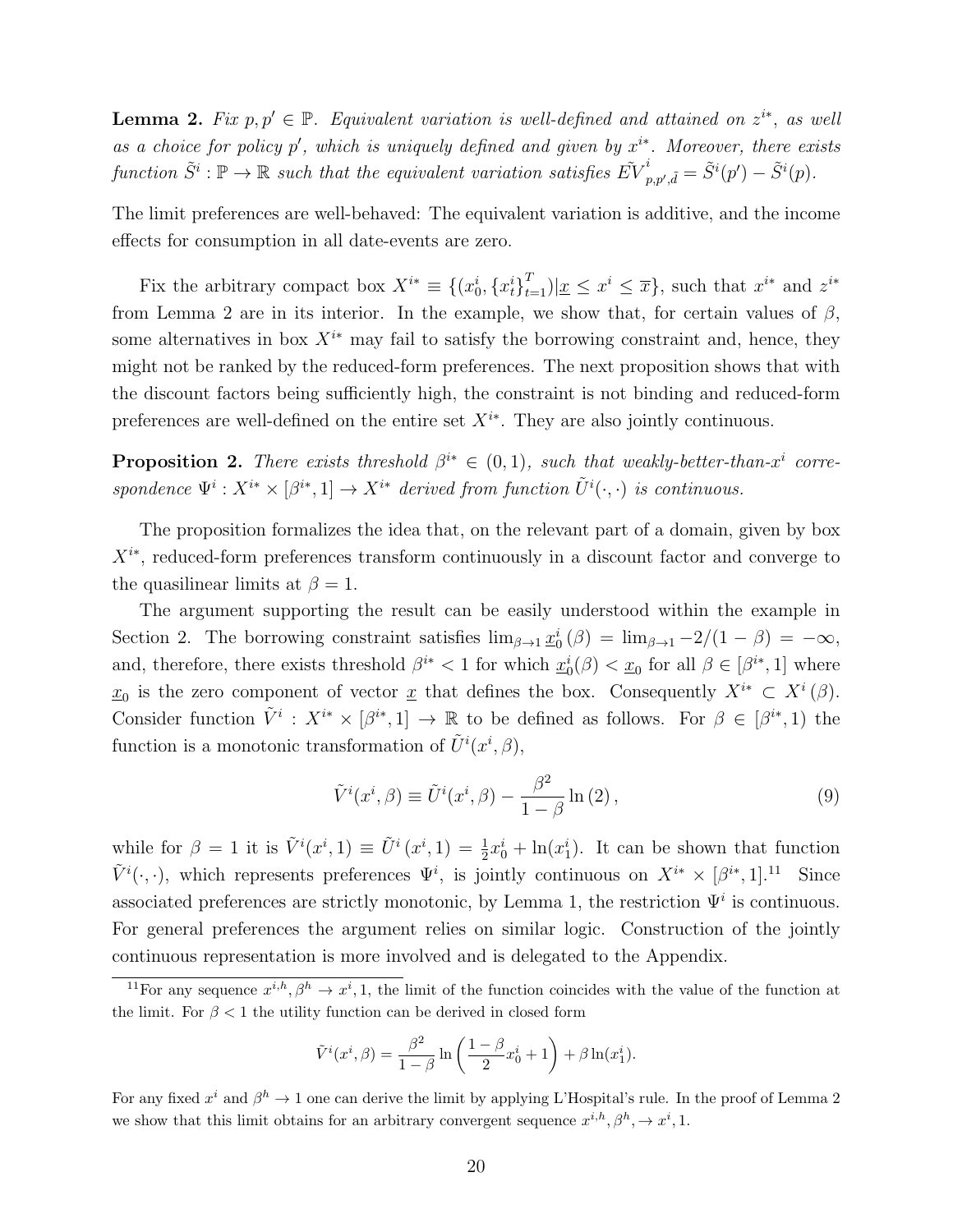Finally, we employ the local variant of the ordinal minimum theorem to characterize choice and welfare. Consider a stationary infinite horizon problem parametrized by a discount factor. The next proposition characterizes the consumption within the first T periods.

**Proposition 3.** For any policy  $p \in \mathbb{P}$ , there exists  $\beta^{i^{**}} \in (0,1)$ , such that for all  $\beta \in [\beta^{i^{**}},1)$ optimal consumption under policy p is well-defined. Its truncation to  $t \leq T$  periods along with savings is continuous in a discount factor and has finite limit  $x^{i*}$  as defined in Lemma 2.

An immediate corollary of this proposition is that income effects in the reduced-form problem are negligible for sufficiently patient consumers. An analogous result holds for an equivalent variation as well. Let  $d = \{d_t\}_{t=T+1}^{\infty} \neq 0$  be an arbitrary stochastic process with a finite limit value  $E \sum_{t=T+1}^{\infty} \zeta_t d_t < \infty$  and let  $S_d^i(p) \equiv \tilde{S}^i(p)/E \sum_{t=T+1}^{\infty} \zeta_t d_t$ .

**Theorem 2.** For any pair  $p, p' \in \mathbb{P}$ , there exists  $\beta^{i**} \in (0, 1)$ , such that for all the values  $\beta \in [\beta^{i**}, 1]$  equivalent variation is well-defined. It is continuous in  $\beta$  and it has a finite additive limit,

$$
\lim_{\beta \to 1} EV_{p,p',d}^i(\beta) = S_d^i(p') - S_d^i(p).
$$

These results jointly demonstrate that, with a sufficiently high discount factor, the infinite horizon problem offers predictions regarding choice and welfare that are very close to the ones in the quasilinear model. As a result, the equivalent variation is nearly additive with the approximation error decreasing in  $\beta$ . The proofs for these results proceed as follows. We first construct reduced-form preferences and derive the quasilinear limit according to (8). By Lemma 2, the choice and equivalent variation for the limit preferences are well-defined. We can thus invoke Proposition 1 to establish continuity of choice and an equivalent variation for  $\beta$  close, but strictly smaller than one, as well as convergence to the quasilinear limits. Finally, we can use Lemmas 13-15, to demonstrate that the values derived in the reduced-form model coincide with the counterparts in the infinite horizon problem.

The limit surplus  $S_d^i(\cdot)$  in the infinite horizon setting is not well-defined for all the numeraire flows d. The choice of numeraire is restricted in two ways. First, to eliminate the differential effects of the policies on market value of numeraire, the viable flows d have to give zero consumption in all date-events for the initial  $T$  periods. Also, the limit value of the numeraire has to be bounded, for otherwise, the numeraire would be infinitely more preferred relative to the effects of policies, and the equivalent variation measured in terms of d would vanish for all policy pairs. The second requirement rules out, for example, stationary welfare numeraire flows.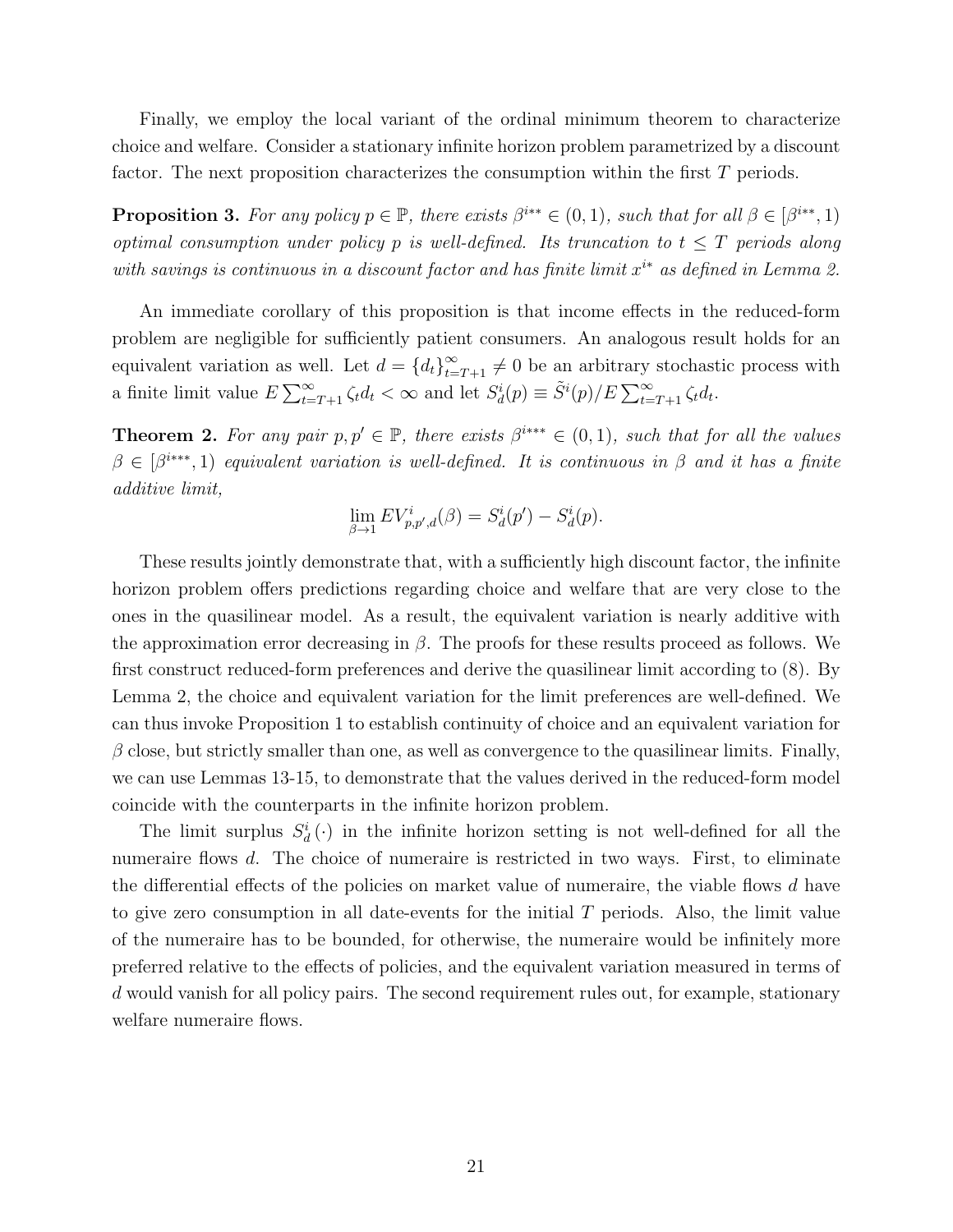# 5 The Financial Markets

In economics, we are often interested in making normative predictions for an entire economy or a market. Can the quasilinear approximation for an individual consumer be extended to settings with many such consumers? The answer is 'yes' but under more stringent assumptions on preferences. The approximation does not hold with fully general preferences for the following reasons. For a single consumer, we could impose assumptions directly on prices and endowments. In the equilibrium framework, the first of these elements is determined endogenously through market clearing conditions, and our additional assumptions ensure that the required properties hold in equilibrium.

### 5.1 Example

Consider a deterministic infinite horizon economy with two consumers with endowments  ${e_t^i}_{i=1}^{\infty}$  for  $i = 1, 2$ . Suppose two policies affect these consumers' endowments in period one, after which the endowments are constant and independent of policies. Normative predictions in an economy with von Neumann-Morgenstern preferences are associated with the following complications. First, a policy may give rise to multiple equilibria, in which case it is not clear which prices should be used to define the welfare index. Moreover, even if the equilibria are unique, the price effects of policies may persist throughout an infinite number of periods. Consequently, even though policies affect the exogenous fundamentals in period one, they are not temporary, and the economy does not admit a reduced-form representation.

These problems are not present for the homothetic preferences assumed in Section 2. Here, the competitive price of consumption in  $t = 1, 2, \dots$ , in terms of period-two consumption, is unique and given by  $\beta^{t-2}e_2/e_t$  where  $e_t \equiv \sum_{i=1,2} e_t^i$  is the aggregate endowment.<sup>12</sup> With constant endowments after  $t \geq 2$ , corresponding prices are as the ones assumed in the single agent example. We can thus construct a two-period economy with reduced-form preferences (2) that are sufficient for competitive equilibrium and welfare in the infinite horizon economy.

For the sake of concreteness, suppose that factual policy gives  $e_1^i = 2$ , while the counterfactual one is  $e_1^{i'} = 4$  for both  $i = 1, 2$  and in the remaining periods endowments are  $e_t^i = 2$ for both policies. The equilibrium prices of consumption are  $1/\beta$  and  $1/2\beta$  for the factual

<sup>&</sup>lt;sup>12</sup>To see this fact, note that a competitive equilibrium  $(\{\bar{x}^i\}_i, \bar{\zeta})$  is efficient, and thus, there exist non-negative weights  $\{\omega^i\}_{i=1,2} \neq 0$  such as the allocation solves  $U(e) \equiv \max_{\{x^i\}_i} \sum_{i=1,2} \omega^i U^i$  subject to  $\sum_{i=1,2} x^i \leq e$ . Moreover, for any t, t', equilibrium relative prices coincide with the marginal rate of substitution derived from  $U(e)$  i.e.,  $\zeta_t/\zeta_{t'} = MRS_{t,t'}^U$ . Straightforward calculations reveal that  $U(e) = \sum_{t=1}^{\infty} \beta^t \ln e_t + const$  and the weights enter the function only though a constant. It then follows that  $MRS_{t,t'}^U$  and the relative prices are independent of weights and, hence, they must coincide across equilibria. It follows that the equilibrium is unique up to a price normalization.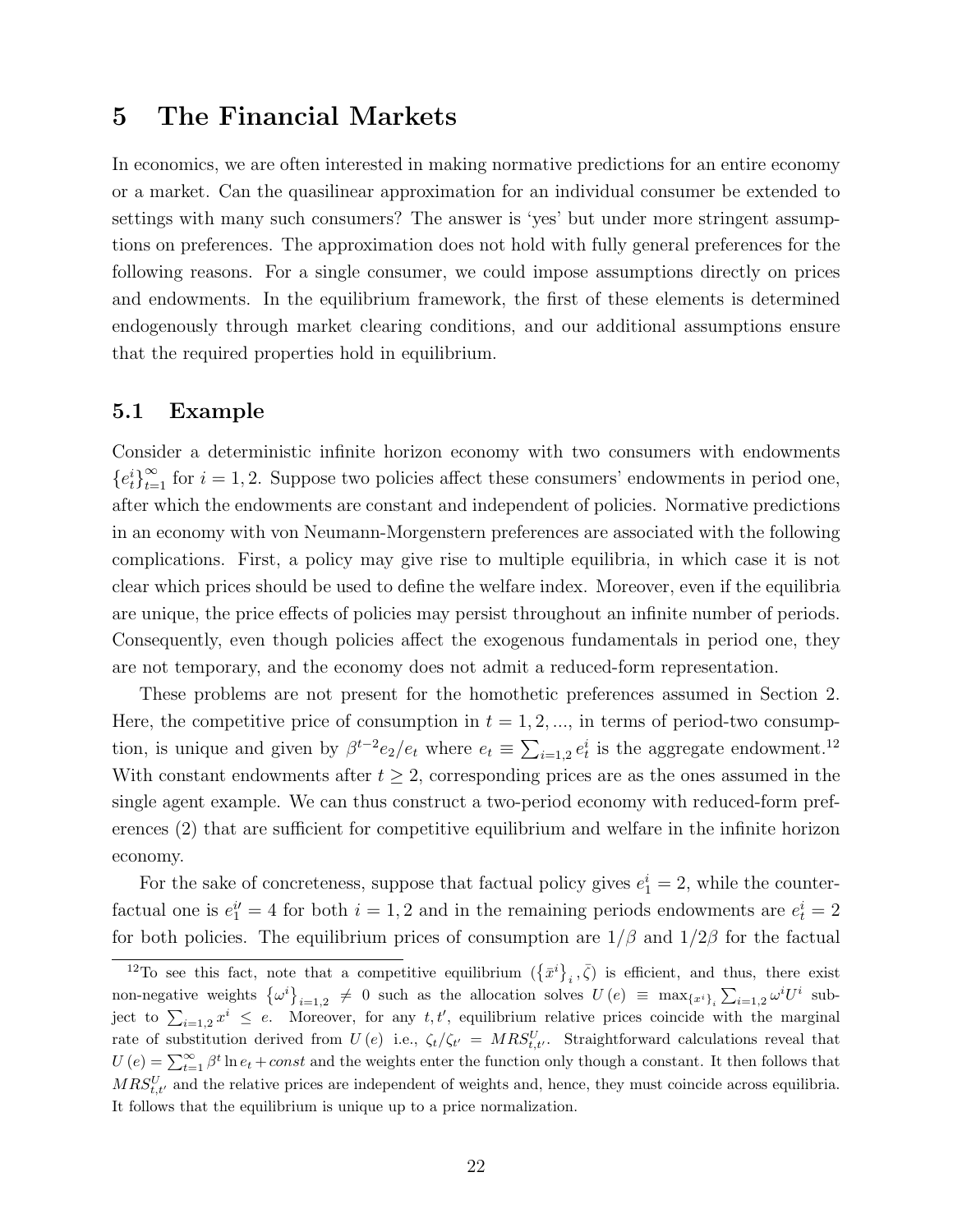and the counterfactual policy, respectively. Social welfare, measured as a sum of equivalent (compensating) variations for the two consumers, evaluated at equilibrium prices, is given in Table 2.

| $\sim$<br>$\sim$<br>$\sim$ |  |
|----------------------------|--|
|                            |  |

|          |              |              |              | $\beta = 0.5$ $\beta = 0.7$ $\beta = 0.9$ $\beta = 0.99$ | $\omega$     |
|----------|--------------|--------------|--------------|----------------------------------------------------------|--------------|
| EV<br>CV | 6.63<br>4.69 | 4.40<br>3.58 | 3.19<br>2.98 | 2.81<br>2.79                                             | 2.77<br>2.77 |
| $\%$     | 29%          | 19%          | $6.7\%$      | $0.6\%$                                                  | $\mathbf{0}$ |

Note: The first two rows offer social welfare indices. The bottom row reports the gap between the indexes in percentage terms.

Similarly to a single trader, aggregate indices give divergent predictions, and equivalent variation is not additive. With patient consumers, however, the reduced form economy approaches the quasilinear limit with preferences (6) for  $i = 1, 2$ , and so does the equilibrium consumption and aggregate welfare indices, as reported in the last column of Table 2. More generally, for any pair of policies that potentially affect consumers asymmetrically, giving rise to factual aggregate endowment  $e_1$ , and the counterfactual one,  $e'_1$ , the limit aggregate equivalent variation can be derived as the difference in surpluses, given by  $S_d(e_1) = 4 \ln(e_1) / \sum_{t=2}^{\infty} d_t.$ 

### 5.2 A Gorman Economy

We now consider a financial economy with  $i = 1, 2, ..., I$  consumers with heterogenous von Neumann-Morgenstern preferences that satisfy the assumptions laid out in Section 4. However, traders share a common discount factor  $\beta$ . Budget correspondences are determined by policies that determine the profiles of endowments. The other determinant, prices, now emerges in a competitive equilibrium. In the reminder of this paper the policies are given by profiles  $p = \{e^{i}\}_{i=1}^{I}$ . As in the case of a single trader, policies are temporary; for some  $T < \infty$  endowments  $\{e_t^i\}_{t=T+1}^{\infty}$  are finite stationary Markov chains that are unaffected by the policies  $p \in \mathbb{P}$  that satisfy assumptions from the previous section. For  $t \leq T$ , the endowments can take the arbitrary values  $e_t^i > \underline{x}^i$  that can vary in policies.

Social welfare is measured as an *aggregate equivalent variation*, defined as  $EV_{p,p',d}(\beta) \equiv$  $\sum_i EV_{p,p^i,d}^i(\beta)$ . Intuitively, welfare effects are quantified as a minimal transfer of numeraire d such that when appropriately redistributed among consumers, at prices observed in a factual equilibrium, all consumers are at least as well off under a factual policy as they are in the counterfactual equilibrium. Social welfare is measurable with respect to the profile of ordinal preferences, and it does not require any comparability of utilities among consumers. Moreover, the index is Paretian; whenever a counterfactual policy improves the preferences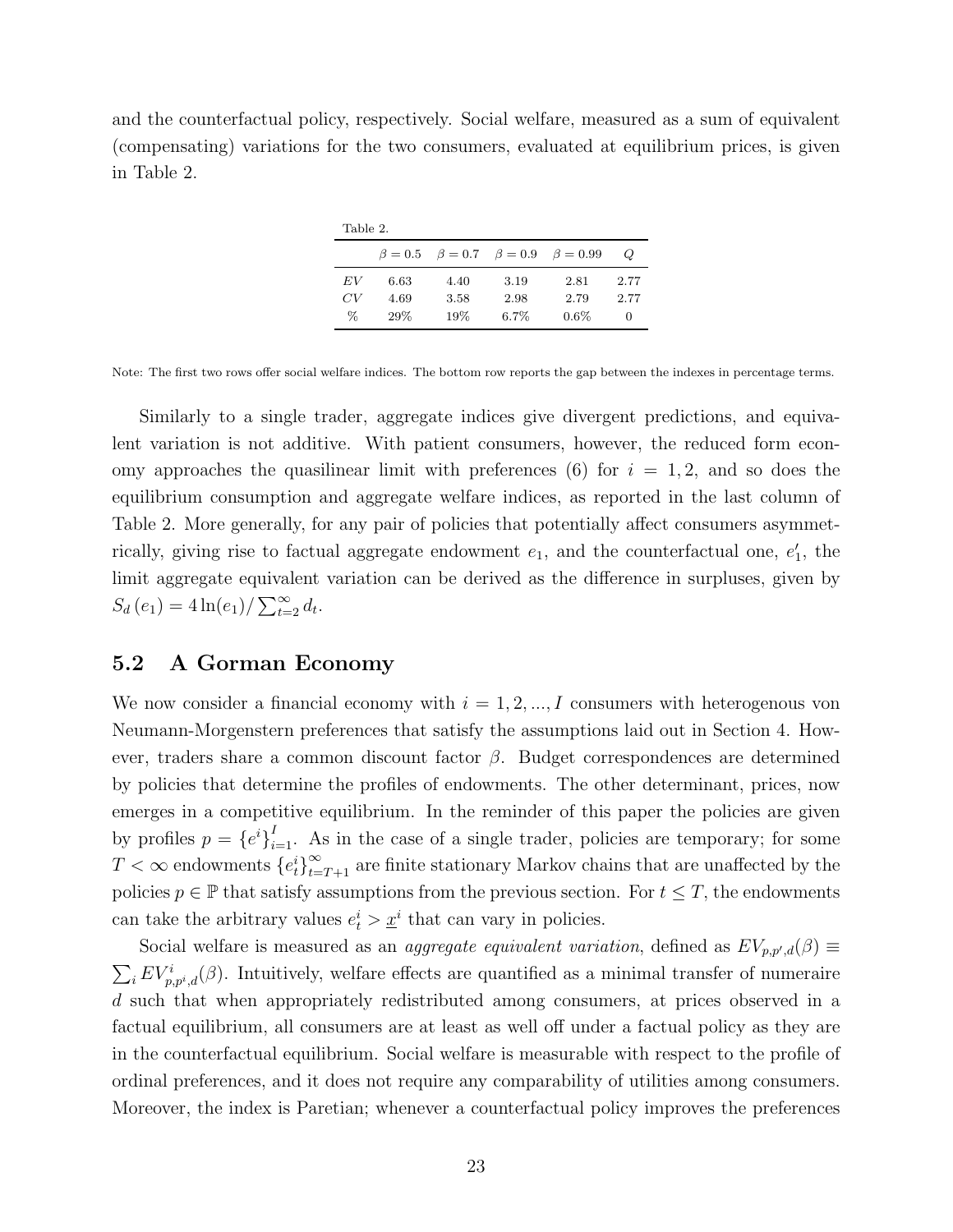of all the consumers, the welfare effect is necessarily positive.  $EV_{p,p',d}$  is independent of any normalization of equilibrium prices, that can vary across policies and discount factors. Finally, the index is affected by the choice of the welfare numeraire d only up to the scaling factor.

In order to assure well-behaved equilibrium prices, we make a further assumption regarding the profile of the traders' preferences that generalizes our assumption of homotheticity from the example.

# **Assumption 5.** For any  $\beta \in (0,1)$ , preferences  $\{\geq^i_\beta\}_{i=1}^I$  are in Gorman<sup>13</sup> polar form.

Our assumption admittedly has strong implications for the demands: Wealth expansion paths for all consumers are parallel lines. Still, Gorman preferences include most of the specifications used in applied work in the macroeconomic and financial literature.<sup>14</sup> An important family that satisfies the assumption is defined by the instantaneous utility function that exhibits hyperbolic absolute risk aversion (HARA)

$$
u^{i}(x_{t}^{i}) = \frac{1-\sigma}{\sigma} \left(\frac{a^{i}x_{t}^{i}}{1-\sigma} + \eta^{i}\right)^{\sigma}, \qquad (10)
$$

wherein values  $a^i > 0, \eta^i$  can be heterogeneous and  $\sigma < 1$  is common to all consumers.<sup>15</sup> By setting  $a^i = 1 - \sigma$  and choosing the appropriate bound  $\eta^i$ , the family specializes to the power utility function with arbitrary borrowing constraints or standard CRRA or CES preferences if we further assume  $\eta^i = 0$ . Logarithmic representation occurs for  $a^i = 1$  and  $\sigma \to 0$ , while CARA for  $\eta^i = 1$  as a limit  $\sigma \to -\infty$ .

The next proposition characterizes the competitive equilibrium in a financial economy with Gorman preferences and stationary endowments after period T.

**Proposition 4.** Suppose Assumption 5 holds. Each policy  $p \in \mathbb{P}$  defines a unique competitive equilibrium, up to price normalization, with prices satisfying Assumption 4.

From the proposition it then follows that for each pair  $p, p'$  the two ingredients of equivalent variation,  $B_p^i(\cdot)$  and  $\bar{\Psi}_{p'}^i$  are unambiguously defined.

<sup>&</sup>lt;sup>13</sup>Gorman preferences admit an indirect utility representation of the form  $v^i(\zeta, w^i) = a^i(\zeta) + b(\zeta)w^i$ . This assumption assures that consumers demands aggregate: aggregate demand does not depend on wealth distribution. Formally, let  $x^i(\zeta, w^i)$  be the individual demand of consumer i given prices  $\zeta$  and wealth  $w^{i}$ . For Gorman preferences holds  $\sum_{i=1}^{I} x^{i} (\zeta, w^{i}) = \sum_{i=1}^{I} x^{i} (\zeta, w^{i} + \tau^{i})$  for arbitrary profile of zero-sum transfers  $\{\tau^i\}_{i=1}^I$ .

<sup>&</sup>lt;sup>14</sup>For the centrality of the Gorman assumption in normative analysis see e.g., [McFadden, 2004].

<sup>&</sup>lt;sup>15</sup>Observe that HARA preferences are strictly increasing and strictly convex, and they define a lower bound on consumption  $x_t^i > \underline{x}^i \equiv -(1-\sigma)\eta^i/a^i$  for all t for which they satisfy Inada conditions. Thus, the preferences satisfy the assumptions from Section 4.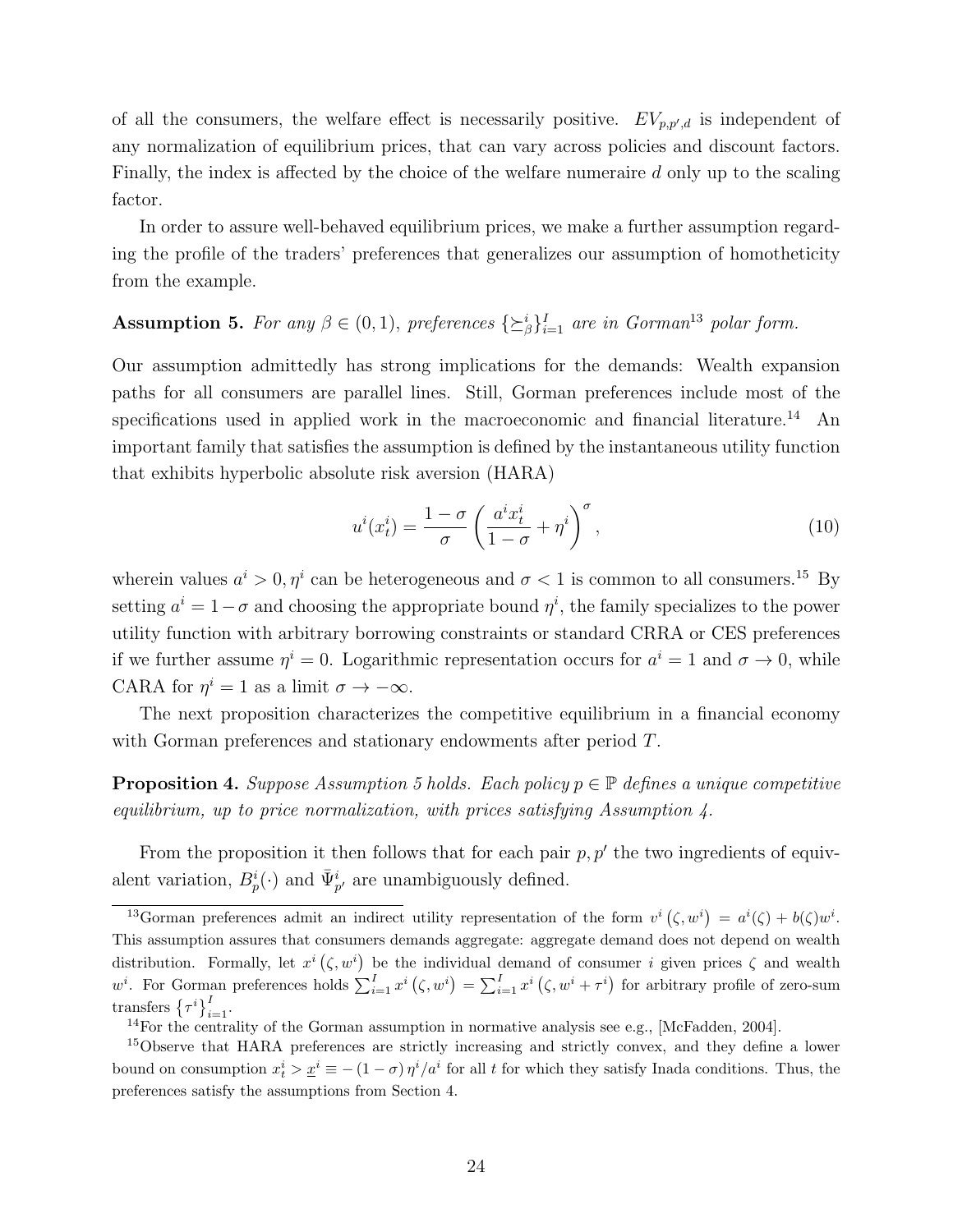## 5.3 Quasilinear Approximations (Economy)

With prices satisfying Assumption 4, we can define a reduced-form economy with  $i = 1, ..., I$ traders that is sufficient for the allocation and prices in all date-events in  $t \leq T$  and social welfare. This economy converges in terms of individual preferences to quasilinear limits (8), where scalars  $\lambda^{i*}$  are determined by (7) with respect to endogenous prices. The limit quasilinear economy for each policy defines a unique competitive equilibrium, and gives rise to the social surplus function that is measurable with respect to aggregate endowment.

**Lemma 3.** For any policy  $p \in \mathbb{P}$ , the quasilinear economy defines a unique competitive equilibrium  $\{x^{i*}\}_{i=1}^I$ ,  $\zeta^*$ . There exists function  $\tilde{S}(e)$ , such that any  $p, p' \in \mathbb{P}$ , the aggregate equivalent variation with respect to  $x_0$ , is well-defined and given by  $\tilde{EV}_{p,p',\tilde{d}}(1) = \tilde{S}(e') - \tilde{S}(e)$ .

For the infinite horizon economy the quasilinear approximation results are as follows:

**Proposition 5.** For any policy  $p \in \mathbb{P}$ , there exists threshold  $\beta^{**} \in (0,1)$ , such that for all  $\beta \in [\beta^{**}, 1]$  competitive equilibrium exists, and its truncation to periods  $t \leq T$  along with savings is continuous in  $\beta$  on this interval, with limit,  $\{x^{i*}\}_{i=1}^I$ ,  $\zeta^*$  defined in Lemma 3.

Testable implications of the competitive framework with patient consumers are arbitrarily close to the predictions of the quasilinear economy. The infinite horizon economy is also approximately equivalent in terms of normative indices. Let  $S_d(e) \equiv \tilde{S}(e)/E \sum_{t=T+1}^{\infty} \zeta_t d_t$ be the aggregate surplus as measured in terms of flow  $d = \{d_t\}_{t=T+1}^{\infty}$  that has a finite limit value,  $E \sum_{t=T+1}^{\infty} \zeta_t d_t < \infty$ . The following theorem is then proposed:

**Theorem 3.** For any pair  $p, p' \in \mathbb{P}$ , there exists  $\beta^{**} \in (0, 1)$ , such that the aggregate equivalent variation  $EV_{p,p',d}(\beta)$  is well-defined for all  $\beta \in [\beta^{***},1)$ . Moreover, the welfare index is continuous in  $\beta$  and has a finite additive limit,

$$
\lim_{\beta \to 1} EV_{p,p',d}(\beta) = S_d(e') - S_d(e).
$$

With an appropriate choice of welfare numeraire, an infinite horizon Gorman economy defines a social surplus function that approximates well welfare effects. The function is given by  $S(e) \equiv E \sum_{t=1}^{T} s(e_t)$  where  $s(\bar{y}) \equiv \max_{\{y^i\}_i} \sum_i u^i(y) / \lambda^{i*} : \sum_i y^i \leq \bar{y}$  and hence is measurable with respect to aggregate endowment. Note that the instantaneous surplus function  $s(\cdot)$  is smooth, strictly increasing, and strictly concave and hence it inherits all the properties of well behaved utility function. It follows that the function can be interpreted as utility function of an "approximate" normative representative consumer.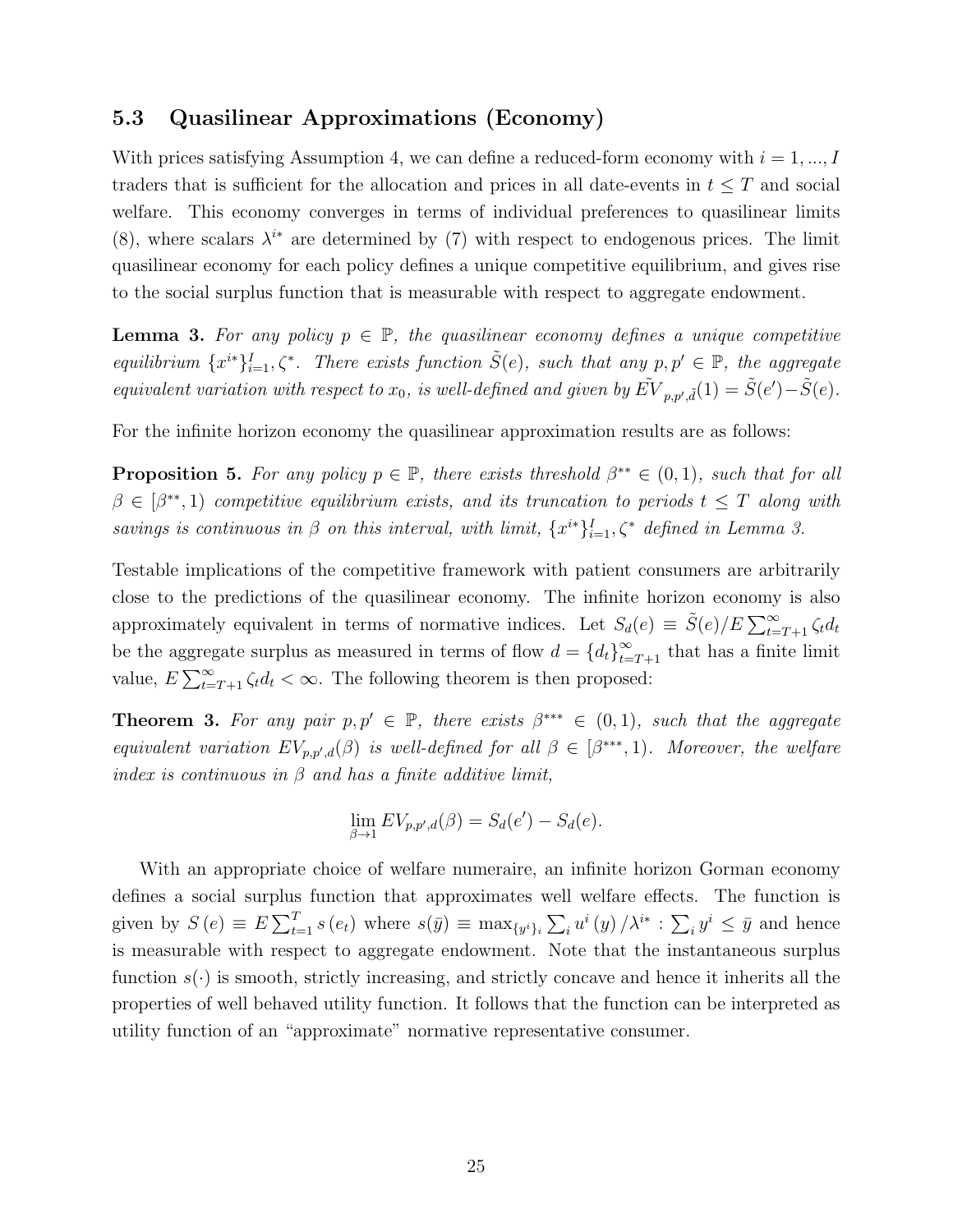# 6 Discussion

In this paper we provide formal arguments for the convergence of a canonical infinite horizon framework with heterogenous preferences to quasilinear limits. We now discuss some of the extensions of our quasilinear approximation results.

## 6.1 Assumptions

We made several technical assumptions that simplify our notation, but are not critical for our results. For example, we have considered Markov chains that are defined by a stochastic matrix that is symmetric. This assumption assures that a matrix is diagonalizable with all real eigenvalues. This assumption is quite restrictive in terms of admissible stochastic processes. At some notational cost, our arguments can be straightforwardly extended to non-symmetric irreducible aperiodic matrices as well.<sup>16</sup>

We also assumed that instantaneous utility functions are time independent. Our results carry over to settings in which instantaneous utility functions  $u_t^i(\cdot)$  are time dependent in periods  $t \leq T$ . Given this generalization, the infinite horizon economy converges to the quasilinear economy with preferences

$$
U^{i*} = \lambda^{i*} x_0^i + E \sum_{t=1}^T u_t^i(x_t^i)
$$
\n(11)

for each i. Convergence of the reduced form preferences does require, however, a time independence after horizon  $T$ , as this assumption allows for the elimination of instances in which the marginal utility of money oscillates without reaching a limit as the discount factor approaches one.

We further conjecture that our results hold in some form for economies outside of the Gorman class. Demonstrating this fact formally, however, requires some selection criteria in the case of multiple equilibria. Moreover, temporary policies may differentially affect prices within an infinite number of periods. Consequently, the value functions  $v^i(\cdot)$  depend on the assumed policies, and the economy does not admit a reduced-form representation. Thus, our formal arguments do not directly extend to these settings.

<sup>16</sup>For such matrices, from the Perron-Frobenius theorem it follows that there exists an eigenvector with positive components corresponding to the eigenvalue equal to one. This eigenvector defines a unique stationary distribution. All other potentially complex-valued eigenvalues have a modulus less than one. Therefore, for the Jordan form of the transition matrix, all entries vanish except for the diagonal entry corresponding to the largest eigenvalue and the limit preferences are determined solely by the stationary distribution. This extension mimics the steps of the argument for the existence and uniqueness of a stationary distribution of the Markov processes.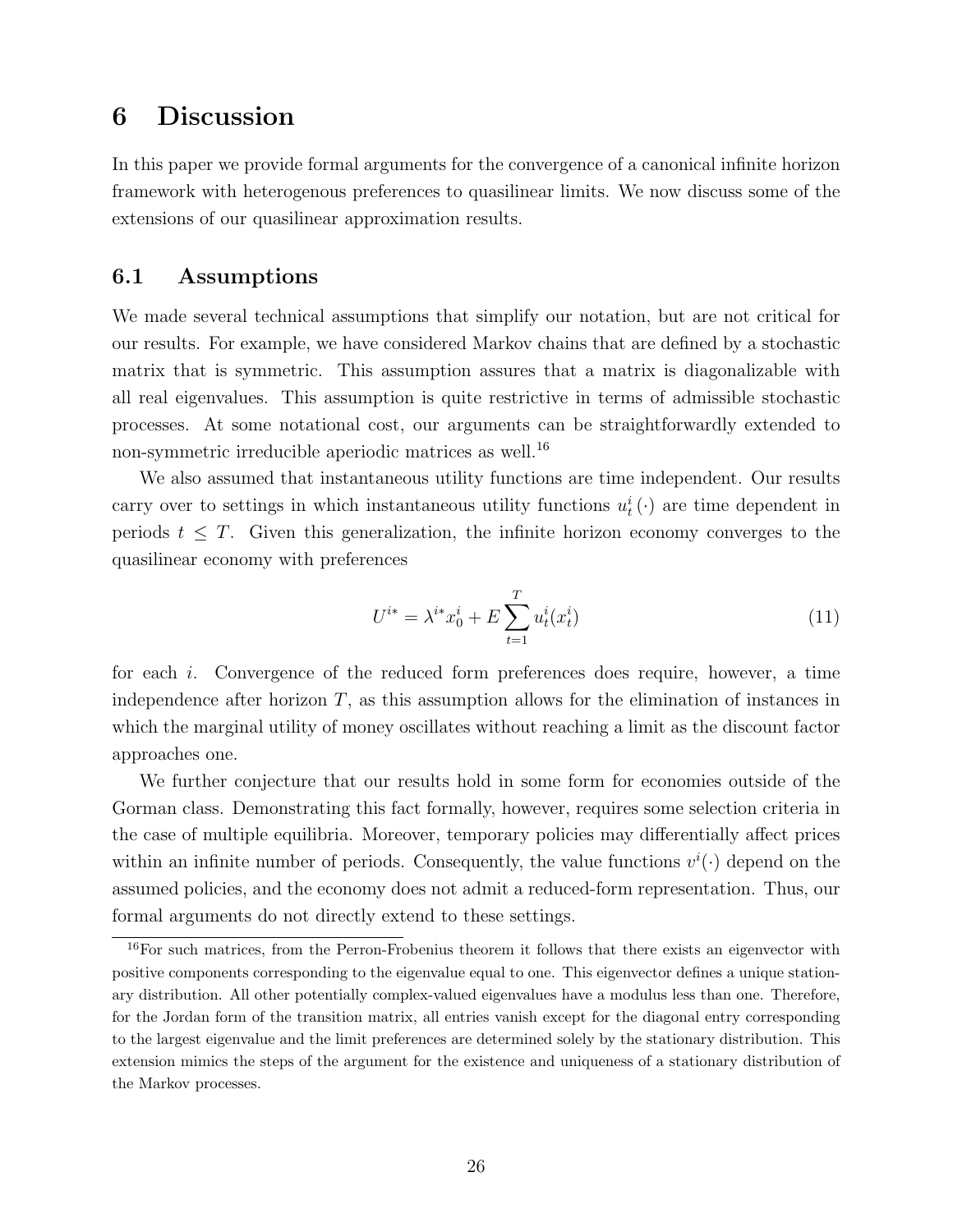## 6.2 Markets with Frictions

The approximation results do not rely on the details of assumed market structure or a solution concept to make predictions. In [Makarski and Weretka, 2018], we consider a variant of the infinite horizon economy with a single (riskless) asset. The framework is essentially a variant of an Aiyagari economy, a workhorse model with heterogenous consumers. Using the mathematical results developed in this paper, we show that an incomplete market economy admits a reduced-form representation that in ordinal terms also converges to a well behaved limit. The approximate social surplus, however, is not measurable with respect to the aggregate endowment. We calibrate the Aiyagari extension to determine the errors of quasilinear approximation and the speed of convergence for the standard policy experiments that are considered in the macroeconomic literature.

The quasilinear approximation also holds in noncompetitive settings. This finding can be seen by reinterpreting the example from Section 5.1 as a static economy with  $I$  consumers and an infinite number of monopolistic firms  $t = 1, 2, \dots$ , each producing one perfectly divisible commodity. In this application coefficient  $\beta^t$  in the utility function  $\sum_{t=1}^{\infty} \beta^t \ln(x_t^i)$ measures the importance of commodity  $t$  in the basket of commodities. In the Cournot-Nash equilibrium, each firm takes the quantities produced by other firms as given, and hence a firm affects only its own market. One can then show that, as all commodities become equally important (i.e.,  $\beta^t \to 1$ ), in the Nash equilibrium each individual firm faces a residual demand that increasingly resembles the demand obtained from the quasilinear preferences. This of course generalizes to settings in which each produces choses an arbitrary finite number of goods  $T < \infty$ .

## 6.3 Identification of Surplus from Market Level Data

In the companion paper [Weretka, 2018], we show that within a dynamic quasilinear economy the social surplus function can be non-parametrically recovered from the prices of a relatively small portfolio of aggregate securities, realized under a single policy (technically from a single observation of the equilibrium correspondence). This identification result for the social surplus is feasible even with time-dependent preferences of the form (11). Since the infinite horizon framework considered in this paper is indistinguishable in terms of prices, and social welfare, from its quasilinear limit, this identification straightforwardly carries over to the consumption-based infinite horizon setting.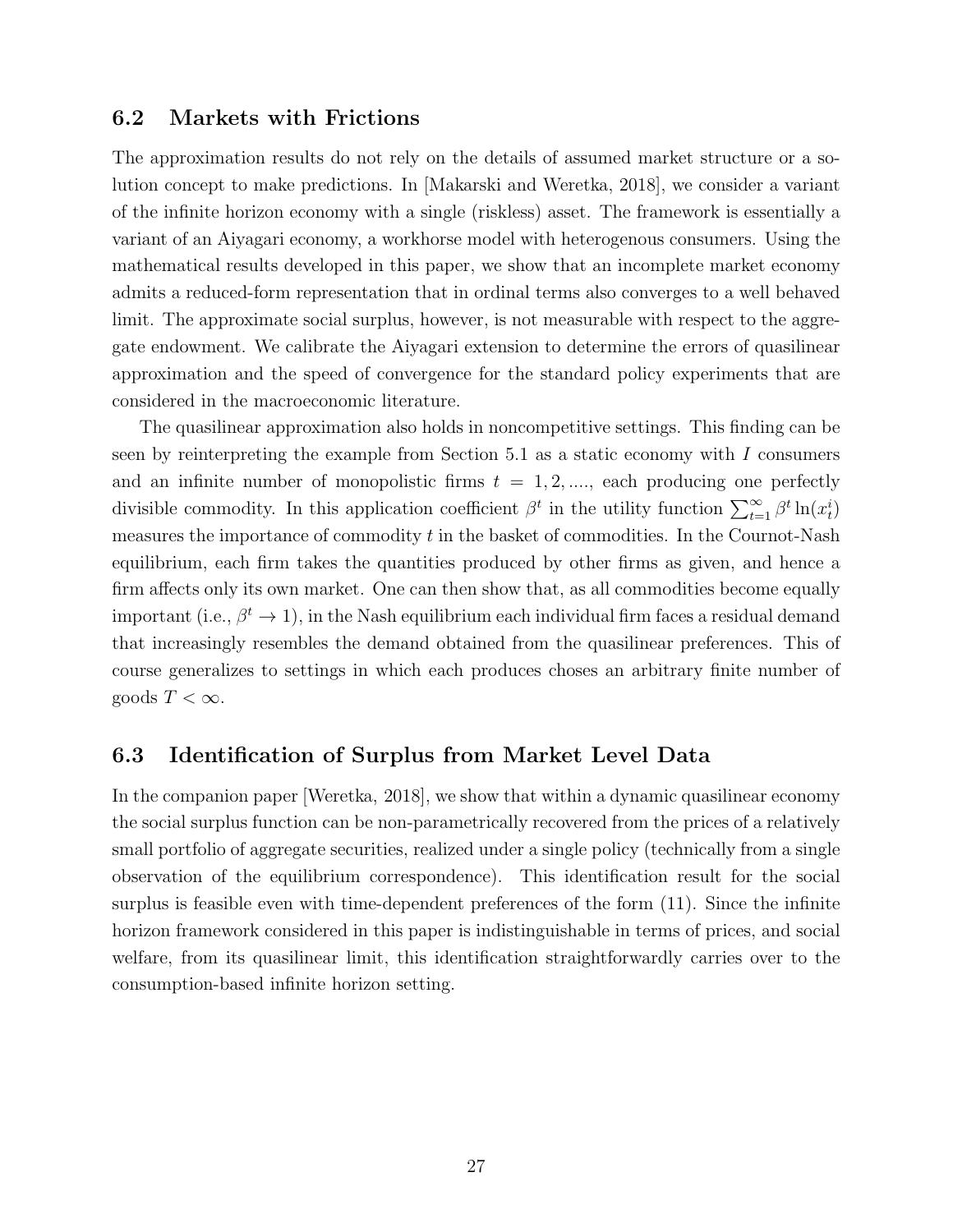# References

- [Berge, 1963] Berge, C. (1963). Topological Spaces: including a treatment of multi-valued functions, vector spaces, and convexity. Courier Corporation.
- [Hicks, 1939] Hicks, J. R. (1939). Value and capital, 1939.
- [Lucas, 1987] Lucas, R. E. (1987). Models of business cycles, volume 26. Basil Blackwell Oxford.
- [Makarski and Weretka, 2018] Makarski, K. and Weretka, M. (2018). Social Surplus in Aiyagari Markets. mimo.
- [Marshall, 1895] Marshall, A. (1895). Principles of economics.
- [Mas-Colell et al., 1995] Mas-Colell, A., Whinston, M., and Green, J. (1995). Microeconomic Theory, p.89. New York: Oxford University Press.
- [McFadden, 2004] McFadden, D. (2004). Welfare economics at the extensive margin. working paper.
- [Ok, 2007] Ok, E. A. (2007). Real analysis with economic applications, volume 10. Princeton University Press.
- [Vives, 1987] Vives, X. (1987). Small income effects: A marshallian theory of consumer surplus and downward sloping demand. The Review of Economic Studies, 54(1):87–103.
- [Weretka, 2018] Weretka, M. (2018). Normative analysies in efficient markets. Economic Theory (forthcoming).

# Appendices

# A Ordinal joint continuity

## A.1 The Ordinal Minimum Theorem

#### Proof of Theorem 1:

The proof of the theorem proceeds as follows. In Lemma 4 we demonstrate existence and continuity of choice correspondence. Lemma 5 shows that equivalent variation is well-defined for any parameter value and policy pair, and that it is attained on a compact set. Lemma 6 gives an auxiliary result that we use in Lemma 7 to demonstrate continuity of equivalent variation on a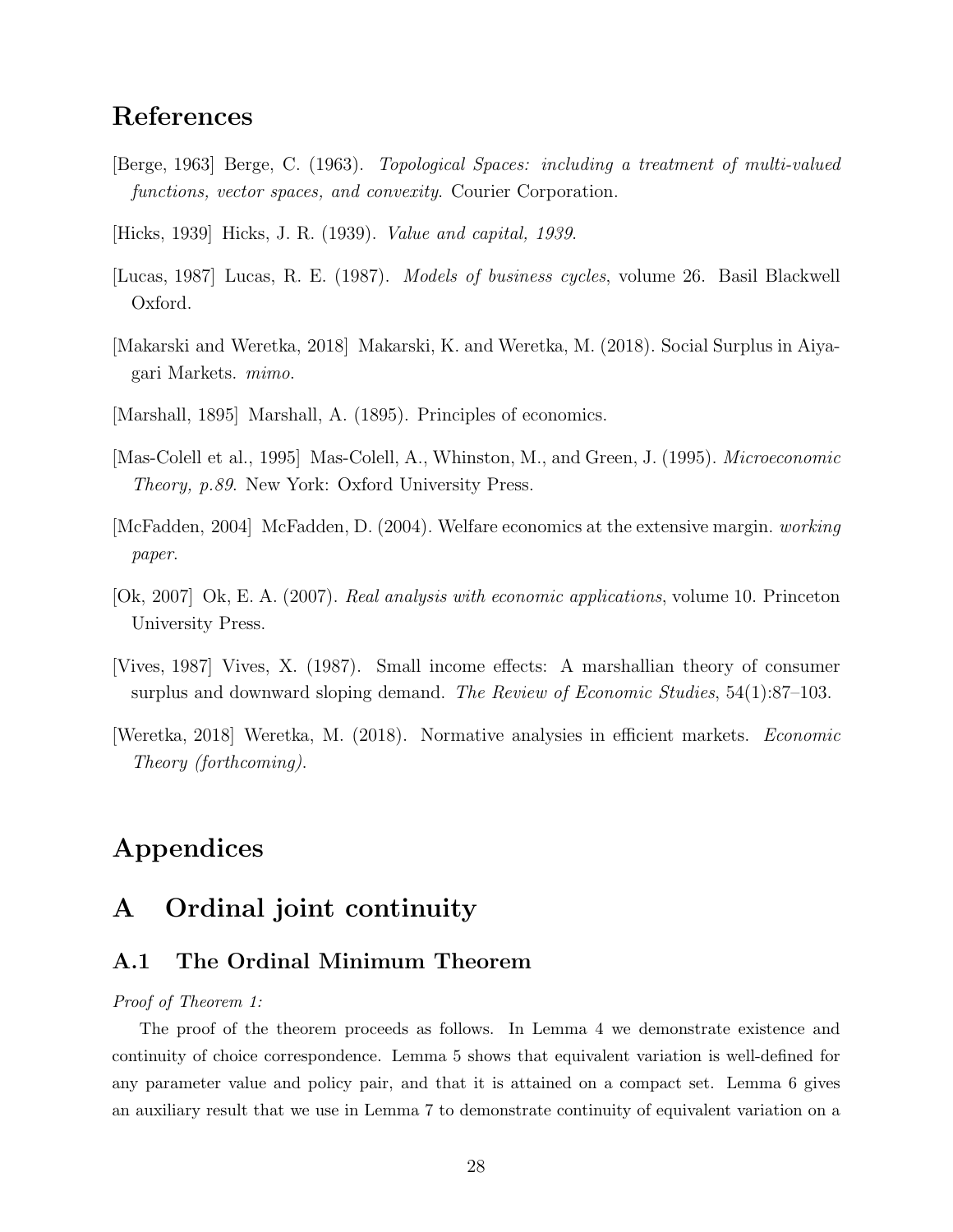parametric space. Finally Lemma 8 concludes by showing continuity of  $z_{p,p',d}^i(\cdot)$ . Throughout the proof we fix  $p, p', d$  and use compact notation  $EV^{i}(\cdot) = EV^{i}_{p, p', d}(\cdot)$  and  $z^{i}(\cdot) = z^{i}_{p, p', d}(\cdot)$ .

# **Lemma 4.** For any  $p \in \mathbb{P}$  correspondence  $x_p^i(\cdot)$  is non-empty and upper hemicontinuous.

#### Proof of Lemma  $\frac{1}{4}$ :

Step 1. Non-emptiness of  $x_p^i(\cdot)$ : Fix  $\theta \in \Theta$ . For any  $x^i \in X^i$  sets  $\{y^i \in X^i | y \succeq^i_{\theta} x^i\}$  and  $\{y^i \in X^i | x^i \succeq^i_{\theta} y\}$  are closed for otherwise there would exist convergent sequences in  $X^i, x^{i,h}, y^{i,h} \to$  $\bar{y}^i, \bar{x}^i$  such that  $x^{i,h} \succeq^i_{\theta} y^{i,h}$  but  $\bar{y}^i \succ^i_{\theta} \bar{x}^i$ , contradicting upper hemicontinuity of  $\Psi^i$  (that is equivalent to the property of a closed graph, given compact  $X^i$ ). Thus preferences  $\succeq_{\theta}^i$  are continuous for all  $\theta \in \Theta$ . By the Debreu representation theorem preferences  $\succeq_{\theta}^{i}$  admit a continuous (in  $x^{i}$  but not necessarily jointly continuous in  $(x^i, \theta)$  utility representation. Set  $B_p^i(\theta)$  is a preimage of a closed interval by a continuous function  $b_p^i(\cdot, \theta)$ , and hence it is closed. Thus  $B_p^i(\theta) \cap X^i$  is compact. By Assumption 1 it is also non-empty. It then follows from the extreme value theorem that optimal choice is attained on  $B_p^i(\theta) \cap X^i$  and choice correspondence  $x_p^i(\cdot)$  is non-empty.

Step 2. Upper hemicontinuity of  $x_p^i(\cdot)$ : Consider convergent sequence  $x^{i,h}, \theta^h \to \bar{x}^i, \bar{\theta}$  for which  $x^{i,h} \in x^i_p(\theta^h)$ . Since  $B^i_p(\theta) \cap X^i$  is upper hemicontinuous, it has a closed graph and therefore  $\bar{x}^i \in B_p^i(\bar{\theta}) \cap X^i$ . Consider any alternative  $\bar{y}^i \in B_p^i(\bar{\theta}) \cap X^i$  and arbitrary sequence  $y^{i,h}, \theta^h \to \bar{y}^i, \bar{\theta}$ . Since by Assumption 1 correspondence  $B_p^i(·) \cap X^i$  is lower hemicontinuous, there exists convergent subsequence  $(y^{i,k}, \theta^k) \to (\bar{y}^i, \bar{\theta})$  such that  $y^{i,k} \in B_p^i(\theta^k) \cap X^i$ . By optimality  $x^{i,k} \in x_p^i(\theta^k)$  and  $y^{i,k} \in B_p^i(\theta^k) \cap X^i$  therefore one has  $x^{i,k} \in \Psi^i(y^{i,k},\theta^k)$ . Since  $\Psi^i$  is upper hemicontinuous with compact range, it has closed graph and  $\bar{x}^i \in \Psi^i(\bar{y}^i, \bar{\theta})$ . This in turn implies  $\bar{x}^i \succeq_{\bar{\theta}}^i \bar{y}^i$ . This is true for all  $\bar{y}^i \in B_p^i(\bar{\theta}) \cap X^i$  and  $\bar{x}^i \in x_p^i(\bar{\theta})$ . В последните поставите на селото на селото на селото на селото на селото на селото на селото на селото на се<br>Селото на селото на селото на селото на селото на селото на селото на селото на селото на селото на селото на

In the next lemma we show that equivalent variation is well-defined.

#### Lemma 5. Equivalent variation exists and is uniformly bounded.

#### Proof of Lemma 5:

Define closed interval  $Q \equiv [\tau^-, \tau^+] \subset \mathbb{R}$  where the corresponding bounds are defined as  $\tau^+ \equiv$  $\max_{x^i,\theta\in X^i\times\Theta} b_p^i(x^i,\theta)/(\underline{b}\sum_{n=1}^N d_n)$  and  $\tau^- \equiv \min_{x^i,\theta\in X^i\times\Theta} b_p^i(x^i,\theta)/(\overline{b}\sum_{n=1}^N d_n)$  and  $\overline{b},\underline{b} > 0$  are scalars from Assumption 2. By extreme value theorem bounds are attained on a compact set  $X^i \times \Theta$  and hence they are finite. In addition since  $\tau^- \leq \tau^+$  interval Q is non-empty. In Step 1 we show that Program 5, augmented by additional constraint  $\tau \in Q$  has a solution. In Step 2 we demonstrate that the constraint is not binding, and so the solution to the restricted program defines equivalent variation.

Step 1. Let

$$
A \equiv \left\{ \left( z^i, \tau \right) \in X^i \times Q | z^i \in B_p^i(\bar{\theta}) + \tau d \right\},\,
$$

and

$$
B \equiv \{ (z^i, \tau) \in X^i \times Q | z^i \in \bar{\Psi}_{p'}^i(\bar{\theta}) \}.
$$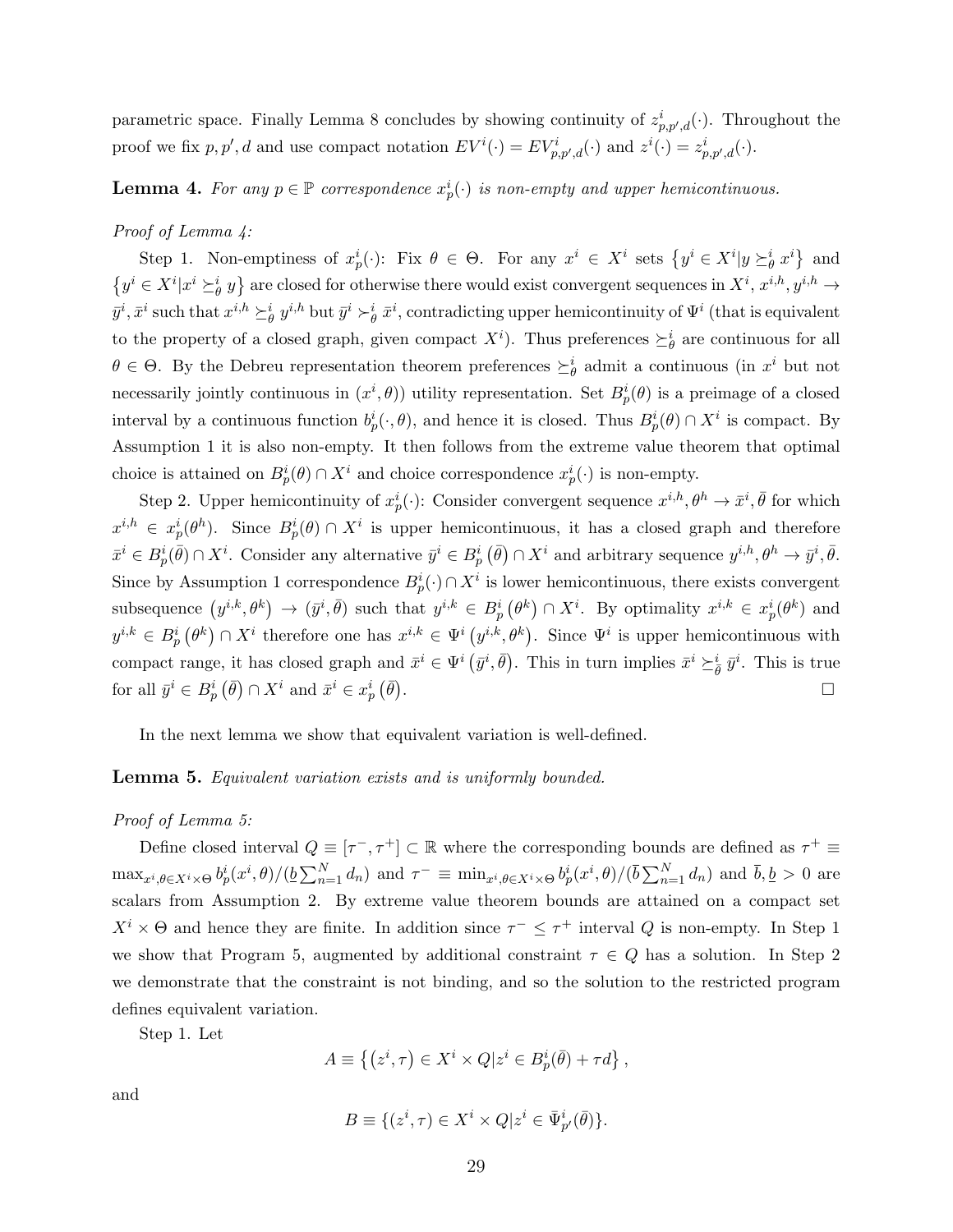Program 5 augmented by constraint  $\tau \in Q$  can be reformulated as min  $\tau$  subject to  $(z^i, \tau) \in A \cap B$   $\subset$  $\mathbb{R}^{N+1}$ . Set A is closed (by continuity of  $b_p^i$  and closeness of  $X^i \times Q$ ) and bounded (by boundedness of  $X^i \times Q$ ). Similarly, set B is closed (by closeness of  $X^i$ , Q and continuity of preferences) and bounded (by boundedness of  $X^i \times Q$ ). It follows that  $A \cap B \subset \mathbb{R}^{N+1}$  is compact. Pick arbitrary  $z^i \in x_{p'}^i(\bar{\theta})$ , that by Lemma 4 is well defined. Note that  $z^i \in \bar{\Psi}_{p'}^i(\bar{\theta})$  and hence  $z^i \in X^i$ . For any  $\tau \in \mathbb{R}$ 

$$
b_p^i(z^i, \bar{\theta}) - b_p^i(z^i - \tau d, \bar{\theta}) \ge (\underline{b} \sum_{n=1}^N d_n) \tau = \max_{x^i, \theta \in X^i \times \Theta} b_p^i(x^i, \theta) \frac{\tau}{\tau^+} \ge b_p^i(z^i, \bar{\theta}) \frac{\tau}{\tau^+},
$$
(12)

where the first inequality holds by mean value theorem and  $d_n \geq 0$  for all n and the equality by the definition of  $\tau^+$ . For  $\tau = \tau^+$  one has  $b_p^i(z^i - \tau^+ d, \bar{\theta}) \leq 0$  and hence  $z^i \in B_p^i(\bar{\theta}) + \tau^+ d$  and  $(z^i, \tau^+) \in A \cap B$ . It follows that set  $A \cap B$  is non-empty. By the extreme value theorem, a solution to the program exists and is attained on set  $A \cap B$ . Denote it by  $\overline{z}, \overline{\tau}$ .

Step 2. In this step we argue that constraint  $\tau \in Q$  introduced in Step 1 is not binding. First note that any  $z^i, \tau \in X^i \times \mathbb{R}$  for which  $\tau > \tau^+$  necessarily gives strictly higher value of Program 5 than solution  $\bar{z}, \bar{\tau}$ , and hence additional constraint  $\tau \leq \tau^+$  is not binding. Next consider any  $z^i, \tau \in X^i \times \mathbb{R}$  such that  $\tau < \tau^-$ . By the analogous arguments as before

$$
b_p^i(z^i, \bar{\theta}) - b_p^i(z^i - \tau d, \bar{\theta}) \le (\bar{b} \sum_{n=1}^N d_n)\tau = \min_{x^i, \theta \in X^i \times \Theta} b_p^i(x^i, \theta) \frac{\tau}{\tau} \le b_p^i(z^i, \bar{\theta}) \frac{\tau}{\tau},
$$

which at  $\tau = \tau^-$  reduces to  $0 \leq b_p^i (z^i - \tau^- d, \bar{\theta})$ . Since  $b_p^i$  is strictly increasing in each component,  $d \in \mathbb{R}^N_+$  and  $d \neq 0$ , the derivative of the composite function  $b_p^i(z^i - d\tau, \bar{\theta})$  with respect to  $\tau$  is  $-\nabla b_p^i \cdot d < 0$ , and function is strictly decreasing in  $\tau$ . Therefore one has  $0 < b_p^i (z^i - \tau d, \bar{\theta})$  and consequently  $z^i \notin B_p^i(\bar{\theta}) + \tau d$ . It follows that pair  $z^i, \tau$  violates one of the constraints in Program 5, i.e., restriction  $\tau \geq \tau^{-}$  is implied by other constraints of Program 5. The two observations imply that condition  $\tau \in Q$  is not binding and  $\tau < \tau^-$  is a solution to unrestricted Program 5. Since minimum takes at most one value, equivalent variation  $EV^{i}(\bar{\theta})$  is a well-defined function on  $\Theta$  and correspondence  $z^i(\cdot)$  is non-empty.

Before we prove continuity of equivalent variation we give an auxiliary result.

**Lemma 6.** Fix  $\bar{\theta} \in \Theta$  and let  $\bar{z}^i$ ,  $\bar{\tau}$  be a solution to Program 5. There exist open neighborhoods of  $(\bar{z}^i, \bar{\theta})$  and  $\bar{\tau}$ , denoted by  $V_{\bar{z}^i, \bar{\theta}}$  and  $V_{\bar{\tau}}$ , respectively, and a continuous bijection  $\tilde{\tau}: V_{\bar{z}^i, \bar{\theta}} \to V_{\bar{\tau}}$ , such that  $EV^i(\bar{\theta}) = \tilde{\tau}(\bar{z}^i, \bar{\theta})$  and  $(z^i - \tilde{\tau}(z^i, \theta)) \in B_p^i(\theta)$  for all  $(z^i, \theta) \in V_{\bar{z}^i, \bar{\theta}}$ .

#### Proof of Lemma 6:

Observe that alternative  $\bar{z}^i - d\bar{\tau}$  is necessarily a boundary point of a budget set, i.e.,  $b_p^i(\bar{z}^i$  $d\bar{\tau}, \bar{\theta}$  = 0 for otherwise there would exist  $\varepsilon \geq 0$  such that  $y^i \equiv \bar{z}^i - (\bar{\tau} - \varepsilon) d \in B_p^i(\theta)$  contradicting the fact that  $\bar{z}^i$ ,  $\bar{\tau}$  solves the minimization problem. The derivative of the composite function  $b_p^i(\bar{z}^i-d\tau,\bar{\theta})$  with respect to  $\tau$  satisfies  $-\nabla b_p^i\cdot d < 0$ , and hence it is non-zero, by the implicit function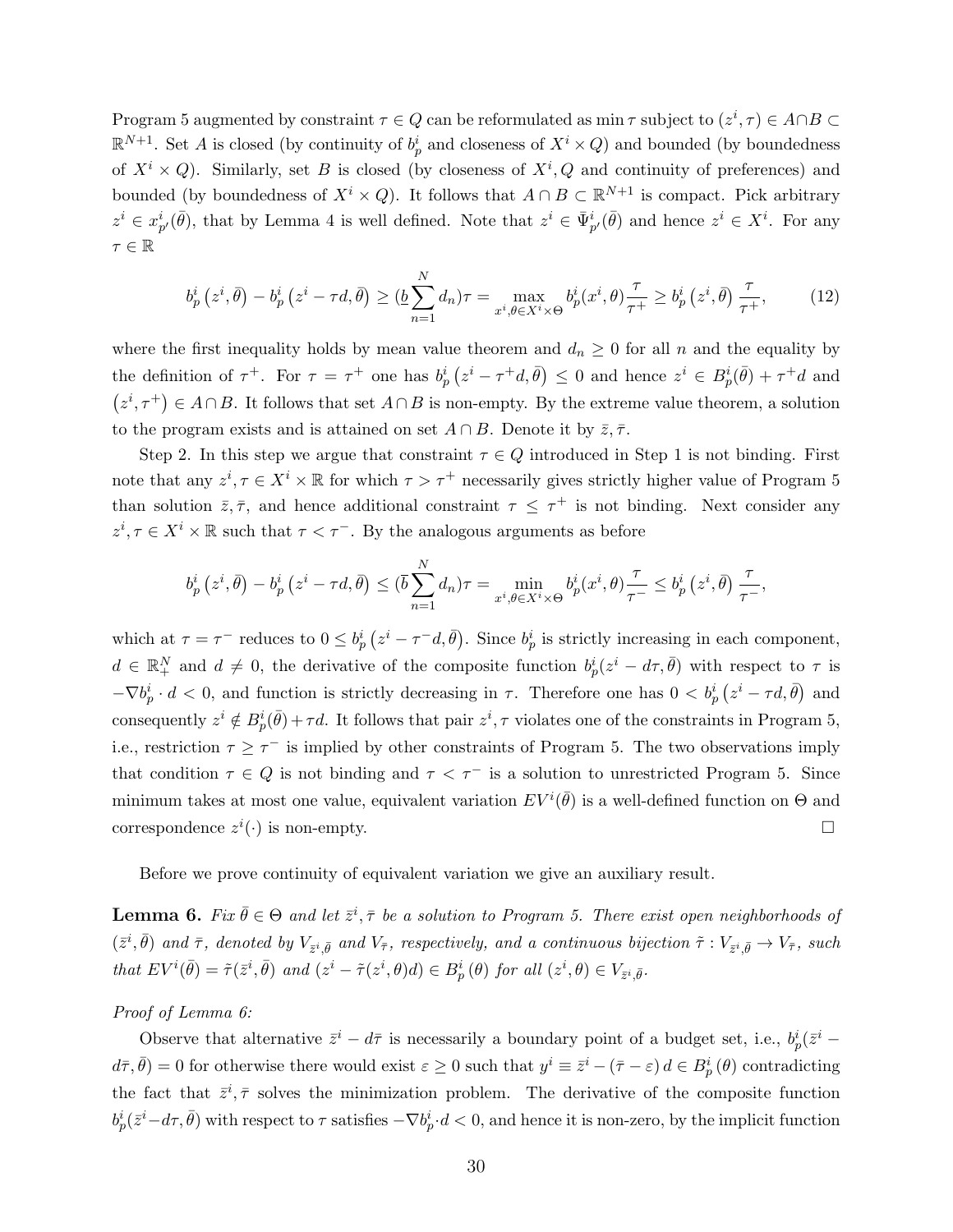theorem there exists a differentiable bijection  $\tilde{\tau}(\cdot,\cdot)$  from some neighborhood of  $(\bar{z}^i, \bar{\theta})$ , denoted by  $V_{\bar{z}^i,\bar{\theta}} \subset \mathbb{R}^N \times \mathbb{R}^M$ , to neighborhood of  $\bar{\tau}$ , given by  $V_{\bar{\tau}} \subset \mathbb{R}$ , such that  $b_p^i(z^i - \tilde{\tau}(z^i, \theta)d, \theta) = 0$  for all  $(z^i, \theta) \in V_{\bar{z}^i, \bar{\theta}}$ . It follows that for all such values one has  $z^i - \tilde{\tau}(z^i, \theta)d \in B_p^i(\theta)$ . By construction equivalent variation is given by  $EV^{i}(\bar{\theta}) \equiv \bar{\tau} = \tilde{\tau}(\bar{z}^{i},$  $\bar{\theta}$ ).

We next prove continuity of equivalent variation.

#### Lemma 7. Equivalent variation is continuous.

#### Proof of Lemma 7:

Suppose for some  $\bar{\theta} \in \Theta$  equivalent variation is not continuous. This implies that there exists  $\varepsilon > 0$  such that for any  $\delta > 0$  one can find  $\theta$  satisfying  $\|\theta - \bar{\theta}\| < \delta$  for which either  $EV^{i}(\theta) \ge$  $EV(\bar{\theta}) + \varepsilon$  or  $EV^{i}(\theta) \leq EV(\bar{\theta}) - \varepsilon$ . This in turn implies that either there exists sequence  $\theta^{h} \to \bar{\theta}$ in  $\Theta$  for which  $EV^i(\theta^h) \geq EV^i(\bar{\theta}) + \varepsilon$  or  $EV^i(\theta^h) \leq EV^i(\bar{\theta}) - \varepsilon$  for all  $h = 1, 2, ...$  We argue that this is an impossibility.

Upper bound. Suppose there exists sequence  $\theta^h \to \bar{\theta}$  and  $\varepsilon > 0$  such that  $EV^i(\theta^h) \geq EV^i(\bar{\theta}) + \varepsilon$ for all h. Pick arbitrary  $x^{i,h} \in x_{p'}^i(\theta^h)$ . Note that by Lemma 4 set  $x_{p'}^i(\theta^h)$  is non-empty so such  $x^{i,h}$ exists. For any  $\theta^h$  the maximal upper contour set attainable under  $p'$  can be written as  $\bar{\Psi}_{p'}^i(\theta^h)$  =  $\Psi^i(x^{i,h},\theta^h)$ . Since  $x^{i,h} \in X^i$ , and  $X^i$  is compact, there exists convergent subsequence  $\theta^k, x^{i,k} \to$  $\bar{\theta}, \bar{x}^i$ . By Lemma 4 correspondence  $x^i_{p'}(\cdot)$  is upper hemicontinuous and thus by compactness of  $X^i$ it has a closed graph. This implies that  $\bar{x}^i \in x_{p'}^i$   $(\bar{\theta})$ . The maximal upper contour set at  $\bar{\theta}$  is given by  $\bar{\Psi}_{p'}^{i}(\bar{\theta}) = \Psi^{i}(\bar{x}^{i}, \bar{\theta}).$ 

Consider convergent sequence  $\theta^k, x^{i,k} \to \bar{\theta}, \bar{x}^i$ , defined in the previous paragraph. Let  $\bar{z}^i, \bar{\tau} \in$  $X^i \times Q$  be a solution to the program that defines equivalent variation at  $\bar{\theta}$ . By Lemma 5 such solutions exist. By definition of equivalent variation  $\bar{z}^i = \Psi^i(\bar{x}^i, \bar{\theta})$  and  $\bar{z}^i - d\bar{\tau} \in B_p^i(\bar{\theta})$ . Since by Assumption 1 correspondence  $\Psi^i$  is lower hemicontinuous, there exists subsequence  $x^{i,l}, \theta^l \to \bar{x}^i, \bar{\theta}^l$ and  $z^{i,l} \to \bar{z}^i$  such that  $z^{i,l} \in \Psi^i(x^{i,l},\theta^l) = \bar{\Psi}^i_{p'}(\theta^l)$  for all l. Truncate this subsequence to elements  $z^{i,l}, \theta^l$  that are in the neighborhood  $V_{\bar{z}^i,\bar{\theta}}$  defined in Lemma 6. By Lemma 6 one has  $z^{i,l} - \tilde{\tau}(z^{i,l}, \theta^l) d \in B_p^i(\theta^l)$  for all l. For any l equivalent variation cannot be larger than  $\tilde{\tau}(z^{i,l}, \theta^l)$  since pair  $(z^{i,l}, \tilde{\tau}(z^{i,l}, \theta^l))$  satisfies constraints in Program 5 and  $EV^i(\theta^l) \leq \tilde{\tau}(z^{i,l}, \theta^l)$ . By construction  $z^{i,l}, \theta^l \to \bar{z}^i, \bar{\theta}$  and  $\tilde{\tau}(\cdot, \cdot)$  is continuous, hence  $\lim_{l\to\infty} EV^i(\theta^l) \leq \tilde{\tau}(\bar{z}^i, \bar{\theta}) = EV^i(\bar{\theta})$ . This shows that equivalent variation evaluated at  $\bar{\theta}$  is an upper bound for the limit of subsequence  $EV^{i}(\theta^{l})$ . This contradicts the proposition that  $EV^i(\theta^h) \geq EV^i(\bar{\theta}) + \varepsilon$  for all elements of the sequence  $\theta^h$ for some fixed  $\varepsilon > 0$ .

Lower bound: Suppose there exists sequence  $\theta^h \to \bar{\theta}$  and  $\varepsilon > 0$  such that  $EV^i(\theta^h) \leq EV^i(\bar{\theta}) - \varepsilon$ for all h. For each h pick arbitrary  $x^{i,h} \in x_{p'}^i(\theta^h)$  and  $z^{i,h}, \tau^h \in X^i \times Q$  that solves Program 5. By Lemmas 4 and 5 such sequences exist. Since  $x^{i,h}, z^{i,h} \in X^i$  and  $\tau^h \in Q$  for all h, and sets are compact, sequence  $x^{i,h}, z^{i,h}, \tau^h$  has convergent subsequence  $x^{i,k}, z^{i,k}, \tau^k \to \bar{x}^i, \bar{z}^i, \bar{\tau}$  where  $\bar{x}^i, \bar{z}^i \in X^i$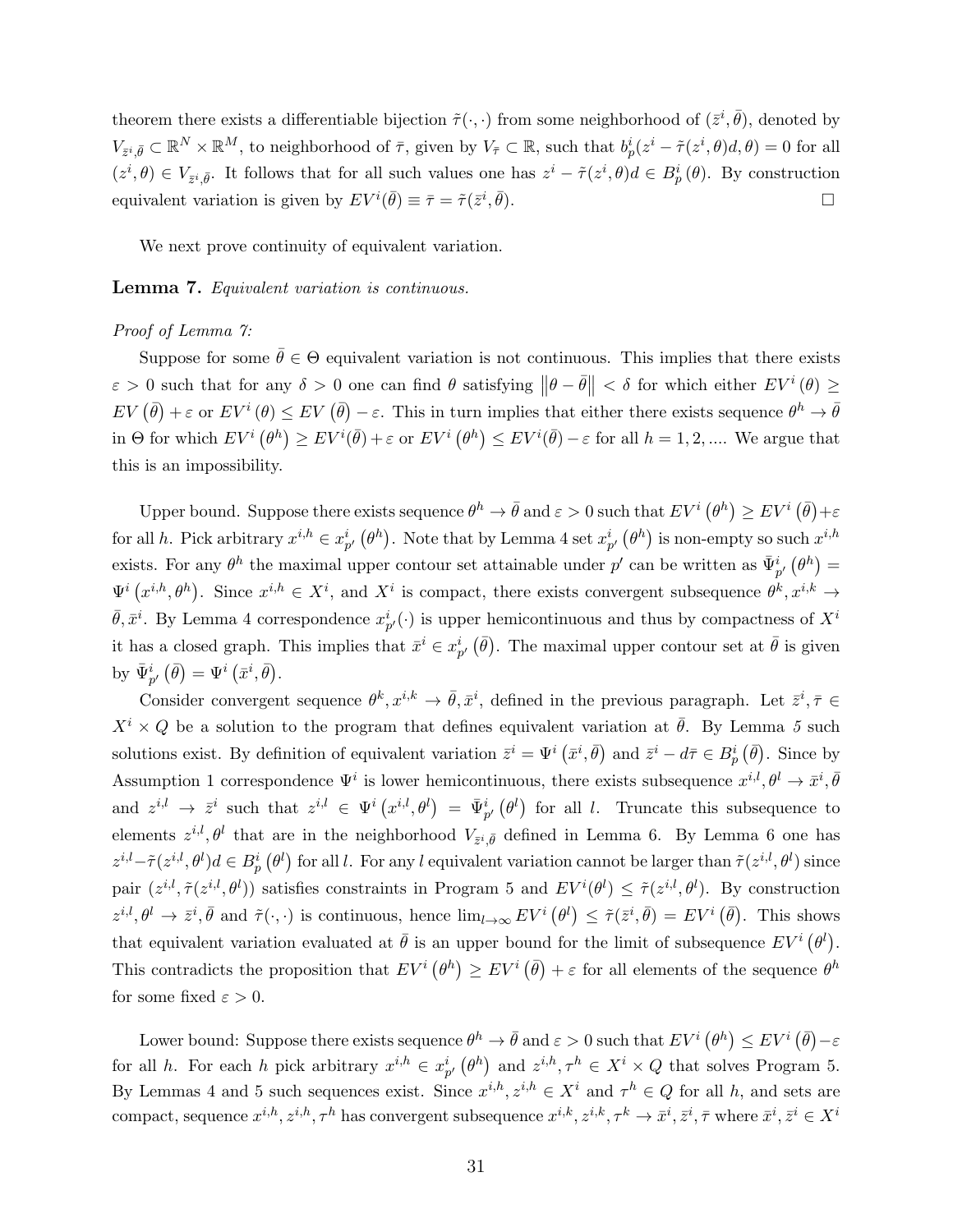and  $\bar{\tau} \in Q$ . By definition of equivalent variation, for every k one has  $z^{i,k} \in \bar{\Psi}_{p'}^{i}(\theta^{k}) = \Psi^{i}(x^{i,k},\theta^{k})$ and  $z^{i,k} \in B_p^i(\theta^k) + \tau^k d$ . By Assumption 1 correspondences are upper hemicontinuous and hence have closed graphs,  $\bar{z}^i \in \Psi^i(\bar{x}^i, \bar{\theta}) = \bar{\Psi}^i_{p'}(\bar{\theta})$  and  $\bar{z}^i \in B^i_p(\bar{\theta}) + \bar{\tau}d$ . Thus, pair  $\bar{z}^i, \bar{\tau}$  satisfies constraints in Program 5 at  $\bar{\theta}$ . Hence

$$
\lim_{k \to \infty} EV^i \left( \theta^k \right) = \lim_{k \to \infty} \tau^k \equiv \bar{\tau} \geq EV^i \left( \bar{\theta} \right).
$$

Therefore, equivalent variation evaluated at  $\bar{\theta}$  is the lower bound for the limit of the subsequence  $EV^{i}(\theta^{k})$ . This in turn contradicts proposition  $EV^{i}(\theta^{h}) \leq EV^{i}(\bar{\theta}) - \varepsilon$  for all n given fixed  $\varepsilon > 0$ .  $\Box$ 

By Lemma 5 correspondence  $z^{i}(\cdot)$  is non-empty. We conclude the proof by demonstrating upper hemicontinuity of  $z^i(\cdot)$ .

**Lemma 8.** Correspondence  $z^{i}(\cdot)$  is upper hemicontinuous.

#### Proof of Lemma 8:

Since the range of correspondence is compact, it suffices to demonstrate that the latter has a closed graph. Consider arbitrary convergent sequence  $z^{i,h}, \theta^h \to \bar{z}^i, \bar{\theta}$  for which  $z^{i,h} \in z^i(\theta^h)$ . By continuity of equivalent variation (Lemma 7),  $\tau^h \equiv EV^i(\theta^h) \to \bar{\tau} \equiv EV^i(\bar{\theta})$ . Choice correspondence  $x_{p'}^i(\cdot)$  is non-empty (Lemma 4). Pick arbitrary  $x^{i,h} \in x_{p'}^i(\theta^h)$ . By compactness of  $X^i$ , there exists convergent subsequence  $x^{i,k} \to \bar{x} \in X^i$ .  $x^i_{p'}$  ( $\cdot$ ) is upper hemicontinuous and hence it has closed graph, it follows that  $\bar{x}^i \in x_{p'}^i (\bar{\theta})$  and  $\bar{\Psi}_{p'}^i (\bar{\theta}) = \Psi^i (\bar{x}^i, \bar{\theta})$ . Elements  $z^{i,k}, \tau^k$  solve Program (5) for each k and thus they satisfy constraints:  $z^{i,k} \in \bar{\Psi}_{p'}^{i}(\theta^{k}) = \Psi^{i}(x^{i,k}, \theta^{k})$  and  $z^{i,k} \in B_{p}^{i}(\theta^{k}) + d\tau^{k}$ . By Assumption 1 correspondence  $\Psi^i$  has closed graphs, and hence  $\bar{z}^i \in \Psi^i(\bar{x}^i, \bar{\theta}) = \bar{\Psi}^i_{p'}(\bar{\theta})$ . The latter condition in turn implies that  $b_p^i(z^{i,k} - \tau^k d, \theta) \leq 0$  which, by joint continuity of  $b_p^i$  is preserved in the limit  $b_p^i(\bar{z}^i - \bar{\tau}d, \theta) \leq 0$  and hence  $\bar{z}^i \in B_p^i(\bar{\theta}) + d\bar{\tau}$ . It follows that  $\bar{z}^i, \bar{\tau}$  satisfies constraints and attains  $\bar{\tau} = EV^i (\bar{\theta})$  so  $\bar{z}^i \in z^i$  $\bar{\theta}$ ).

## A.2 Local Extension

#### Proof of Proposition 1:

The proof of proposition proceeds as follows. Lemma 10 demonstrates that the problem restricted to set of alternatives  $X^{i*}$  and a compact neighborhood  $\Theta^*$  satisfies the assumptions of Theorem 1 and, hence, choice and equivalent variation are well-defined and continuous. Lemma 11 then shows that for some (potentially smaller) neighborhood of  $\theta^*$  choice and equivalent variations from the restricted problem give corresponding values in the unrestricted problem and that they are unique. We start with an auxiliary result that we use in the subsequent lemmas.

**Lemma 9.** Sets  $x^i_{p'}(\theta^*)$  and  $z^i(\theta^*)$  are singletons i.e.,  $x^i_{p'}(\theta^*) = \{x^{i*}\}\$  and  $z^i(\theta^*) = \{z^{i*}\}.$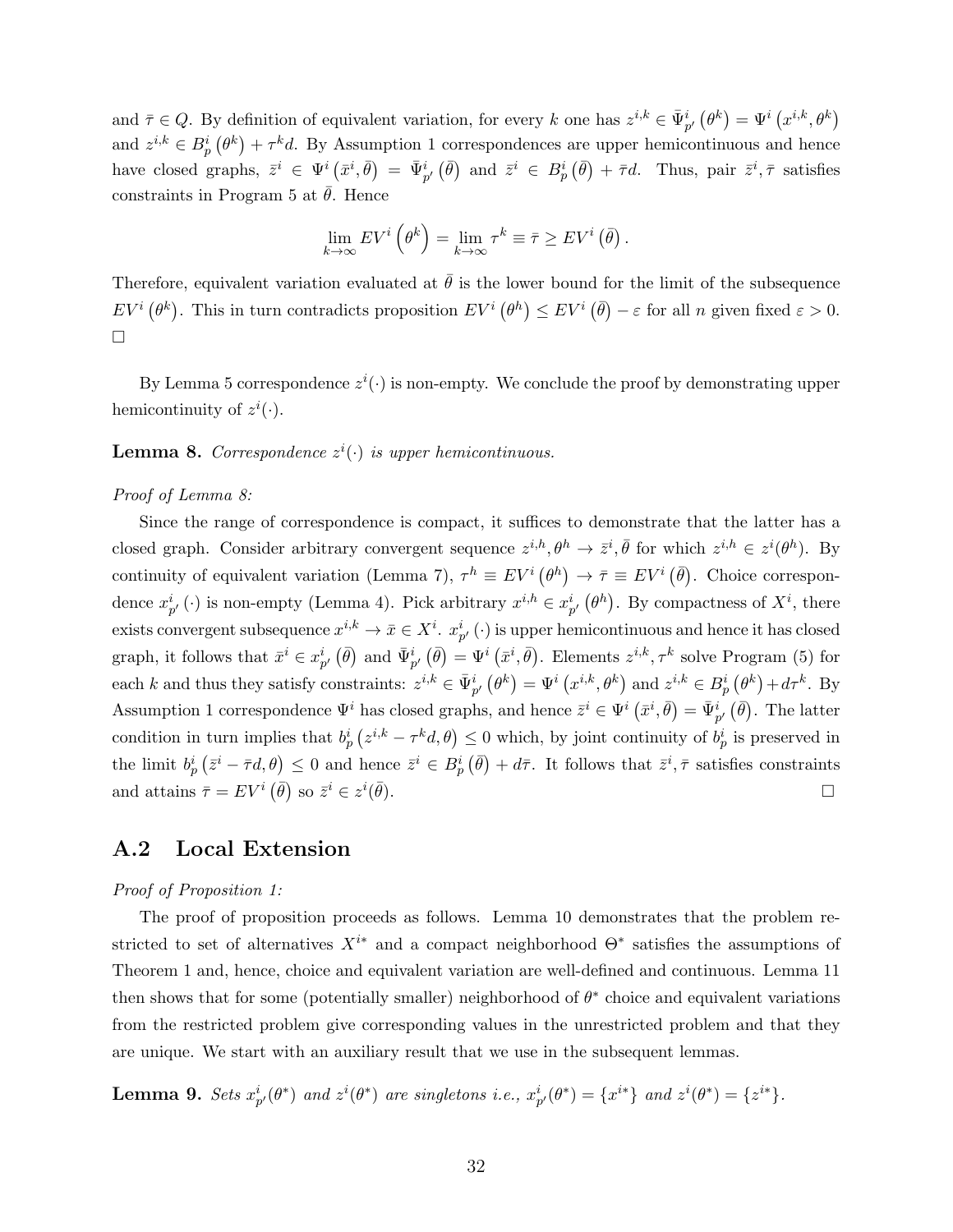#### Proof of Lemma 9:

Let  $X^{io}$  be the interior of box  $X^{i*}$ . By assumption  $x^{i*} \in X^{io}$ . Suppose  $x_{p'}^i(\theta^*)$  is not a singleton, i.e., there exists  $x^i \in x_{p'}^i(\theta^*)$  such that  $x^i \neq x^{i*}$ . Optimal choices are affordable and hence  $x^{i*}, x^{i} \in B_{p'}^{i}(\theta^{*}) \cap X^{i}(\theta^{*})$ . Let  $x^{i'} = \alpha x^{i*} + (1 - \alpha) x^{i}$  with  $\alpha \in (0, 1)$  sufficiently large so that  $x^{i'} \in X^{i}$ . Such  $\alpha$  exists since  $X^{i\alpha}$  is open. By quasi-convexity of  $b_p^i(\cdot, \theta^*)$  set  $B_{p'}^i(\theta^*)$  is convex and  $x^{i'} \in B_{p'}^{i}(\theta^*)$ . It follows that  $x^{i'} \in B_{p'}^{i}(\theta^*) \cap X^{i}(\theta^*)$ . By strict convexity of preferences one has  $x^{i'} \succ_{\theta^*}^i x^{i*}$  contradicting optimality of  $x^{i*}$ .

Next suppose  $z^{i}(\theta^*)$  is not a singleton, i.e., there exists  $z^{i} \in z^{i}(\theta^*)$  such that  $z^{i} \neq z^{i*} \in X^{io}$ . Let  $z^{i'} = \alpha z^{i*} + (1 - \alpha) z^i$  with  $\alpha \in (0, 1)$  sufficiently large so that  $z^{i'} \in X^{i_0}$ . Let  $\tau^* \equiv EV^i(\theta^*)$ . Since  $z^i - \tau^* d \in B_p^i(\theta^*)$ , and  $z^{i*} - \tau^* d \in B_p^i(\theta^*)$  and  $B_p^i(\theta^*)$  is convex, therefore  $z^{i'} - \tau^* d \in B_p^i(\theta^*)$ . Since  $z^{i*}, z^i \in \bar{\Psi}_{p'}^{i}(\theta^*)$ , it follows that  $z^i \succeq_{\theta^*}^i x^{i*}$  and  $z^{i*} \succeq_{\theta^*}^i x^{i*}$ . By strict convexity of preferences  $z^{i'} \succ_{\theta^*}^i x^{i*}$ . By continuity of  $\Psi^i$  there must exists neighborhood of  $z^{i'}$  in  $X^{i\circ}$  for which this strict preference is preserved. Otherwise there would exist sequence  $z^{i,h} \to z^{i}$  such that  $x^{i*} \succeq_{\theta^*}^i z^{i,h}$  and hence for which  $x^{i*} \in \Psi^i(z^{i,h},\theta^*)$ , which, along with continuity of  $\Psi^i$  implies  $x^{i*} \in \Psi^i(z^{i'},\theta^*)$  or  $x^{i*} \succeq_{\theta^*}^{i} z^{i'}$ , a contradiction. It then follows that for sufficiently small  $\varepsilon > 0$  element  $z^{i''} \equiv z^{i'} - \varepsilon d \in$  $\bar{\Psi}_{p'}^{i}(\theta)$  and  $z^{i\prime\prime} - (\tau^* - \varepsilon) d = z^{i\prime} - \tau^* d \in B_p^i(\theta)$  and hence  $(z^{i\prime\prime}, \tau^* - \varepsilon)$  satisfies the constraints of Program (5) and gives a lower value. This contradicts the assumption that  $(z^{i*}, \tau^*)$  is a solution.  $\Box$ 

**Lemma 10.** There exists neighborhood  $\Theta^1$  of  $\theta^*$  such that the problem restricted to  $X^{i*} \times \Theta^1$ satisfies the assumptions of Theorem 1.

#### Proof of Lemma 10:

We need to verify (i) non-emptiness of correspondence  $B_{p'}^i(\cdot) \cap X^{i*}$ , (ii) continuity of this correspondence on  $\Theta^1$ , and (iii) continuity of restriction  $\Psi^i: X^{i^*} \times \Theta^1 \to X^{i^*}$ .

(i) We first show that there exists neighborhood  $\Theta^1 \subset \Theta^*$  of  $\theta^*$  for which correspondence  $B_{p'}^i(\cdot) \cap X^{i*}$  is non-empty. Since  $x^{i*} \in B_{p'}^i(\theta^*)$  it follows that  $b_{p'}^i(x^{i*}, \theta^*) \leq 0$ . By construction  $\underline{x} \ll x^{i*}$  and by Assumption 2 function  $b^i_{p'}(\cdot,\theta^*)$  is strictly increasing, therefore  $b^i_{p'}(\underline{x},\theta^*) \ll 0$ . Since function is differentiable, it is jointly continuous so there exists neighborhood of  $\theta^*$ , denoted by  $\Theta^1 \subset \Theta^*$ , for which strict inequality is preserved,  $b_{p'}^i(\underline{x}, \theta) < 0$ . It follows that  $\underline{x} \in B_{p'}^i(\theta)$  for all  $\theta \in \Theta^1$ . Since  $\underline{x} \in X^{i*}$ , correspondence  $B_{p'}^i(\theta) \cap X^{i*}$  is non-empty in the neighborhood  $\Theta^1$ .

(ii) We next demonstrate continuity of correspondence  $B_{p'}^i(\cdot) \cap X^{i*}$  on  $\Theta^1$ :

(upper hemicontinuity) Consider convergent sequence  $x^{i,h}, \theta^h \to \bar{x}^i, \bar{\theta}$  in  $X^{i*} \times \Theta^1$  such that  $x^{i,h} \in B_{p'}^i(\theta^h) \cap X^{i^*}$  and  $\theta^h \in \Theta^1$  for each h. By definition of budget correspondence,  $b_{p'}^i(x^{i,h}, \theta^h) \leq 0$ and by differentiability this inequality is preserved in the limit  $b_{p'}^i(\bar{x}^i, \bar{\theta}) \leq 0$ . Hence  $\bar{x}^i \in B_{p'}^i(\bar{\theta}) \cap$  $X^{i*}$  and correspondence has a closed graph. Since the range of the correspondence is compact, correspondence is upper hemicontinuous.

(lower hemicontinuity) Consider sequence  $\theta^h \to \bar{\theta} \in \Theta^1$  and let  $\bar{y}^i \in B_{p'}^i(\bar{\theta}) \cap X^{i*}$ . Note that  $b_{p'}^i(\bar{y}^i, \bar{\theta}) \leq 0$ . We consider two possibilities. Suppose first that  $\bar{y}^i = \underline{x}$ . Define constant sequence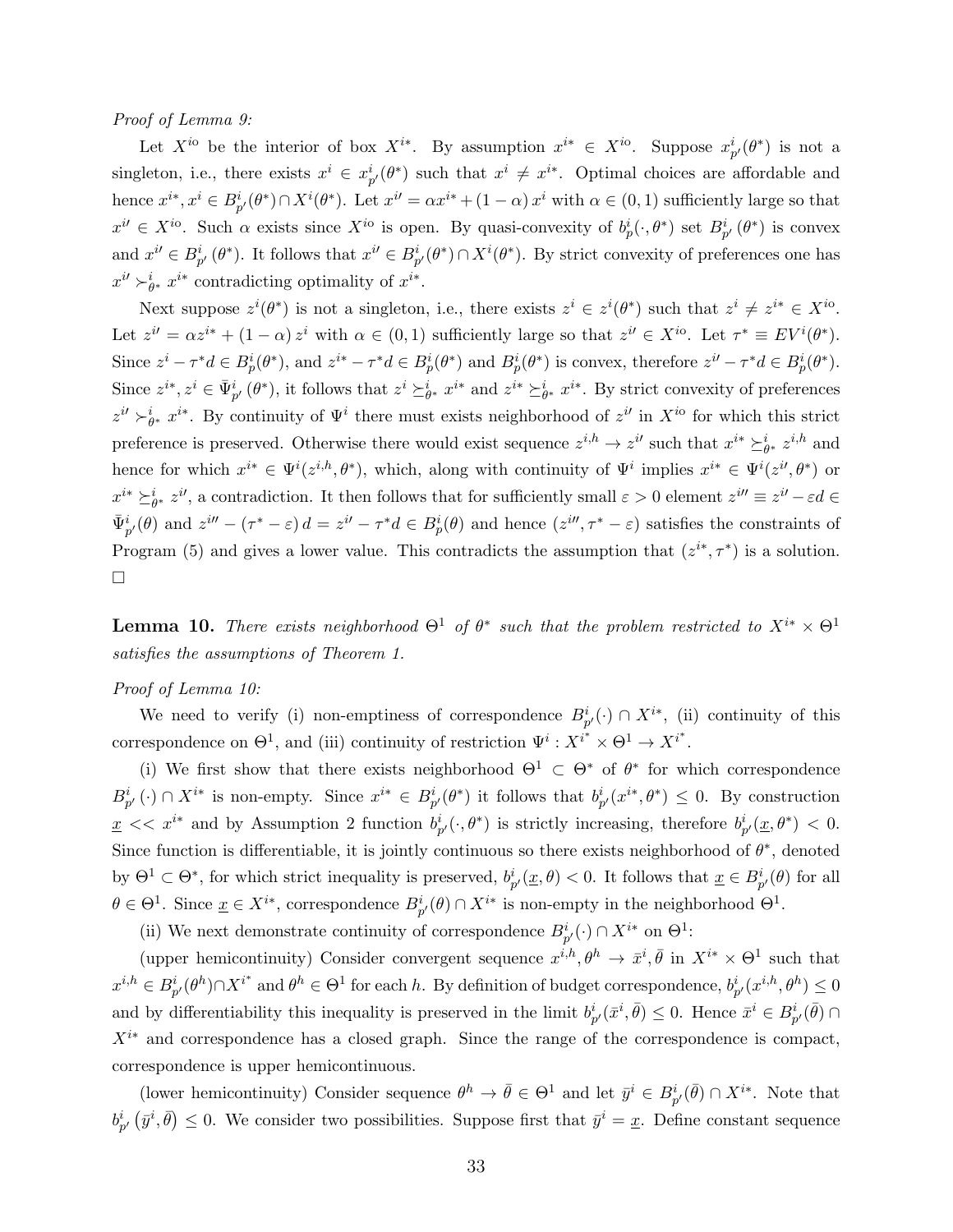$y^{i,h} = \underline{x} \in X^{i*}$  for all  $h = 1, 2, \dots$  For all  $\theta^h \in \Theta^1$  and h one has  $b_{p'}^i(y^{i,h}, \theta^h) = b_{p'}^i(\underline{x}, \theta^h) \leq 0$ since by previous step  $B_{p'}^i(\theta^h) \cap X^{i*}$  is non-empty on  $\Theta^1$ . Therefore  $y^{i,h} \in B_{p'}^i(\theta^h) \cap X^{i*}$  and  $y^{i,h} \to \underline{x} = \overline{y}^i$  which completes the argument. Suppose now  $\overline{y}^i > \underline{x}$ . For any  $\alpha^k \in (0,1)$  let  $y^{i,k} \equiv \alpha^k \bar{y}^i + (1 - \alpha^k) \underline{x} < \bar{y}^i$ . By strict monotonicity  $b_{p'}^i(y^{i,k}, \bar{\theta}) < 0$ . Moreover, by joint continuity of  $b^i_{p'}(\cdot, \cdot)$  there exists  $\delta^k > 0$  such that for all  $\theta^k$  satisfying  $\|\bar{\theta}-\theta^k\| \leq \delta^k$  inequality  $b^i_{p'}(y^{i,k}, \theta^k) < 0$  is preserved and  $y^{i,k} \in B_{p'}^i(\theta^k) \cap X^{i*}$ . Define convergent subsequence  $\theta^k, y^{i,k}$  as follows. Let  $\varepsilon^k = 1/k$ . For  $k = 1$  pick  $\alpha^k$  so that  $\left\|\bar{y}^i - y^{i,k}\right\| \le \varepsilon^k$ . For the corresponding  $\delta^{k=1}$  pick an element of sequence  $\theta^h$  for which the distance from  $\bar{\theta}$  is at most  $\delta^{k=1}$ . Since  $\theta^h \to \bar{\theta}$ , such element exists. Denote this element by by  $\theta^{h_{(k-1)}}$ . Repeat this step for  $k = 2, 3, ...$ , each time selecting an element from the sequence  $\theta^h$  truncated to  $h > h_{(k-1)}$  elements. By construction  $y^{i,k} \to \bar{y}^i$  and  $y^{i,k} \in B_{p'}^i(\theta^k) \cap X^{i*}$ .

(iii) Continuity of restriction  $\Psi^i: X^{i*} \times \Theta^1 \to X^{i*}$  follows straightforwardly from Assumption 3.  $\Box$ 

**Lemma 11.** There exists neighborhood  $\Theta^{**}$  of  $\theta^*$  such that equivalent variation  $EV^i(\cdot)$  and correspondences  $z^i(\cdot)$  and  $x^i_{p'}(\cdot)$  are continuous functions on  $\Theta^{**}$ .

#### Proof of Lemma 11 :

Step 1. By Lemma 10 in the problem restricted to  $X^{i*} \times \Theta^1$  assumptions of Theorem 1 are satisfied and equivalent variation  $EV^i_{X^i}(\cdot)$  is a continuous function on  $\Theta_1$  and correspondences  $z^i_{X^i}(\cdot)$ and  $x_{X^i}^i(\cdot)$  are non-empty and upper hemicontinuous. By Lemma 9 elements  $x^{i*}$  and  $z^{i*}$  are unique solutions of the optimization problems with unrestricted domain  $X^{i}(\theta^*)$ . Since  $x^{i*}, z^{i*} \in X^{i*}$ , they are necessarily unique solutions to the optimization programs on restricted domain  $X^{i*}$ . It follows that sets  $x_{X^i}^i(\theta^*) = \{x^{i*}\}\$ and  $z_{X^i}^i(\theta^*) = \{z^{i*}\}\$ are singletons. By upper hemicontinuity of  $x_{X^i}^i(\cdot)$ there exists a neighborhood of  $\theta^*$  denoted by  $\Theta^2 \subset \Theta^1$ , such that  $x_{X^i}^i(\theta) \subset X^{i\circ}$  for all  $\theta \in \Theta_2$ . Suppose not. There exists sequence  $\theta^h \to \theta^*$  and  $x^{i,h} \in x_{X^i}^i(\theta^h) \subset X^{i*}$  such that  $x^{i,h} \notin X^{io}$ . Since  $x^{i,h} \in X^{i*}$ , and  $X^{i*}$  is compact, there exists convergent subsequence  $x^{i,k} \to x^{i'} \in X^{i*}$  such that  $x^{i'} \neq x^{i*}$ . Since  $x_{X^{i}}^{i}(\cdot)$  is upper hemicontinuous, it has a closed graph, hence  $x^{i'} \in x_{X^{i}}^{i}(\theta^{*})$ . This, however, contradicts the fact that the choice set is a singleton  $x_{X_i}^i(\theta^*) = \{x^{i*}\}\$ . By analogous arguments there exists neighborhood  $\Theta^3 \subset \Theta^2$  such that for all  $\theta \in \Theta^3$  one has  $z^i_{X^i}(\theta) \subset X^{io}$ .

Step 2. We show that for all  $\theta \in \Theta^3$ , optimal choice  $x^i \in x^i_{X^i}(\theta)$  is a unique maximizer of preferences on the unrestricted set  $B_{p'}^i(\theta) \cap X^i(\theta)$  and hence  $x^i_{X^i}(\theta) = x^i_{p'}(\theta)$  is a singleton. Suppose not. There exists  $x^{i'} \in B_p^i(\theta) \cap X^i(\theta)$  such that  $x^{i'} \neq x^i$  and  $x^{i'} \geq_{\theta}^i x^i$ . By strictly convex preferences, for all  $\alpha \in (0,1)$  convex combination  $x^{i\prime\prime} = \alpha x^i + (1-\alpha)x^{i\prime}$  satisfies  $x^{i\prime\prime} \succ^i_{\theta} x^i$  and for  $\alpha$  large enough  $x^{i\prime} \in B_p^i(\theta) \cap X^i$ , contradicting optimality of  $x^i$  in the restricted problem. It follows that correspondence  $x_p^i(\theta) = x_{X^i}^i(\theta)$  is a function on  $\Theta^3$ . By upper hemicontinuity of  $x_{X^i}^i(\cdot)$ implied by Theorem 1 applied to the restricted problem, function  $x_p^i(\cdot)$  is continuous on  $\Theta^3$ .

Step 3. We show that for all  $\theta \in \Theta^3$ , element  $z^i \in z^i_{X^i}(\theta)$  along with  $\tau \equiv EV^i_{X^i}(\theta)$  is a unique solution to Program 5 on unrestricted domain. Suppose not. In the unrestricted problem there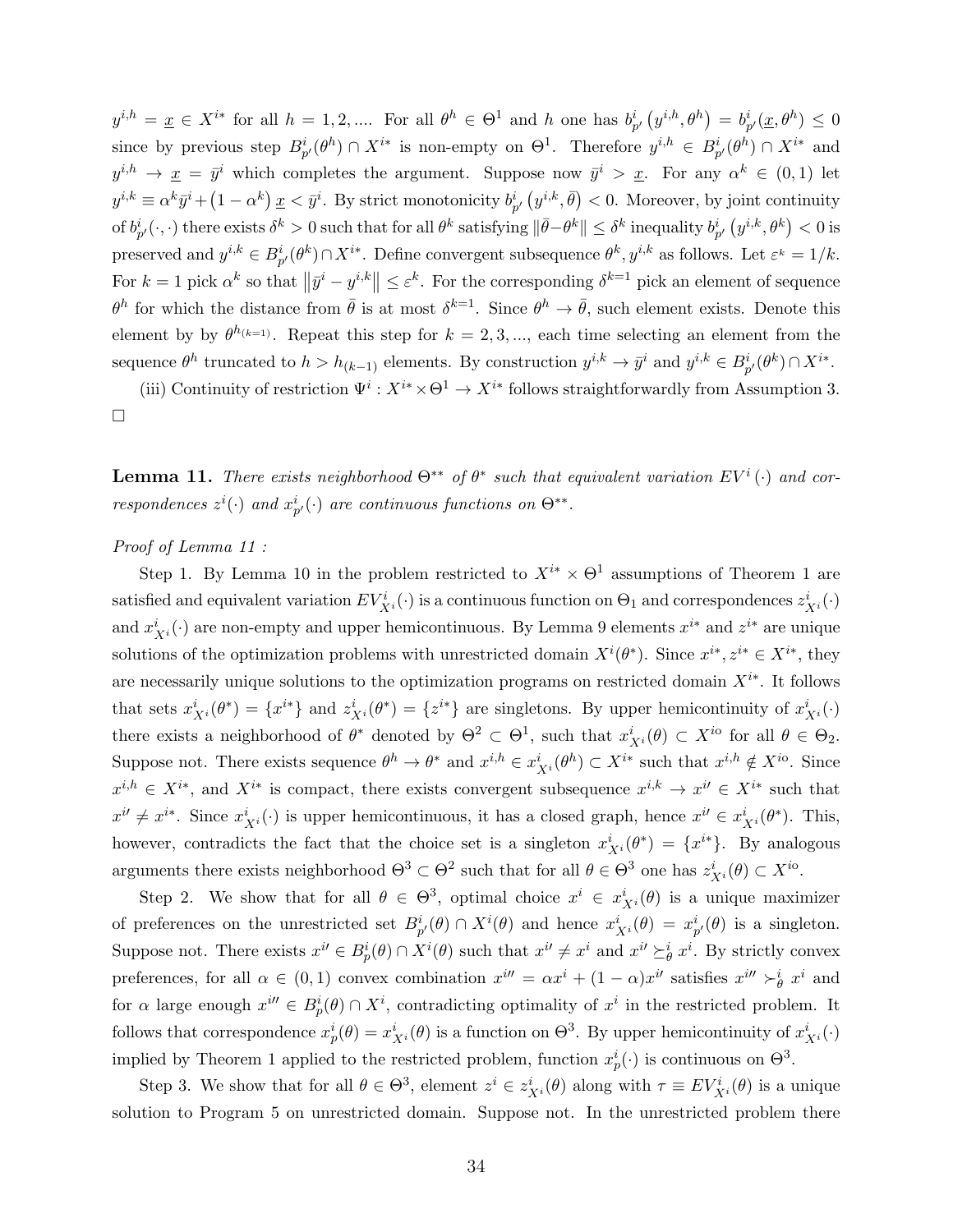exists  $z^{i'} \in z^i(\theta)$  such that  $z^{i'} \neq z^i$ , satisfying  $z^{i'} \in \bar{\Psi}_{p'}^i(\theta)$  and  $z^{i'} \in B_p^i(\theta) + \tau'd$  for some  $\tau' \leq \tau$ . Consider convex combination  $z^{i\prime\prime} = \alpha z^i + (1 - \alpha) z^{i\prime}$  where  $\alpha$  is sufficiently large so that  $z^{i\prime\prime} \in X^{i\circ}$ . Such  $\alpha$  exists since  $z^i \in X^{io}$ . Let  $x^i = x^i_{p'}(\theta) = x^i_{X^i}(\theta)$ , which, by step 2, is uniquely defined. Since  $z^i, z^{i'} \in \bar{\Psi}_{p'}^i(\theta)$  therefore  $z^i \succeq_{\theta}^i x^i$  and  $z^{i'} \succeq_{\theta}^i x^i$ . By strict convexity of preferences  $z^{i''} \succ_{\theta}^i x^i$ . By joint continuity of preferences there must exist a neighborhood of  $z<sup>i</sup>$  in  $X<sup>i</sup>$  for which this strict preference is preserved.<sup>17</sup> Thus, for sufficiently small  $\varepsilon > 0$  one has  $z^{im} \equiv z^{in} - \varepsilon d \in \bar{\Psi}_{p'}^i(\theta)$  and  $z^{im} - (\tau - \varepsilon) d = z^{in} - \tau d \in B_p^i(\theta)$  and hence  $(z^{im}, \tau - \varepsilon)$  satisfies constraints of Program (5) in the restricted problem and gives lower value than  $\tau$ . This contradicts the assumption that  $(z^i, \tau)$ solves the restricted problem. Therefore on set  $\Theta^3$  correspondence  $z^i(\theta) = z^i_{X^i}(\theta)$  is a function and  $EV^{i}(\theta) = EV^{i}_{X^{i}}(\theta)$ . Finally by upper hemicontinuity of  $z^{i}_{X^{i}}(\theta)$ , implied by Theorem 1, function  $z^{i}(\theta)$  is continuous. We complete the proof by defining  $\Theta^{**} \equiv \Theta^3$ .

We finally demonstrate the cardinal test for joint continuity for strictly monotonic family of preferences.

#### Proof of Lemma 1:

The proof consists of two steps: showing upper and lower hemicontinuity.

Step 1. In this step we show upper hemicontinuity. Consider arbitrary convergent sequence in  $X^{i*} \times \Theta^* \times X^{i*}$ , denoted by  $x^{i,h}, \theta^h, y^{i,h} \to \bar{x}^i, \bar{\theta}, \bar{y}^i$ , such that  $y^{i,h} \in \Psi^i(x^{i,h}, \theta^h)$  for each  $h = 1, 2, ...$ Preferences admit utility representation, for which  $U^{i}(y^{i,h},\theta^{h}) \geq U^{i}(x^{i,h},\theta^{h})$ . By joint continuity of  $U^i$  the inequality is preserved in the limit and  $U^i(\bar{y}^i, \bar{\theta}) \geq U^i(\bar{x}^i, \bar{\theta})$ , which implies  $\bar{y}^i \in \Psi^i(\bar{x}^i, \bar{\theta})$ .

Step 2. In this step we show lower hemicontinuity. Consider convergent sequence  $x^{i,h}, \theta^h \to \bar{x}^i, \bar{\theta}$ in  $X^i \times \Theta$  and  $\bar{y}^i \in \Psi^i(\bar{x}^i, \bar{\theta})$ . Utility function satisfies  $U^i(\bar{y}^i, \bar{\theta}) \geq U^i(\bar{x}^i, \bar{\theta})$ . We consider two cases. Suppose first  $\bar{y}^i = \bar{x}$ . Define convergent subsequence sequence as  $y^{i,k} = \bar{x}$  for all  $k = h$ . Since by strict monotonicity  $U^{i}(y^{i,k},\theta) = U^{i}(\overline{x},\theta) \geq U^{i}(x^{i},\theta)$  for all  $x^{i}, \theta \in X^{i*} \times \Theta^{*}$ , so  $y^{i,k} \in \Psi^{i}(x^{i,k},\theta^{k})$ , and  $y^{i,k} \to \overline{x} = \overline{y}^i$ , which completes the argument. Suppose now that  $\overline{y}^i < \overline{x}$ . For  $k = 1, 2, ...,$  let  $\varepsilon^k = 1/k$  and  $y^{i,k} \equiv \alpha^k \bar{y}^i + (1 - \alpha^k) \bar{x} > \bar{y}$  where  $\alpha^k$  is large enough so that  $||y^{k,i} - \bar{y}^i|| \leq \varepsilon^k$ . By strict monotonicity  $U^{i}(y^{i,k},\bar{\theta}) > U^{i}(\bar{y}^i,\bar{\theta}) \geq U^{i}(\bar{x}^{i*},\bar{\theta})$ . By joint continuity of  $U^{i}$ , there must exist  $\delta^k > 0$  such that for all  $(x^i, \theta)$  satisfying  $\|(x^i, \theta) - (\bar{x}^i, \bar{\theta})\| \leq \delta^k$  the strict inequality is preserved, i.e.,  $U^{i}(y^{i,k},\theta^{k}) > U^{i}(x^{i},\theta)$ . For  $k=1$  let  $y^{i,k}$  and  $\delta^{k=1}$  be defined as follows. Choose an element of sequence  $x^{i,h}, \theta^h$  for which distance from  $(\bar{x}^i, \bar{\theta})$  no greater than  $\delta^{k=1}$ . Since  $x^{i,h}, \theta^h \to \bar{x}^i, \bar{\theta}$ , such element exists. Call it  $x^{i,h_{(k=1)}}, \theta^{h_{(k=1)}}$ . Repeat this step for  $k = 2, 3, ...$  each time selecting an element from the sequence truncated to  $h > h_{(k-1)}$  elements. By construction  $y^{i,k} \to \bar{y}^i$  and  $y^{i,k} \in \Psi^i(x^{i,k},\theta^k)$  $\Box$ 

<sup>&</sup>lt;sup>17</sup>Consider a function  $g: \Theta \to X$  that is continuous at  $\theta$ , for which  $x = g^i(\theta)$ . There exists neighborhood of  $\theta$  such that for all  $\theta'$  in the neighborhood one has  $z \succ^i_{\theta'} g(\theta')$  and hence  $z \in \Psi(g^i(\theta), \theta')$ . Suppose not. There exists sequence  $\theta_n \to \theta$  such that for the corresponding sequence  $x_n \equiv g(\theta_n)$  one has  $x_n \succeq_{\theta_n}^i z$  and hence  $x_n \in \Psi(z, \theta_n)$ . By continuity of  $g(\cdot)$  one has  $\lim_{n\to\infty} x_n = \lim_{n\to\infty} g(\theta_n) = g(\theta) = x$ . Since  $\Psi$  has closed graph  $x \in \Psi(z, \theta)$  and hence  $x \succeq_{\theta}^{i} z$ , a contradiction.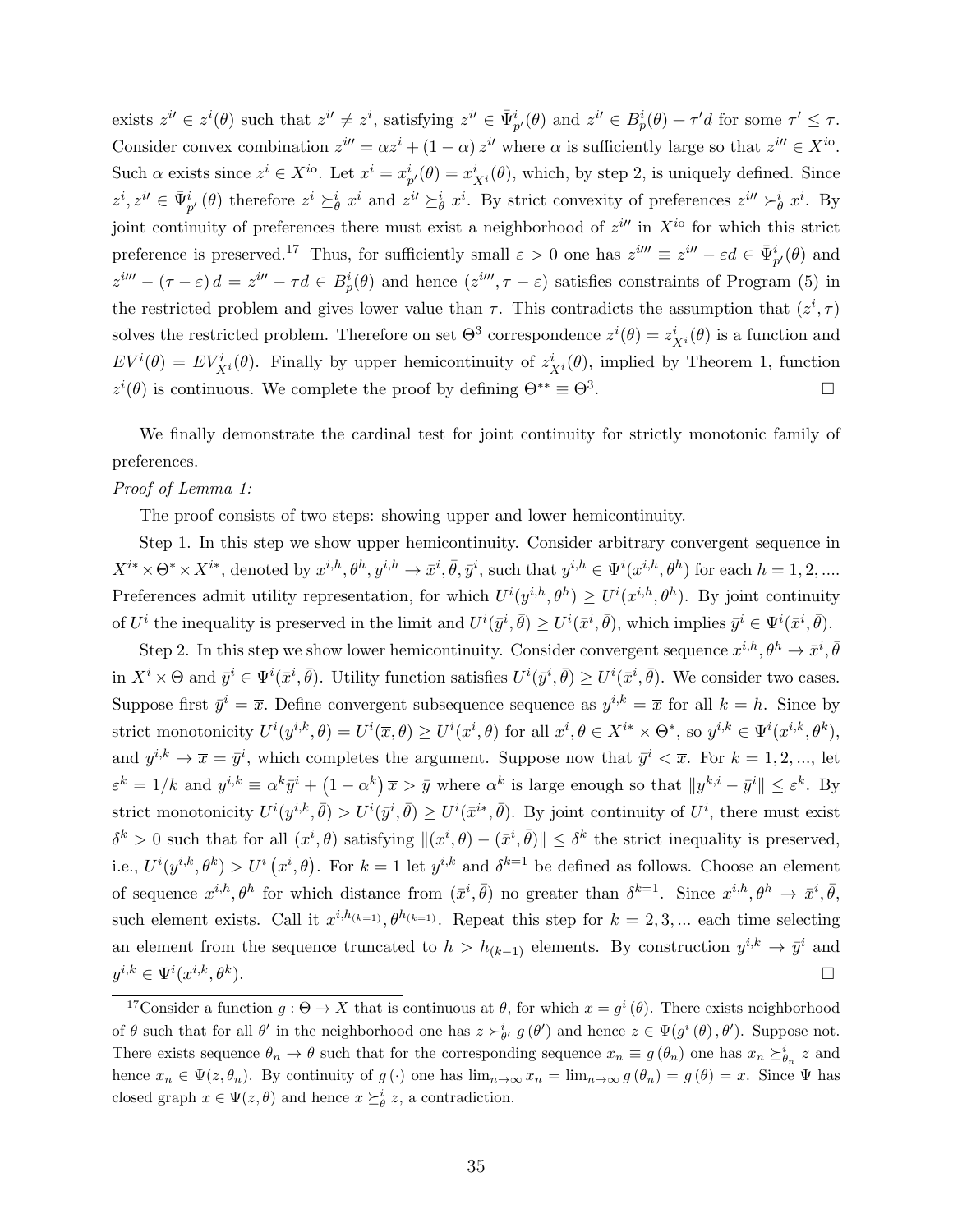# B Trader's problem

## B.1 Definition of a reduced-form problem

We first introduce some definitions. For scalar  $x_0^i \in \mathbb{R}$ , consider the following program

$$
v^{i}(x_{0}^{i}, \beta) \equiv \max_{\{x_{t}^{i}\}_{t=T+1}^{\infty}} E \sum_{t=T+1}^{\infty} \beta^{t} u^{i}(x_{t}^{i}),
$$
\n(13)

subject to

$$
E\sum_{t=T+1}^{\infty}\beta^t\zeta_t(x_t^i-e_t^i)\leq x_0^i \text{ and } x_t^i>\underline{x}^i \text{ for all } t>T.
$$

The set of consumption flows that satisfies the constraints is empty whenever  $x_0^i \leq x_0^i(\beta) \equiv$  $E\sum_{t=T+1}^{\infty} \beta^t \zeta_t(\underline{x}^i - e_t^i)$ . The next lemma shows the converse: the domain is non-empty and the solution to the problem is uniquely defined whenever  $x_0^i > \underline{x}_0^i(\beta)$ .

**Lemma 12.** Program (13) has a (unique) solution if and only if  $x_0^i > \underline{x_0^i}(\beta)$ .

#### Proof of Lemma 12:

Derivative  $u^{i'} : (\underline{x}^i, \infty) \to \mathbb{R}_{++}$  is a continuous and strictly decreasing bijection, therefore its inverse  $\tilde{x}^i : \mathbb{R}_{++} \to (\underline{x}^i, \infty)$  is well-defined, is continuous and strictly decreasing. By Inada conditions constraint  $x_{t,s}^i > \underline{x}^i$  is not binding for any date event  $(t,s)$  and the solution to the program can be determined by the first order necessary and sufficient conditions from the standard unconstrained Lagrangian problem (utility augmented by budget constraint). For any date-event  $(t, s)$  the first order condition with respect to consumption,  $\beta^t \pi_{s,t} u^{i'}(x_{t,s}^i) = \pi_{s,t} \beta^t \zeta_{t,s} \lambda^i$ , can be equivalently reformulated as  $x_{t,s}^i = \tilde{x}^i(\lambda^i \zeta_t)$ . Plugging the latter conditions in the budget constraint,

$$
\eta\left(\beta,\lambda^{i}\right) \equiv (1-\beta) E \sum_{t=T+1}^{\infty} \beta^{t} \zeta_{t} \tilde{x}^{i} (\lambda^{i} \zeta_{t}) = (1-\beta) x_{0}^{i} + (1-\beta) E \sum_{t=T+1}^{\infty} \beta^{t} \zeta_{t} e_{t}^{i}, \tag{14}
$$

give an equation that implicitly defines scalar  $\lambda^i$ . Fix  $\beta \in (0,1)$ . Function  $\eta(\beta, \cdot)$  on the left hand side is a strictly decreasing bijection, mapping positive reals  $\mathbb{R}_{++}$  onto an open interval  $\{y^i \in \mathbb{R} | y^i > (1-\beta) E \sum_{t=T+1}^{\infty} \beta^t \zeta_t \underline{x}^i\}.$  Right-hand side of the equation is some real number. Equation (14) has a (unique) solution if and only if the constant on the right hand side is in the range of the bijection. This holds if  $x_0^i > \underline{x}_0^i(\beta) \equiv E \sum_{t=T+1}^{\infty} \beta^t \zeta_t(\underline{x}^i - e_t^i)$ . Given strictly convex separable preferences solution  $\lambda^i > 0$ , along with consumption flow  $\bar{x}^i$  where  $\bar{x}^i_{t,s} = \tilde{x}^i(\lambda^i \zeta_{t,s})$  satisfy necessary and sufficient conditions for optimality.

The reduced-form of the infinite horizon problem formally consists of three elements: consumption space, preferences and budget correspondence for each policy  $p \in \mathbb{P}$ . For any  $\beta \in (0,1)$ reduced-form preferences,  $\succeq^i_{\beta}$  over alternatives in  $\tilde{X}^i(\beta) \equiv \{(x_0^i, \{x_t^i\}_{t=1}^T) | x_0^i > \underline{x}_0^i(\beta), x_t^i > \underline{x}^i \}$  for all  $t$ } are represented by utility function

$$
\tilde{U}^i(x^i, \beta) \equiv v^i(x_0^i, \beta) + E \sum_{t=1}^T \beta^t u^i(x_t^i).
$$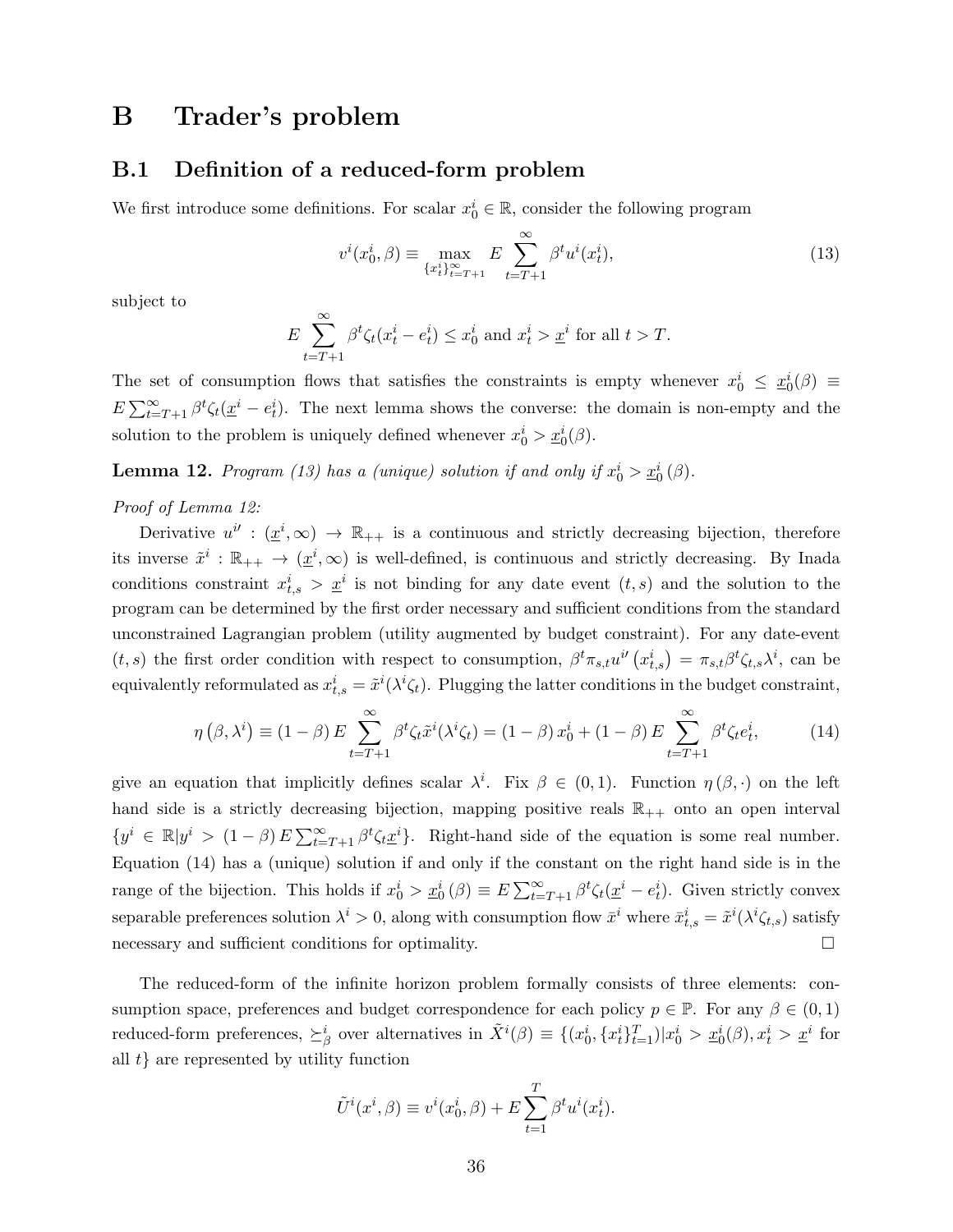Finally, for policy  $p = \{\zeta, e^i\} \in \mathbb{P}$  a budget correspondence in the reduced form problem  $\tilde{B}^i_p(\beta)$  is derived from constraint  $\tilde{b}_p^i(x^i, \beta) \equiv x_0^i + E \sum_{t=1}^T \beta^t \zeta_t(x_t^i - e_t^i) \leq 0$ . By  $E\tilde{V}^i_{p, p', \tilde{d}}(\beta)$  we denote an equivalent variation in the reduced-form measured in terms of money  $x_0^i$ , that is,  $\tilde{d} = (1, 0, \ldots, 0)$ .

## B.2 Equivalence of the two representations

For a stochastic process  $x^i = \{x_t^i\}_{t=1}^\infty$  in the infinite horizon problem (henceforth referred to as IH), define a reduction  $x^{i-} \equiv (x_0^{i-}, \{x_t^i\}_{t=1}^T)$  where  $x_0^{i-} \equiv E \sum_{t=T+1}^{\infty} \beta^t \zeta_t (x_t^i - e_t^i)$  is the value of consumption in future periods. For process  $y^i = (y_0^i, \{y_t^i\}_{t=1}^T)$  in the reduced form (RF) define extension  $y^{i+} \equiv \{y_t^{i+}\}_{t=1}^{\infty}$  as  $y_t^{i+} \equiv y_t^i$  for  $t = 1, \ldots, T$  and  $\{y_t^{i+}\}_{t=T+1}^{\infty}$  is a solution to Program (13) given  $y_0^i$ . In the next three lemmas we demonstrate equivalence of the alternative representations of the problem in terms of budget sets (Lemma 13), optimal choices (Lemma 14), and welfare indices (Lemma 15).

Fix arbitrary  $\tau \in \mathbb{R}$  and numeraire vector  $d \in \{d_t\}_{t=T+1}^{\infty} > 0$  for which market value satisfies  $\kappa_d(\beta) \equiv E \sum_{t=T+1}^{\infty} \beta^t \zeta_t d_t < \infty$ . We first demonstrate equivalence of two representations in terms of budget sets potentially shifted by vector  $\tau d$ . In this section we fix  $\beta$  and simplify notation  $\kappa_d = \kappa_d(\beta)$ .

**Lemma 13.** Suppose consumption flow in IH satisfies  $x^i \in X^i(\beta) \cap (B_p^i(\beta) + \tau d)$ . Reduction  $x^{i-}$  is well-defined in RF and satisfies  $x^{i-} \in \tilde{X}^i(\beta) \cap (\tilde{B}_p^i(\beta) + \kappa_d \tau \tilde{d})$ . Conversely, for  $x^i \in$  $\tilde{X}^i(\beta) \cap (\tilde{B}^i_p(\beta) + \kappa_d \tau \tilde{d})$  in RF, its extension is well-defined and satisfies  $x^{i+} \in X^i(\beta) \cap (B^i_p(\beta) + \tau d)$ .

#### Proof of Lemma 13:

Step 1. Fix  $x^i \in X^i(\beta) \cap (B_p^i(\beta) + \tau d)$  in IH. Since  $x^i \in X^i(\beta)$ , for all  $t = 1, ..., T$  one has  $x_t^i > \underline{x}^i$  and  $x_0^{i-} \equiv E \sum_{t=T+1}^{\infty} \beta^t \zeta_t (x_t^i - e_t^i) > E \sum_{t=T+1}^{\infty} \beta^t \zeta_t (\underline{x}^i - e_t^i) = \underline{x}_0^i (\beta)$ . Moreover,  $x^i \in B_p^i(\beta) + \tau d$  and hence  $E \sum_{t=1}^{\infty} \beta^t \zeta_t (x_t^i - \tau d_t - e_t^i) \leq 0$ , where for the sake of notation we adopt convention  $d_t = 0$  for all  $t \leq T$ . This implies

$$
x_0^{i-} \equiv E \sum_{t=T+1}^{\infty} \beta^t \zeta_t (x_t^i - e_t^i) < -E \sum_{t=1}^T \beta^t \zeta_t (\underline{x}^i - e_t^i) + \tau \kappa_d < \infty.
$$

It follows that  $\underline{x}_0^i(\beta) < x_0^{i-} < \infty$ , and reduction  $x^{i-} \in \tilde{X}^i(\beta)$  is well-defined by Lemma 12. Moreover,

$$
x_0^{i-} - \tau \kappa_d + E \sum_{t=1}^T \beta^t \zeta_t (x_t^{i-} - e_t^i) = E \sum_{t=1}^\infty \beta^t \zeta_t (x_t^i - \tau d_t - e_t^i) \le 0
$$

where the last inequality holds since  $x^i \in B_p^i(\beta) + \tau d$ . It follows that  $x^{i-} \in \tilde{B}_p^i(\beta) + \kappa_d \tau d$ .

Step 2. Fix  $x^i \in \tilde{X}^i(\beta) \cap (\tilde{B}_p^i(\beta) + \kappa_d \tau \tilde{d})$  in RF. Since  $x^i \in \tilde{X}^i(\beta)$ ,  $x_t^i > \underline{x}^i$  for  $t = 1, \ldots, T$  and  $x_0^i > \underline{x}_0^i(\beta)$ , by Lemma 12 solution to Program 13 exists  $\{x_t^i\}_{t>T}$  that satisfies  $x_t^i > \underline{x}^i$ . It follows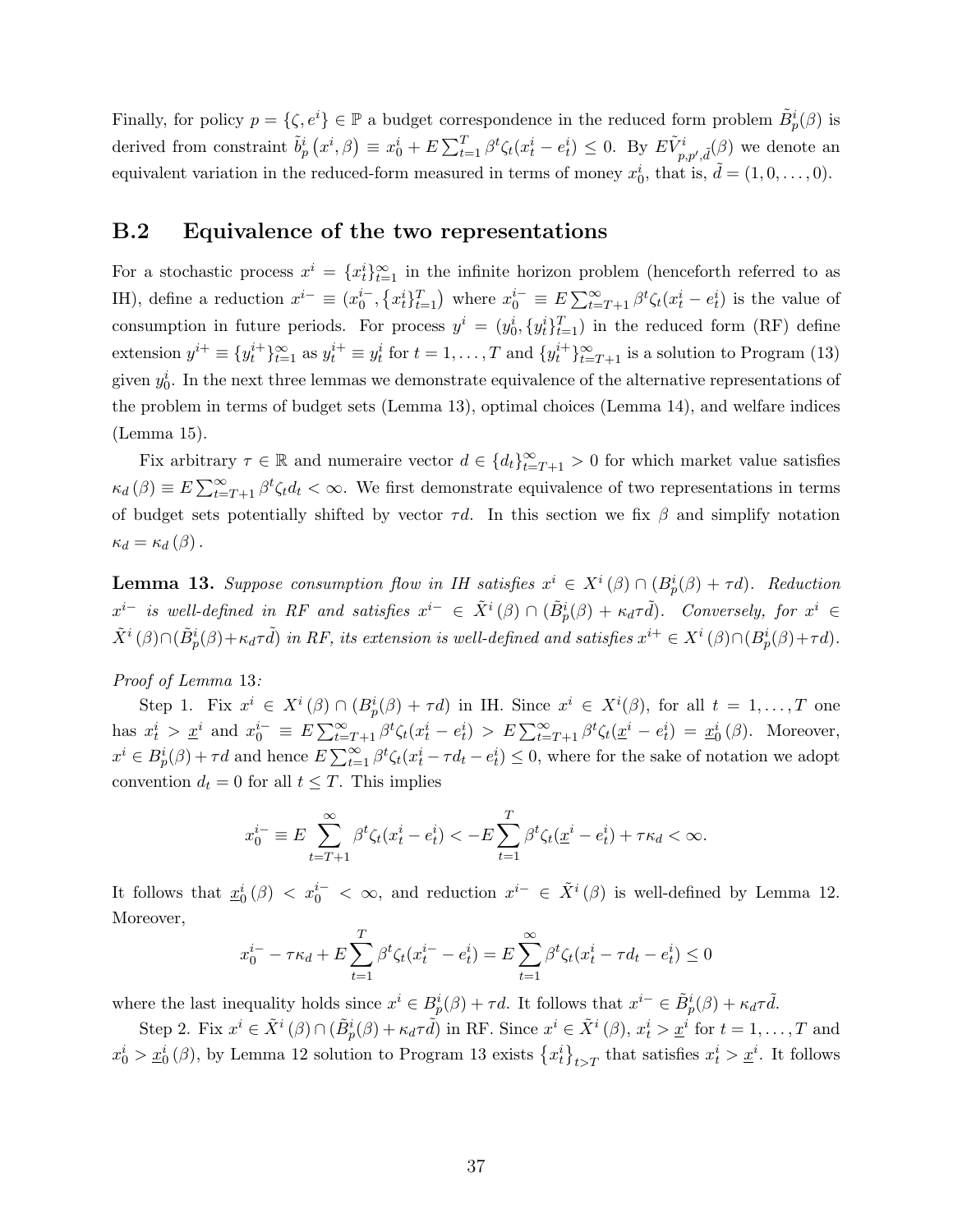that extension  $x^{i+} \in X^i(\beta)$  is well-defined. Moreover,

$$
E \sum_{t=1}^{\infty} \beta^t \zeta_t (x_t^{i+} - \tau d_t - e_t^i) = E \sum_{t=T+1}^{\infty} \beta^t \zeta_t (x_t^{i+} - e_t^i) - \tau E \sum_{t=1}^{\infty} \beta^t \zeta_t d_t + E \sum_{t=1}^T \beta^t \zeta_t (x_t^i - e_t^i)
$$
  

$$
\leq x_0^i - \kappa_d \tau d + E \sum_{t=1}^T \beta^t \zeta_t (x_t^i - e_t^i) \leq 0
$$

where the last inequality holds by the fact that  $x^i \in \tilde{B}_p^i(\beta) + \kappa_d \tau \tilde{d}$ . Therefore extension satisfies  $x^{i+} \in B_p^i(\beta) + \tau d.$ 

We next demonstrate equivalence in terms of optimal choices

**Lemma 14.** Suppose  $x^i$  is optimal in IH on set  $B_p^i(\beta) \cap X^i(\beta)$ . Then  $x^{i-}$  is well-defined and optimal on  $\tilde{B}^i_p(\beta) \cap \tilde{X}^i(\beta)$  in RF. Conversely, if in RF  $x^i$  is optimal on  $\tilde{B}^i_p(\beta) \cap \tilde{X}^i(\beta)$  then  $x^{i+}$  is well-defined and optimal on  $B_p^i(\beta) \cap X^i(\beta)$  in IH.

#### Proof of Lemma 14:

Step 1. Fix optimal  $x^i$  on set  $B_p^i(\beta) \cap X^i(\beta)$  in IH. Since  $x^i \in B_p^i(\beta) \cap X^i(\beta)$ , by Lemma 13 reduction is well-defined and  $x^{i-} \in \tilde{B}^i_p(\beta) \cap \tilde{X}^i(\beta)$ . Suppose  $x^{i-}$  is not optimal on this set. There exists  $y^i \in \tilde{B}^i_p(\beta) \cap \tilde{X}^i(\beta)$  strictly preferred to  $x^{i-}$ . By Lemma 13 extension  $y^{i+}$  is well-defined and satisfies  $y^{i+} \in B_p^i(\beta) \cap X^i(\beta)$ . Finally

$$
U^{i}(y^{i+},\beta) = \sum_{t=1}^{\infty} \beta^{t} u_{t}^{i}(y_{t}^{i+}) = v^{i}(y_{0}^{i},\beta) + E \sum_{t=1}^{T} \beta^{t} u_{t}^{i}(y_{t}^{i})
$$
  
>  $v^{i}(x_{0}^{i-},\beta) + E \sum_{t=1}^{T} \beta^{t} u_{t}^{i}(x_{t}^{i-}) \ge E \sum_{t=1}^{\infty} \beta^{t} u_{t}^{i}(x_{t}^{i}) = U^{i}(x^{i},\beta)$ 

where the strict inequality holds by the fact that  $y^i$  is strictly preferred to  $x^{i-}$  in RF. This contradicts optimality of  $x^i$  on  $B_p^i(\beta) \cap X^i(\beta)$ .

Step 2. Fix optimal  $x^i$  on set  $\tilde{B}^i_p(\beta) \cap \tilde{X}^i(\beta)$  in RF. Since  $x^i \in \tilde{B}^i_p(\beta) \cap \tilde{X}^i(\beta)$ , by Lemma 13 extension is well-defined and  $x^{i+} \in B_p^i(\beta) \cap X^i(\beta)$ . Suppose  $x^{i+}$  is not optimal on this set. It follows that there exists  $y^i \in B_p^i(\beta) \cap X^i(\beta)$  strictly preferred to  $x^{i+}$ . By Lemma 13 reduction  $y^{i-}$ is well-defined and satisfies  $y^{i-} \in \tilde{B}_p^i(\beta) \cap \tilde{X}^i(\beta)$ . Finally,

$$
\tilde{U}^{i}(y^{i-},\beta) = v^{i}(y_{0}^{i-},\beta) + E \sum_{t=1}^{T} \beta^{t} u_{t}^{i}(y_{t}^{i}) \ge \sum_{t=1}^{\infty} \beta^{t} u_{t}^{i}(y_{t}^{i})
$$
\n
$$
> E \sum_{t=1}^{\infty} \beta^{t} u_{t}^{i}(x_{t}^{i+}) = v^{i}(x_{0}^{i}) + E \sum_{t=1}^{T} \beta^{t} u_{t}^{i}(x_{t}^{i}) = \tilde{U}^{i}(x^{i},\beta)
$$

where the strict inequality holds by the fact that  $y^i$  is strictly preferred to  $x^{i+}$  in IH. This contradicts the optimality of  $x^i$  on  $\tilde{B}_{p'}^i(\beta) \cap \tilde{X}^i$  $(\beta)$ .

Finally, we demonstrate equivalence in terms of ordinal welfare indices.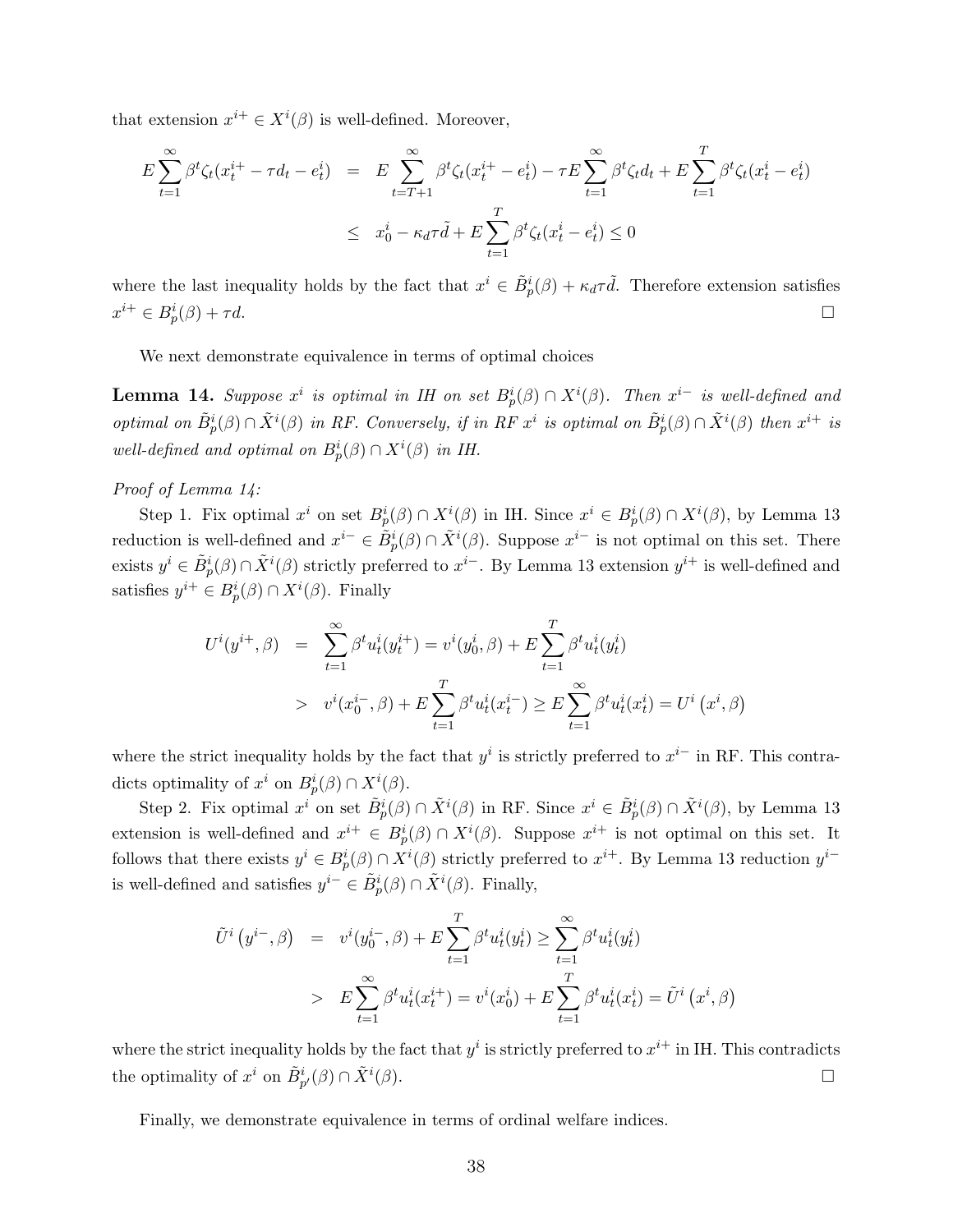**Lemma 15.** Suppose equivalent variation  $EV_{p,p',d}^i(\beta)$  in IH is attained on  $z^i$ . In RF equivalent variation is attained on  $z^{i-}$  and satisfies  $\tilde{EV}_{i}^{i}$  $p_{p,p',\tilde{d}}^i = \kappa_d E V_{p,p',d}^i(\beta)$ . Conversely, if in RF equivalent variation  $\tilde{EV}^i_i$  $p_{p,p',\tilde{d}}^i(\beta)$  is attained on  $z^i$ , then in IH equivalent variation is attained on  $z^{i+1}$  and satisfies  $EV_{p,p',d}^{i}(\beta) = \tilde{EV}_{p}^{i}$  $_{p,p',\tilde{d}}^{^{\prime}}/\kappa_{d}.$ 

#### Proof of Lemma 15:

Step 1. Suppose in IH equivalent variation  $\tau \equiv EV^i_{p,p',d}(\beta)$  is attained on  $z^i$ . It follows that  $z^i - \tau d \in B_p^i(\beta)$  and  $z^i \in \bar{\Psi}_{p'}^i(\bar{\theta}) \subset X^i(\beta)$ . By Lemma 13 reduction  $z^{i-} \in \tilde{X}^i(\beta)$  is well-defined and it satisfies  $z^{i-} \in \tilde{B}^i_p(\beta) + \kappa_d \tau \tilde{d}$ . Let  $x^i$  be an optimal choice in IH. By Lemma 14, reduction  $x^{i-}$  is well-defined and optimal in RF. Then

$$
\tilde{U}^{i}(z^{i-},\beta) = v^{i}(z_{0}^{i-},\beta) + E \sum_{t=1}^{T} \beta^{t} u_{t}^{i}(z_{t}^{i}) \ge E \sum_{t=1}^{\infty} \beta^{t} u_{t}^{i}(z_{t}^{i})
$$
\n
$$
\ge E \sum_{t=1}^{\infty} \beta^{t} u_{t}^{i}(x_{t}^{i}) = v^{i}(x_{0}^{i-}) + E \sum_{t=1}^{T} \beta^{t} u_{t}^{i}(x_{t}^{i}) = \tilde{U}^{i}(x^{i-},\beta)
$$

which implies that  $z^{i-} \in \bar{\Psi}_{p'}^{i}(\beta)$  in the reduced-form setting. It follows that  $(z^{i-}, \kappa_d \tau)$  satisfy constraints of Program (5) within RF. Suppose that  $z^{i-}$ ,  $\kappa_d \tau$  does not solve this program. It follows that there exists  $z^{i'} \in \bar{\Psi}_{p'}^{i}(\beta) \subset \tilde{X}^{i}(\beta)$  satisfying  $z^{i'} \in \tilde{B}_{p'}^{i}(\beta) + \kappa_d \tau' \tilde{d}$  for some  $\tau' < \tau$ . By Lemma 13, extension of  $z^{i\prime+} \in X^i(\beta)$  to IH is well-defined and satisfies  $z^{i\prime+} \in B_{p'}^i(\beta) + \tau' d$ . Moreover, one has

$$
U^{i}(z^{i\prime +},\beta) = \sum_{t=1}^{\infty} \beta^{t} u_{t}^{i}(z_{t}^{i\prime +}) = v^{i}(z_{0}^{i\prime},\beta) + E \sum_{t=1}^{T} \beta^{t} u_{t}^{i}(z_{t}^{i\prime})
$$
  
 
$$
\geq v^{i}(x_{0}^{i-},\beta) + E \sum_{t=1}^{T} \beta^{t} u_{t}^{i}(x_{t}^{i-}) \geq \sum_{t=1}^{\infty} \beta^{t} u_{t}^{i}(x_{t}^{i}) = U^{i}(x^{i},\beta)
$$

,

and hence  $z^{i\prime+} \in \bar{\Psi}_{p'}^{i}(\beta)$  in the IH problem. Thus  $z^{i\prime+}, \tau'$  satisfies constraints of Program (5) in IH and gives a smaller value, contradicting that  $z^i, \tau$  is a solution. It follows that  $\tilde{EV}^i_t$  $_{p,p',\tilde{d}}^{^{\prime}}=% \frac{\left( \alpha_{\phi}\right) ^{p^{\prime}}}{\left( \alpha_{\phi}\right) ^{p^{\prime}}}=\frac{\left( \alpha_{\phi}\right) ^{p^{\prime}}}{\left( \alpha_{\phi}\right) ^{p^{\prime}}}$  $\kappa_d E V^i_{p,p',d}(\beta)$ .

Step 2. Suppose equivalent variation  $\tilde{EV}_{r}^{i}$  $p_{p,p',\tilde{d}}(\beta)$  is attained on  $z^i$  in RF and let  $\tau \equiv \tilde{EV}_{p}^i$  $_{p,p',\tilde{d}}^{\prime}(\beta)/\kappa_{d}.$ Consequently  $z^i - \tau \kappa_d \tilde{d} \in \tilde{B}^i_p(\beta)$  and  $z^i \in \bar{\Psi}^i_{p'}(\bar{\theta}) \subset \tilde{X}^i(\beta)$ . By Lemma 13 extension  $z^{i+} \in X^i(\beta)$ is well-defined and satisfies  $z^{i+} \in B_{p'}^i(\beta) + \tau d$ . Let  $x^i$  be an optimal choice in RF. By Lemma 14, extension  $x^{i+}$  is well-defined and optimal in IH. Then

$$
U^{i}(z^{i+},\beta) = E \sum_{t=1}^{\infty} \beta^{t} u_{t}^{i}(z_{t}^{i+}) = v^{i}(z_{0}^{i},\beta) + E \sum_{t=1}^{T} \beta^{t} u_{t}^{i}(z_{t}^{i})
$$
  
\n
$$
\geq v^{i}(x_{0}^{i},\beta) + E \sum_{t=1}^{T} \beta^{t} u_{t}^{i}(x_{t}^{i}) \geq E \sum_{t=1}^{\infty} \beta^{t} u_{t}^{i}(x_{t}^{i+}) = U^{i}(x^{i+},\beta)
$$

which implies that  $z^{i+} \in \bar{\Psi}_{p'}^{i}(\beta)$  in IH. It follows that  $z^{i+}, \tau$  satisfy constraints of Program (5) within IH. Suppose that  $z^{i+}, \tau$  is not a solution. There must exist  $z^{i'} \in \bar{\Psi}_{p'}^{i}(\beta) \subset X^{i}(\beta)$  satisfying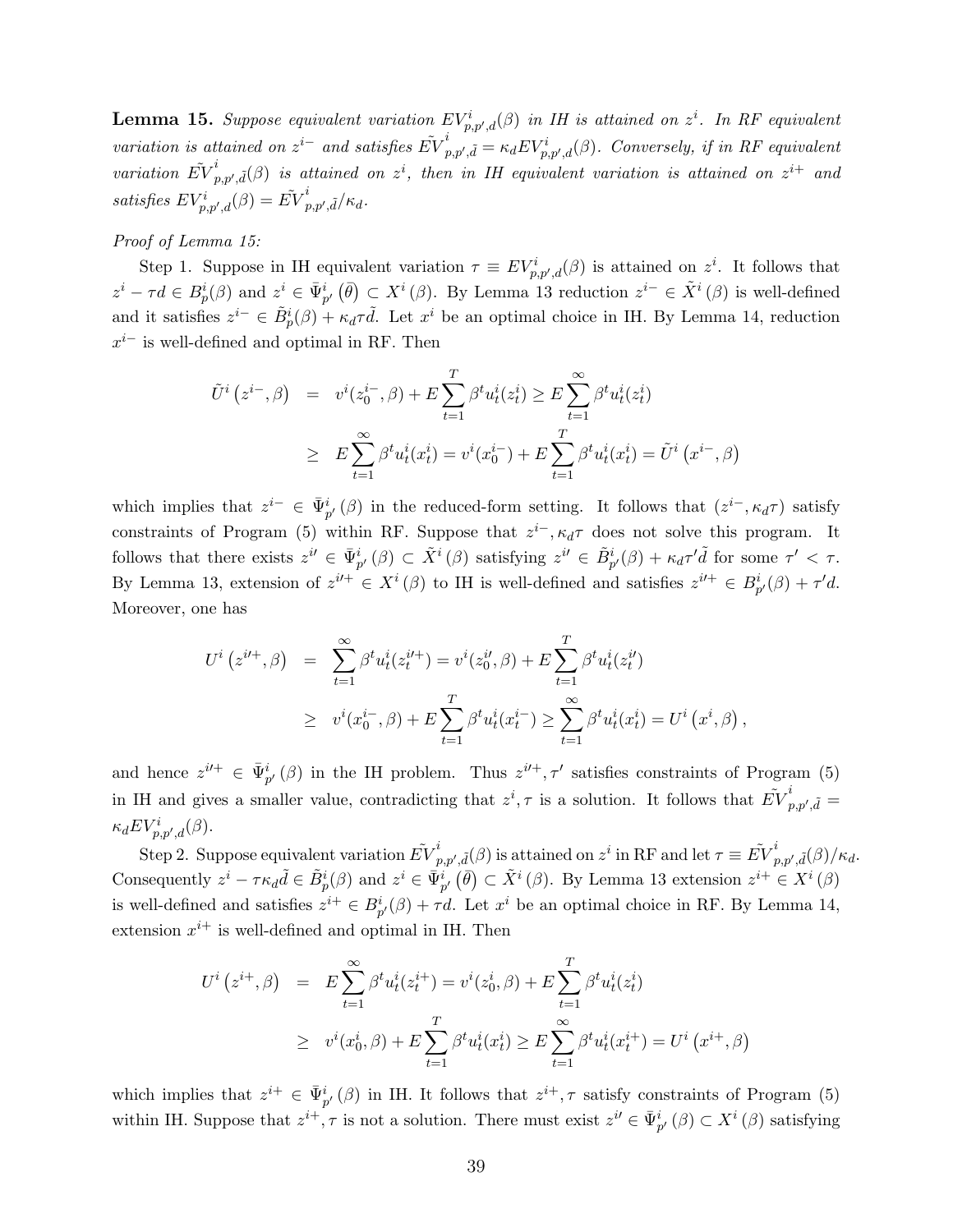$z^{i\ell} \in B_{p'}^i(\beta) + \tau'd$  for some  $\tau' < \tau$ . By Lemma 13, reduction to RF  $z^{i\ell -} \in \tilde{X}^i(\beta)$  is well-defined and satisfies  $z^{i\prime -} \in \tilde{B}_{p'}^{i}(\beta) + \kappa_d \tau' \tilde{d}$ . Moreover,

$$
\tilde{U}^{i}(z^{i\prime-},\beta) = v^{i}(z_{0}^{i\prime-},\beta) + E \sum_{t=1}^{T} \beta^{t} u_{t}^{i}(z_{t}^{i\prime}) = E \sum_{t=1}^{\infty} \beta^{t} u_{t}^{i}(z_{t}^{i\prime})
$$
\n
$$
\geq E \sum_{t=1}^{\infty} \beta^{t} u_{t}^{i}(x_{t}^{i+}) = v^{i}(x_{0}^{i},\beta) + E \sum_{t=1}^{T} \beta^{t} u_{t}^{i}(x_{t}^{i}) = \tilde{U}^{i}(x^{i},\beta),
$$

hence  $z^{i-} \in \bar{\Psi}_{p'}^{i}(\beta)$  in RF. Thus  $z^{i-}, \kappa_d \tau'$  solves Program (5) in RF and attains a smaller value, contradicting that  $z^i, \tilde{EV}^i_r$  $p_{p,p',\tilde{d}}(\beta) = \kappa_d \tau$  is a solution. It follows that  $EV_{p,p',d}^i(\beta) = \frac{1}{\kappa_d} \tilde{EV}_p^i$  $_{p,p',\tilde{d}}^{i}$ .  $\Box$ 

#### B.3 Ordinal convergence

In the next result, we characterize properties of the limit quasilinear preferences.

Proof of Lemma 2:

Fix policy  $p' = \{\zeta', e^{i\ell}\}\.$  The first order necessary and sufficient conditions are derived from the unconstraint Lagrangian equation. Consumption in date-event  $(t, s)$  is determined by equality  $\lambda^{i*}\zeta_{t,s}'=u^{i'}(x_{t,s}^{i*})$  which by Inada conditions has a unique solution. It can be equivalently written as  $x_{t,s}^{i*} = \tilde{x}^i (\lambda^{i*} \zeta_{t,s}'),$  where  $\tilde{x}^i (\cdot)$  is the inverse of derivative  $u^{i'}$  (a bijection). Consumption in period zero is then determined from budget constraint  $x_0^{i*} = -E \sum_{t=1}^T \zeta'_t (\tilde{x}^i (\lambda^{i*} \zeta'_t) - e_t^{i}).$  Therefore, optimal choice  $x^{i*}$  is uniquely defined.

Consider policies  $p = \{\zeta, e^i\}$  and  $p' = \{\zeta', e^{i'}\}$  and let  $x^{i*}$  be optimal choice under policy p'. Program (5) specializes to  $\min_{z^i \in X^{i*}(1), \tau \in \mathbb{R}} \tau$  subject to  $\tilde{U}^i(z^i, 1) \ge \tilde{U}^i(x^{i*}, 1)$  and  $z_0^i - \tau +$  $E\sum_{t=1}^{T}\zeta_t(z_t^i - e_t^i) \leq 0$ . In optimum with strictly monotone preferences, constraints hold with equality. Solving the second equation for  $\tau$  and plugging it into the objective function gives

$$
\tilde{EV}_{p,p',\tilde{d}}^{i}(1) = \min_{z^{i} \in \tilde{X}^{i}(1)} z_{0}^{i} + \sum_{t=1}^{T} E \zeta_{t} \left(z_{t}^{i} - e_{t}^{i}\right) : \tilde{U}^{i}\left(z^{i},1\right) = \tilde{U}^{i}\left(x^{i*},1\right). \tag{15}
$$

The first order (necessary and sufficient) conditions for this program are  $\lambda^{i*}\zeta_{t,s} = u^{i'}(z_{t,s}^{i*})$  for all (*t*, *s*) or equivalently  $z_{t,s}^{i*} = \tilde{x}^i \left( \lambda^{i*} \zeta_{t,s} \right)$  and  $z_0^{i*} = x_0^{i*} + \frac{1}{\lambda^{i*}} E \sum_{t=1}^T (u^i (x_t^{i*}) - u^i (z_t^{i*}))$ . With Inada conditions unique  $z^{i*} \in X^{i*}(1)$  exists. Plugging values of  $z_0^{i*}, x_0^{i*}, z_t^{i*}$  and  $x_t^{i*}$  back in the objective function of Program (15) gives  $\tilde{EV}^i_r$  $p_{p,p',\tilde{d}}^i = S^i(p') - S^i(p)$  where

$$
S^{i}(p) = S^{i}(\{\zeta, e^{i}\}) = -E \sum_{t=1}^{T} \zeta_{t}(\tilde{x}^{i}(\lambda^{i*} \zeta_{t}) - e_{t}^{i}) + \frac{1}{\lambda^{i*}} E \sum_{t=1}^{T} u^{i}(\tilde{x}^{i}(\lambda^{i*} \zeta_{t})).
$$

#### Proof of Proposition 2 :

Step 1. For the considered Markov chain, a regular symmetric transition matrix is diagonalizable with S independent eigenvectors and all real eigenvalues. The largest eigenvalue is equal to one, while other (possibly repeated) eigenvalues  $m = 2, 3, ..., S$  satisfy  $|r_m| < 1$ . It follows that the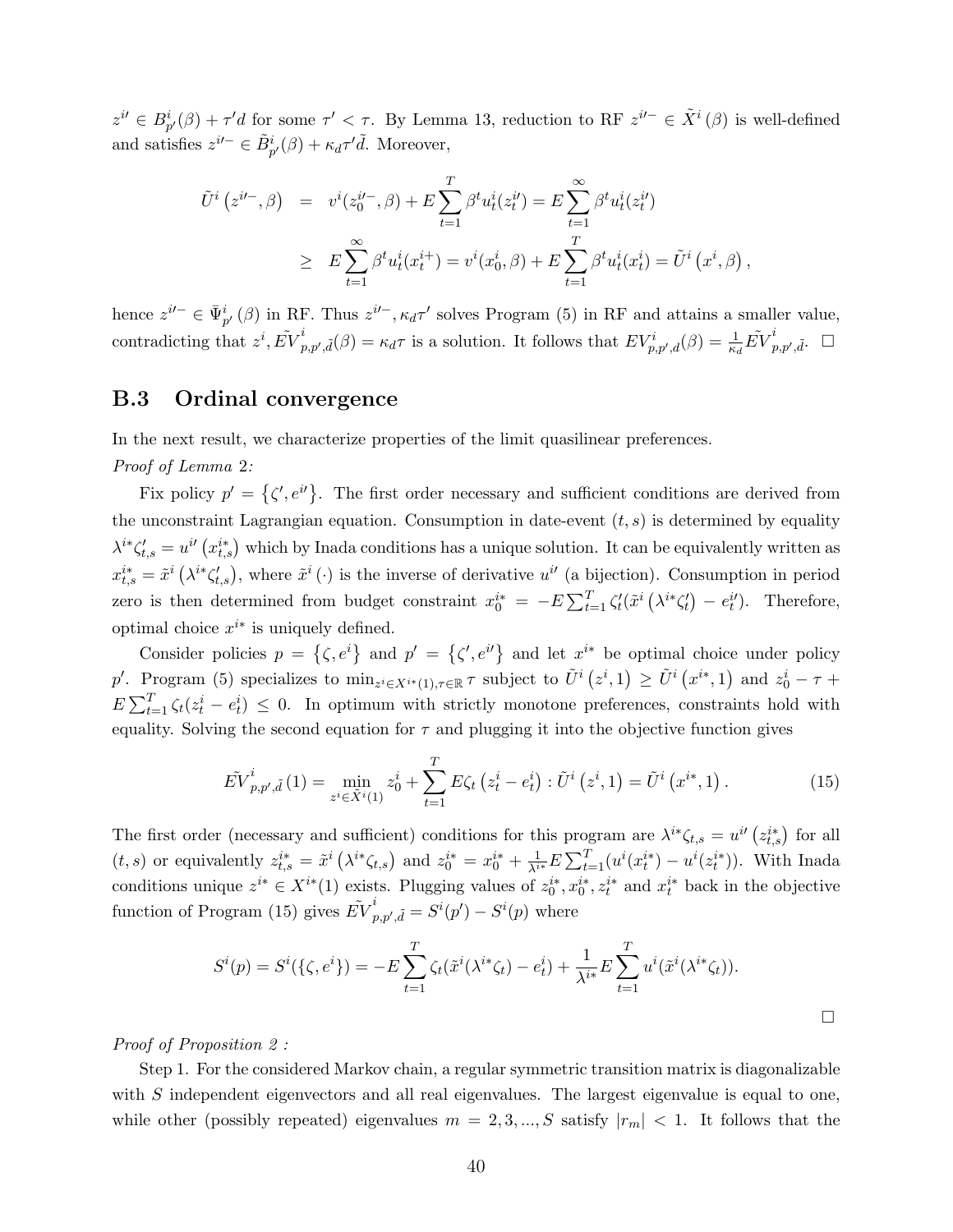probability distribution at t can be written as  $\pi_t = \tilde{\pi} + \sum_{m=2}^{S} c_{0,m} (r_m)^t v_m$  where  $\tilde{\pi}$  denotes the unique stationary distribution derived from the eigenvector with the largest eigenvalue,  $v_m$  is an eigenvector corresponding to  $r_m$  and  $c_0$  are constants that express the initial distribution in terms of eigenvector basis. Let  $\zeta$  and  $\tilde{e}$  be stationary random variables of a Markov process and  $\zeta_s$ ,  $\tilde{e}_s$  be their realizations in event s. In terms of this notation, function  $\eta(\beta,\lambda^i)$  from (14) can be written as

$$
\eta(\beta, \lambda^{i}) = (1 - \beta) \sum_{t>T} \beta^{t} \sum_{s=1}^{S} \pi_{t,s} \tilde{\zeta}_{s} \tilde{x}^{i} (\tilde{\zeta}_{s} \lambda^{i})
$$
  
\n
$$
= (1 - \beta) \sum_{t>T} \beta^{t} \sum_{s=1}^{S} (\tilde{\pi}_{s} + \sum_{m=2}^{S} c_{0,m} (r_{m})^{t} v_{m,s}) \tilde{\zeta}_{s} \tilde{x}^{i} (\tilde{\zeta}_{s} \lambda^{i})
$$
  
\n
$$
= (1 - \beta) \sum_{t>T} \beta^{t} E(\tilde{\zeta} \tilde{x}^{i} (\tilde{\zeta} \lambda^{i})) + (1 - \beta) \sum_{m=2}^{S} \sum_{s=1}^{S} c_{0,m} v_{m,s} \tilde{\zeta}_{s} \tilde{x}^{i} (\tilde{\zeta}_{s} \lambda^{i}) \sum_{t>T} (r_{m} \beta)^{t}
$$
  
\n
$$
= \beta^{T+1} E(\tilde{\zeta} \tilde{x}^{i} (\tilde{\zeta} \lambda^{i})) + \sum_{m=2}^{S} \omega_{m} \sum_{s=1}^{S} v_{m,s} \tilde{\zeta}_{s} \tilde{x}^{i} (\tilde{\zeta}_{s} \lambda^{i}),
$$

where corresponding weights  $\omega_m$  are given by

$$
\omega_m \equiv c_{0,m} (r_m \beta)^{T+1} \frac{1-\beta}{1-r_m \beta}.
$$

Since  $|r_m| < 1$ , for  $m = 2, ..., S$  the weights are finite in some neighborhood of  $\beta = 1$  and they are equal to zero at this value. Therefore, the weights and, hence, function  $\eta(\beta,\lambda)$  itself, are well-defined and differentiable with respect to  $\beta$  near  $\beta = 1$ .

Fix arbitrary value  $x_0^i$ . In terms of parameters of the transition matrix, the constant on the right hand side of condition (14) is given by

$$
(1 - \beta) x_0 + \beta^{T+1} E(\tilde{\zeta} \tilde{e}^i) + \sum_{m=2}^{S} \omega_m \sum_{s=1}^{S} v_{m,s} \tilde{\zeta}_s \tilde{e}^i_s.
$$

For  $\beta = 1$  condition (14) reduces to  $E(\tilde{\zeta} \tilde{x}^i(\tilde{\zeta} \lambda^i)) = E(\tilde{\zeta} \tilde{e}^i)$ . By the arguments analogous to the ones in Lemma 12, this equation has unique solution denoted by  $\lambda^{i*}$ . Moreover,  $\tilde{x}^i(\cdot)$  is strictly decreasing so that derivative  $\partial \eta(1, \lambda^{i*})/\partial \lambda^{i} = E(\tilde{\zeta}^{2} \tilde{x}^{i'}(\tilde{\zeta} \lambda^{i*})) < 0$  is non-zero. By the implicit function theorem there exists threshold  $\beta_{x_0} < 1$ , a neighborhood of  $\lambda^{i*}$ , denoted by  $V_{\lambda^{i*}}$  and a continuous bijection  $\lambda_{x_0}^i : [\beta_{x_0}, 1] \to V_{\lambda^{i*}}$  such that  $\lambda_{x_0}^i(\beta)$  is a unique solution to equation (14) for each  $\beta \in [\beta_{x_0}, 1]$ . Note that  $\lim_{\beta \to 1} \lambda_{x_0}^i(\beta) = \lambda_{x_0}^i(1) = \lambda^{i*}$  for arbitrary value  $x_0$  and hence the limit of the function does not depend on  $x_0$ . Let  $\overline{x}_0$  and  $\underline{x}_0$  be the bounds on consumption of commodity zero that define box  $X^{i*}$ . By  $\bar{\beta}_0$ ,  $\bar{\beta}_{\overline{x}}$ ,  $\bar{\beta}_{\underline{x}}$  denote corresponding thresholds for  $x_0$  equal to  $0, \overline{x}_0$  and  $\underline{x}_0$  respectively and let functions  $\lambda_0^i(\cdot), \lambda_{\overline{x}}^i(\cdot)$  and  $\lambda_{\underline{x}}^i(\cdot)$  be the corresponding bijections.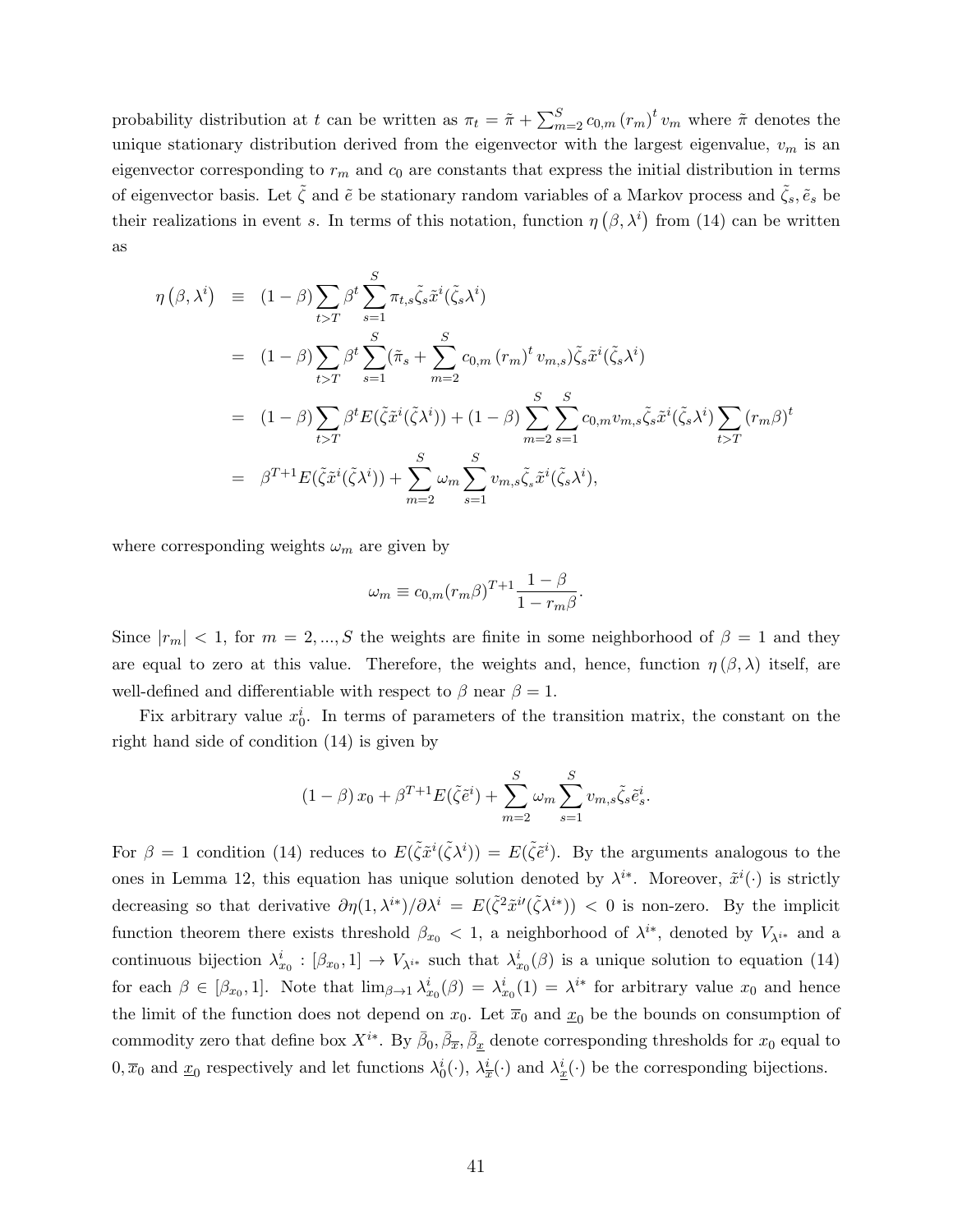Step 2. Consider the borrowing constraint

$$
\underline{x}_{0}^{i}(\beta) = \sum_{t>T} \beta^{t} \sum_{s=1}^{S} \pi_{t,s} \tilde{\zeta}_{s} (\underline{x}^{i} - \tilde{e}_{t,s}^{i})
$$
\n
$$
= \sum_{t>T} \beta^{t} \sum_{s=1}^{S} (\tilde{\pi}_{s} + \sum_{m=2}^{S} c_{0,m} (r_{m})^{t} v_{m,s}) \tilde{\zeta}_{s} (\underline{x}^{i} - \tilde{e}_{s}^{i})
$$
\n
$$
= \sum_{t>T} \beta^{t} E(\tilde{\zeta} (\underline{x}^{i} - \tilde{e}^{i})) + \sum_{m=2}^{S} \sum_{s=1}^{S} c_{0,m} v_{m,s} \tilde{\zeta}_{s} (\underline{x}^{i} - \tilde{e}_{s}^{i}) \sum_{t>T} (r_{m} \beta)^{t}
$$
\n
$$
= \frac{\beta^{T+1}}{(1-\beta)} E(\tilde{\zeta} (\underline{x}^{i} - \tilde{e}^{i})) + \sum_{m=2}^{S} r_{m}^{T+1} c_{0,m} \beta^{T+1} \frac{1}{1 - r_{m} \beta} \sum_{s=1}^{S} v_{m,s} \tilde{\zeta}_{s} (\underline{x}^{i} - \tilde{e}_{s}^{i}).
$$

By assumption  $\tilde{e}^i_s > \underline{x}^i$  and  $\tilde{\zeta}_s > 0$  for any s therefore  $E(\tilde{\zeta}(\underline{x}^i - \tilde{e}^i)) < 0$  and the first term in the equation converges to  $-\infty$  as  $\beta \to 1$ . Since other eigenvalues are strictly smaller than one, one has  $1/(1 - r_m \beta) \rightarrow 1/(1 - r_m) > 0$  and therefore the second term converges to a finite limit. It follows that  $\lim_{\beta\to 1}\underline{x}_0^i(\beta)=-\infty$  and there must exist  $\beta_{box}^i<1$  such that for all  $\beta\in[\beta_{box}^i,1)$  one has  $\underline{x}_0^i(\beta) < \underline{x}_0$  and the box satisfies  $X^{i*} \subset X^i(\beta)$ .

Step 3. Define  $\beta^{i*} \equiv \max\{\bar{\beta}_0, \bar{\beta}_{\overline{x}}, \bar{\beta}_{\underline{x}}, \beta_{box}^i\} \in (0, 1)$  where the first three elements are defined in Step 1 and the last one in Step 2. For  $\beta \in [\beta^{i*}, 1]$  define function  $\tilde{V}^i(x^i, \beta) \equiv \tilde{U}^i(x^i, \beta) - v^i(0, \beta)$ while for  $\beta = 1$  let  $\tilde{V}^i(x,1) \equiv \lambda^{i*}x_0^i + E \sum_{t=1}^T u^i(x_t^i)$ . We next show that representation  $\tilde{V}^i$ :  $X^{i*} \times [\beta^{i*}, 1] \to \mathbb{R}$  is jointly continuous.  $\tilde{V}^i(x, \beta)$  is jointly continuous for all  $x^i, \beta$  for which  $\beta < 1$ by the standard maximum theorem. Therefore it suffices to verify joint continuity for the points with  $\beta = 1$ . Consider an arbitrary sequence  $x^{i,h}, \beta^h \to \bar{x}, 1 \in X^{i*} \times [\beta^{i*}, 1]$ . By the envelope theorem, the derivative of the value function is given by the Lagrangian multiplier  $\partial v^i(x_0^i, \beta)/\partial x_0^i = \lambda_{x_0}^i(\beta)$ . Function  $v^i(x_0^i, \beta) - v^i(0, \beta)$  is strictly concave and it attains zero at  $x_0^i = 0$ . Hence, for any element of the sequence  $h = 1, 2, \dots$  utility function is bounded from above by

$$
\tilde{V}^{i}(x^{i,h},\beta^{h}) \leq \lambda_0^{i}(\beta^{h})x_0^{i,h} + E\sum_{t=1}^{T} (\beta^{h})^{t} u^{i}(x_t^{i,h}).
$$
\n(16)

For all  $\beta^h \in [\beta^{i*}, 1]$  function  $\lambda_0^i(\beta)$ , defined in Step 1 is continuous and hence  $\lim_{h\to\infty} \lambda_0^i(\beta^h)$  $\lambda_0^i(\lim_{h\to\infty}\beta^h)=\lambda^{i*}$ . It follows that  $\lim_{h\to\infty}\tilde{V}^i(x^{i,h},\beta^h)\leq \lambda^{i*}\bar{x}_0^i+E\sum_{t=1}^T u_t^i(\bar{x}_t^i)$ .

By strict concavity of  $v^i(\cdot,\beta)$  for all  $x_0^i$  such that  $x_0 \le x_0^i \le 0$  value function satisfies  $v^i(x_0^i,\beta)$  –  $v^i(0, \beta) \geq \lambda_{\underline{x}}^i(\beta^h) x_0^{i,h}$  while for all  $0 \leq x_0^i \leq \overline{x}_0$  one has  $v^i(x_0^i, \beta) - v^i(0, \beta) \geq \lambda_{\overline{x}}^i(\beta^h) x_0^{i,h}$  $_{0}^{i,n}$  and hence

$$
\tilde{V}^{i}(x^{i,h},\beta^h) \ge \min[\lambda_{\underline{x}}^{i}(\beta^h)x_0^{i,h};\lambda_{\overline{x}}^{i}(\beta^h)x_0^{i,h}] + E\sum_{t=1}^T (\beta^h)^t u^i(x_t^{i,h})
$$

Taking the limit gives  $\lim_{h\to\infty} \tilde{V}^i(x^{i,h},\beta^h) \geq \lambda^{i*}\bar{x}^i_0 + E \sum_{t=1}^T u^i(\bar{x}^i_t)$ . The two inequalities imply  $\lim_{h\to\infty} \tilde{V}^i\left(x^{i,h},\beta^h\right) = \tilde{V}^i\left(\bar{x},1\right)$  and utility representation  $\tilde{V}^i$  is jointly continuous on  $X^{i*} \times [\beta^{i*},1]$ . Since for all  $\beta \in [\beta^{i*}, 1]$  preferences are strictly monotone and they admit jointly continuous representation, by Lemma 1 correspondence  $\Psi^i: X^{i*} \times [\beta^{i*}, 1] \to X^{i*}$  is continuous.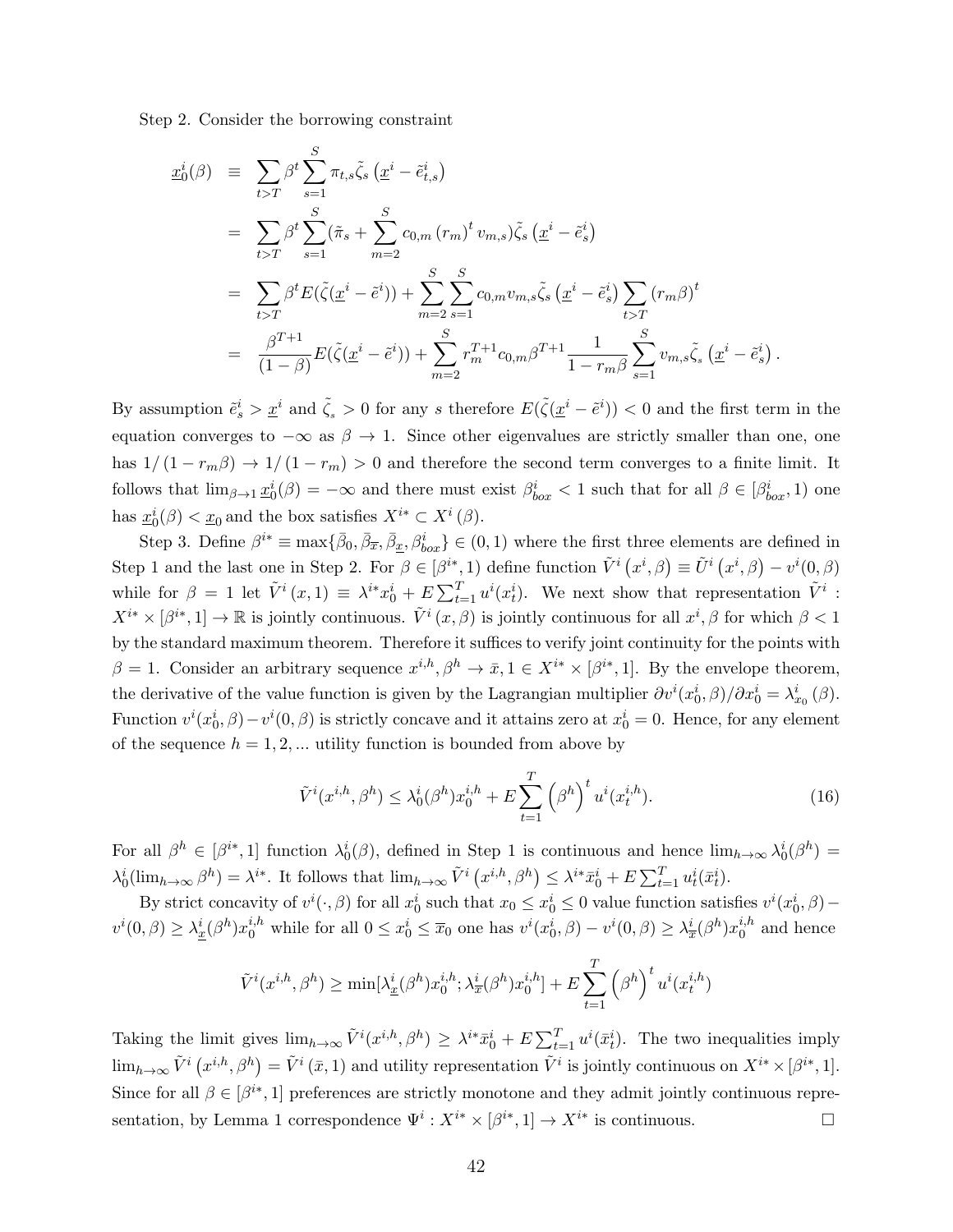#### Proof of Proposition 3 and Theorem 2:

We first verify Assumptions 2-3 in the reduced-form problem. Consider parametric space  $[\beta^{i*}, 1]$ as defined in Lemma 2. For any date-event  $(t, s)$ , one has  $\partial \tilde{b}_p^i / \partial x_{t,s}^i = \pi_{t,s} \beta^t \tilde{\zeta}_s$  and for  $t = 0$  the derivative is  $\partial \tilde{b}^i_p / \partial x^i_0 = 1$ . Therefore,  $\bar{b} \ge \partial b^{i*}_p / \partial x^i_{t,s} \ge \underline{b}$  where  $\bar{b} \equiv \max(1, \max_{t,s} \zeta_{t,s} \pi_{t,s}) > 0$  and  $\underline{b} \equiv \min(1, (\beta^{i*})^T \min_{t,s} \zeta_{t,s} \pi_{t,s}) > 0$  are well-defined since  $T < \infty$  and  $S < \infty$ , and  $\pi_{t,s} > 0$  for all date events. Thus, Assumption 2 holds. By Lemma 2, optimal choice and equivalent variation at  $\beta = 1$  are well-defined. In the reduced-form representation for all  $\beta \in [\beta^{i*}, 1]$ , preferences  $\succeq^i_{\beta}$  are strictly convex on the respective domains  $\tilde{X}^i(\beta)$ . For any policy p and  $\beta \in [\beta^{i*}, 1]$  function  $\tilde{b}_p^i(\cdot, \beta)$  is linear in  $x^i$ , and hence it is quasi-convex. Finally, by Proposition 2 restriction  $\Psi^i: X^{i*} \times [\beta^{i*}, 1] \to$  $X^{i*}$  is continuous and hence Assumption 3 holds as well. By Proposition 1, there exists  $\beta^{i**} \in (0,1)$ such that equivalent variation  $\tilde{EV}^i_r$  $p_{p,p',\tilde{d}}^i(\beta)$  as well as choice are continuous functions on  $[\beta^{i**}, 1]$  and they converge to the corresponding quasilinear limits. By Lemma 14 optimal choice in the reduced form coincides with a truncation of the choice is in the infinite horizon problem. This completes the proof of Proposition 3.

For the welfare part (Theorem 2) observe that function  $\kappa_d(\beta) \equiv E \sum_{t=T+1}^{\infty} \beta^t \zeta_t d_t$  from Appendix B.2 is continuous, strictly increasing in  $\beta$  and has an upper bound. It follows that limit  $\kappa_d$  (1)  $\equiv \lim_{\beta \to 1} \kappa_d(\beta)$  is well-defined, bounded and strictly positive.

Since for any  $\beta \in [\beta^{i*}, 1]$  index  $\tilde{EV}_i^i$  $_{p,p',\tilde{d}}^{\tilde{p}}(\beta)$  is well-defined and  $\kappa_d(\beta) \leq \kappa_d(1) < \infty$ , by Lemma 15 in the infinite horizon problem equivalent variation  $EV_{p,p',d}^{i}(\beta)$  is well-defined and given by  $EV_{p,p',d}^{i}(\beta) = \tilde{EV}_{p}^{i}$  $\int_{p,p',\tilde{d}}^{p}(\beta)/\kappa_{d}(\beta)$ . Consequently its limit satisfies

$$
\lim_{\beta \to 1} EV_{p,p',d}^i(\beta) = \frac{\lim_{\beta \to 1} \tilde{EV}_{p,p',\tilde{d}}(\beta)}{\lim_{\beta \to 1} \kappa_d(\beta)} = \frac{\tilde{EV}_{p,p',\tilde{d}}^i(1)}{\kappa_d(1)} = \frac{S^i(p') - S^i(p)}{\kappa_d(1)}
$$

where the second equality follows from the continuity of equivalent variation in the reduced-form problem and market value of flow d at at  $\beta = 1$  and the last equality from Lemma 2. We complete the proof by defining  $\beta^{i***} \equiv \beta$ i∗∗

## C Gorman economy

We first prove basic results for an abstract Gorman economy. Consider an economy populated by  $i =$  $1, ..., I$  consumers each with utility functions  $U^i(x^i, \beta)$  over space  $X^i = \{x^i \in \mathbb{R}^N | x^i_n \geq \underline{x}^i_n \text{ for all } n\}$ where N can be finite or infinite and with endowment given by  $e^i = \{e_n^i\}_{n=1}^N$ . By  $e \equiv \sum_i e^i$  denote the aggregate endowment. Suppose for each i function  $U^{i}(x^{i},\beta)$  is twice continuously differentiable, strictly monotone, strictly concave, additively separable and satisfies Inada conditions. Finally, suppose that preferences are in Gorman polar form. Consider a utilitarian program that puts equal weights on each consumer,

$$
U(e) \equiv \max_{x = \{x^i\}} \sum_{i=1}^I U^i(x^i, \beta) : \sum_i x^i \le e. \tag{17}
$$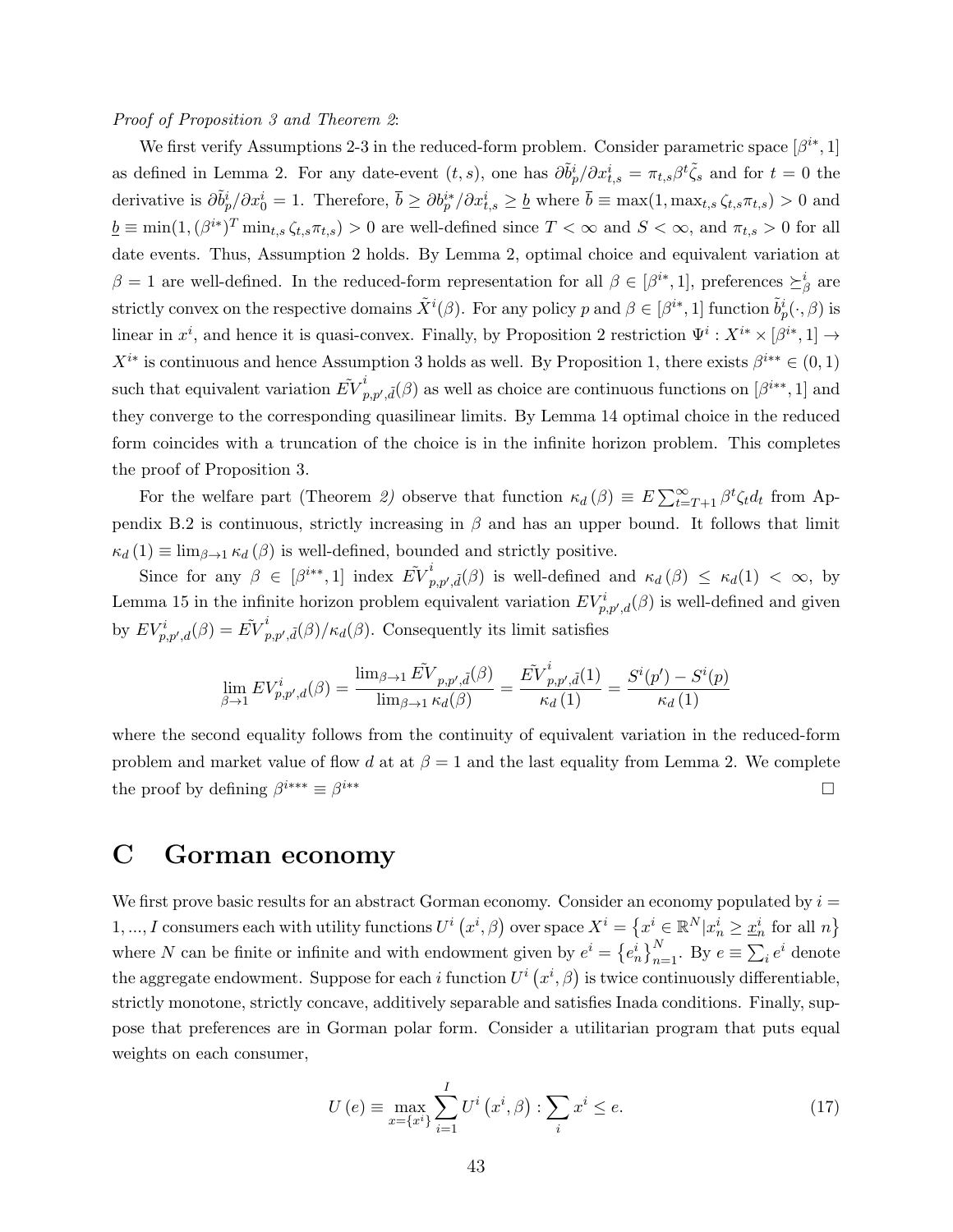Define  $\bar{\xi} \equiv \nabla_e U(e)$  as the derivatives of the value function of the utilitarian program, and  $\bar{x} \equiv$  $x^i(\bar{\xi}, \bar{\xi} \cdot e^i)$  as the optimal choice of consumer i given prices  $\bar{\xi}$  and endowment  $e^i$  and let  $\bar{x} \equiv \{\bar{x}^i\}_{i=1}^I$ .

**Lemma 16.** Tuple  $(\bar{\xi}, \bar{x})$  is a unique competitive equilibrium in this economy up to price normalization.

#### Proof of Lemma 16:

Step 1. In this step we show that  $(\bar{\xi}, \bar{x})$  is a competitive equilibrium. Since allocation  $\bar{x}$  is defined as a tuple of optimal choices given prices  $\bar{\xi}$  for all i, it suffices to demonstrate market clearing. Let  $\hat{x}$  be a solution to the utilitarian program and let  $\hat{\tau}^i \equiv \bar{\xi} \cdot (\hat{x}^i - e^i)$  be a monetary transfer to consumer i. By strict monotonicity of preferences, solution,  $\bar{x}$ , satisfies the utilitarian constraint with equality and  $\sum_{i=1}^{I} \hat{\tau}^i = 0$ . From the envelope theorem

$$
\bar{\xi} = \nabla_x U^i \left( \hat{x}^i, \beta \right) \tag{18}
$$

By the definition of transfer  $\bar{\xi} \cdot \hat{x}^i = \bar{\xi}^i \cdot e^i + \hat{\tau}^i$  for each i and hence  $\hat{x}^i$  satisfies the consumer's budget constraint with transfer with equality. These are necessary and sufficient conditions for optimality of interior  $\hat{x}^i$  given prices  $\bar{\xi}$ , endowment  $e^i$  and transfer  $\hat{\tau}^i$ , and hence,  $\hat{x}^i = x^i(\bar{\xi}, \bar{\xi} \cdot e^i + \hat{\tau}^i)$ . But then

$$
\sum_{i} \bar{x}^{i} = \sum_{i} x^{i} (\bar{\xi}, \bar{\xi} \cdot e^{i}) = \sum_{i} x^{i} (\bar{\xi}, \bar{\xi} \cdot e^{i} + \tau^{i}) = \sum_{i} \hat{x}^{i} = e
$$

where the second inequality holds by aggregation property, resulting from the Gorman assumption and the last inequality by the fact that solution  $\hat{x}$  satisfies the feasibility constraint with equality by strict monotonicity of preferences. It follows that, for the assumed allocation markets clear and the choices are optimal, and therefore  $(\bar{\xi}, \bar{x})$  is a competitive equilibrium.

Step 2. In this step we show that  $(\bar{\xi}, \bar{x})$  is the only equilibrium, up to price normalization. Consider arbitrary competitive equilibrium  $(\bar{\xi}', \bar{x}')$ . Let  $\hat{\tau}^i \equiv \bar{\xi}' \cdot (\hat{x}^i - e^i)$  and choice  $\tilde{x}^i \equiv x^i(\bar{\xi}', \bar{\xi}'^i +$  $\hat{\tau}^{i'}$ ). By definition of  $\hat{\tau}^{i'}$  consumption profile  $\hat{x}^i$  is just affordable with transfer given prices  $\bar{\xi}'$ , while  $\tilde{x}^i$  is optimal. It follows that  $U^i(\tilde{x}^i, \beta) \geq U^i(\hat{x}^i, \beta)$ , and hence

$$
\sum_{i=1}^{I} U^i(\tilde{x}^i, \beta) \ge \sum_{i=1}^{I} U^i(\hat{x}^i, \beta).
$$

On the other hand

$$
\sum_i \tilde{x}^i = \sum_i x^i(\bar{\xi}', \bar{\xi}'^i + \hat{\tau}^{i\prime}) = \sum_i x^i(\bar{\xi}', \bar{\xi}'^i) = \sum_i \bar{x}^{i\prime} = e,
$$

where the second equality holds by Gorman aggregation and the last equality by the fact that  $\bar{x}'$  is an equilibrium allocation and hence satisfied market clearing. It follows that  $\tilde{x}$  satisfies the feasibility constraint in Program  $(17)$ . It follows that  $\tilde{x}$  necessarily solves the utilitarian problem. By strict convexity of preferences and convexity of allocation space  $\times_i X^i$  solution to utilitarian problem is unique and hence  $\tilde{x} = \hat{x}$ . For interior solutions secured by the Inada assumptions, a necessary condition for optimality is proportionality of prices to the vector of marginal utilities i.e.,

$$
const\times\bar{\xi}'=\nabla_x U^i\left(\tilde{x}^i,\beta\right)=\nabla_x U^i\left(\hat{x}^i,\beta\right)=\bar{\xi},
$$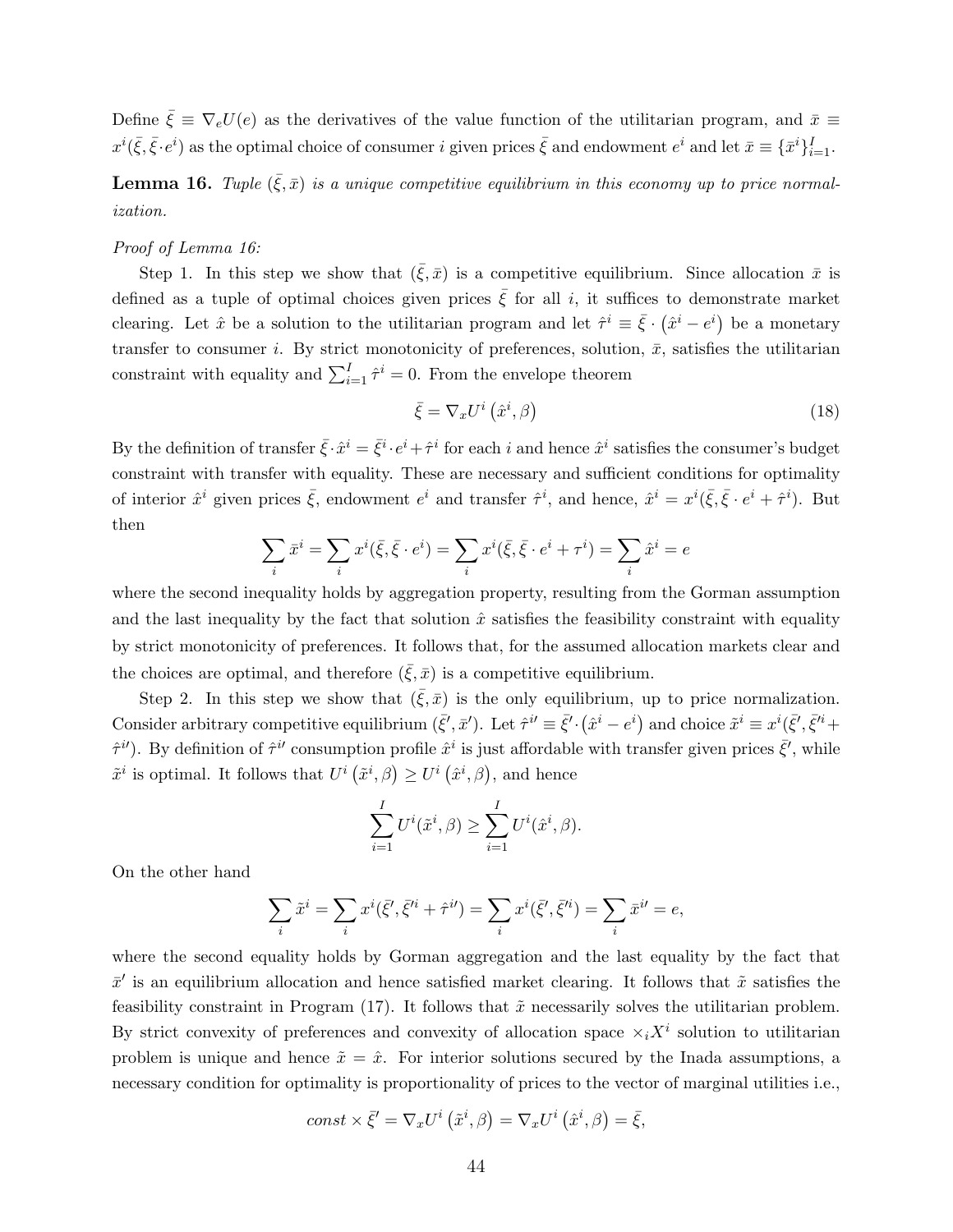where const is some strictly positive constant, the second equality holds by the fact that  $\hat{x}^i = \tilde{x}^i$ and the last equality by equation (18). It follows that  $\bar{\xi}' = \frac{1}{\epsilon_0}$  $\frac{1}{const}\bar{\xi}$ . Finally, by homogeneity of demand function of degree zero with respect to prices, one has  $\bar{x}^{i'} \equiv x^{i}(\bar{\xi}', \bar{\xi}^{i}) = x^{i}(\bar{\xi}, \bar{\xi} \cdot e^{i}) \equiv \bar{x}^{i'}$ for all *i*. Therefore  $(\bar{\xi}, \bar{x})$  is a unique equilibrium, up to price normalization.

#### Proof of Proposition 4:

In the financial economy considered in this paper, for any  $i$  consumption space has structure  $X^i \subset \mathbb{R}^\infty$  assumed in Lemma 16 where each commodity n corresponds to consumption in dateevent  $n = (t, s)$ . Traders' preferences satisfy the assumptions of Lemma 16. It follows that the economy has a unique equilibrium up to price normalization. Note that in terms of prices  $\xi$ , the pricing kernel process (in the paper called prices), is given by  $\zeta_{t,s} = \bar{\zeta}_{n=t,s}/\beta^t \pi_{t,s}$ .

With additively separable utility functions  $U^i(x, \beta) = E \sum_{t=1}^{\infty} \beta^t u^i(x_t)$  and separable constraints, utilitarian program (17) is an infinite sequence of independent optimization programs, one for each date event  $(t, s)$ . Moreover, value function of the program is given by  $U(e)$  =  $\sum_{t=1}^{\infty}\sum_{s=1}^{S}\pi_{t,s}\beta^{t}u\left(e_{t,s}\right)$ , where

$$
u(\bar{y}) \equiv \max_{\{y^i\}_i} \sum_i u^i(y^i) : \sum_i y^i \leq \bar{y}
$$
 and  $y^i > \underline{x}^i$ .

Function  $u(\cdot)$  is well-defined for all  $\bar{y} > \sum_i \underline{x}^i$ . By Lemma 16, for any  $\beta$  equilibrium prices admit normalization for which

$$
\zeta_{t,s}=\frac{\bar{\xi}_{n=t,s}}{\beta^t\pi_{t,s}}=\frac{\partial U\left(e\right)}{\partial e_{t,s}}\frac{1}{\beta^t\pi_{t,s}}=u'\left(e_{t,s}\right)\beta^t\pi_{t,s}\frac{1}{\beta^t\pi_{t,s}}=u'\left(e_{t,s}\right).
$$

Since aggregate endowment  ${e_t}_{t=T+1}^{\infty}$  satisfies stationarity assumptions, so do prices, that in each date event are given by a monotonic transformation of aggregate endowment.

#### Proof of Lemma 3:

The argument for the uniqueness of equilibrium is standard and is omitted. (It follows straightforwardly from the Neghishi construction relying on Pareto efficiency of a competitive equilibrium). For the surplus part, by definition of aggregate equivalent variation and Lemma 2, one has  $EV_{p,p',d}(\beta) \equiv \sum_i EV_{p,p^i,d}^i(\beta) = \sum_i S^i(p') - \sum_i S^i(p)$ . Using the formula for individual surplus functions

$$
\sum_{i} S^{i}(p) = \sum_{i} [-E \sum_{t=1}^{T} \zeta_{t}(\tilde{x}^{i}(\lambda^{i*} \zeta_{t}) - e_{t}^{i}) + \frac{1}{\lambda^{i*}} E \sum_{t=1}^{T} u^{i}(\tilde{x}^{i}(\bar{\lambda}^{i} \zeta_{t}))]
$$
  

$$
= \sum_{i} \frac{1}{\lambda^{i*}} E \sum_{t=1}^{T} u^{i}(\tilde{x}^{i}(\lambda^{i*} \zeta_{t})) = \sum_{i} \frac{1}{\lambda^{i*}} E \sum_{t=1}^{T} u^{i}(\tilde{x}^{i}(\lambda^{i*} u'(e_{t})))
$$

where the second equality holds by market clearing. Observe that the sum of individual surpluses can be expressed as a function of aggregate endowments and hence surplus is measurable with